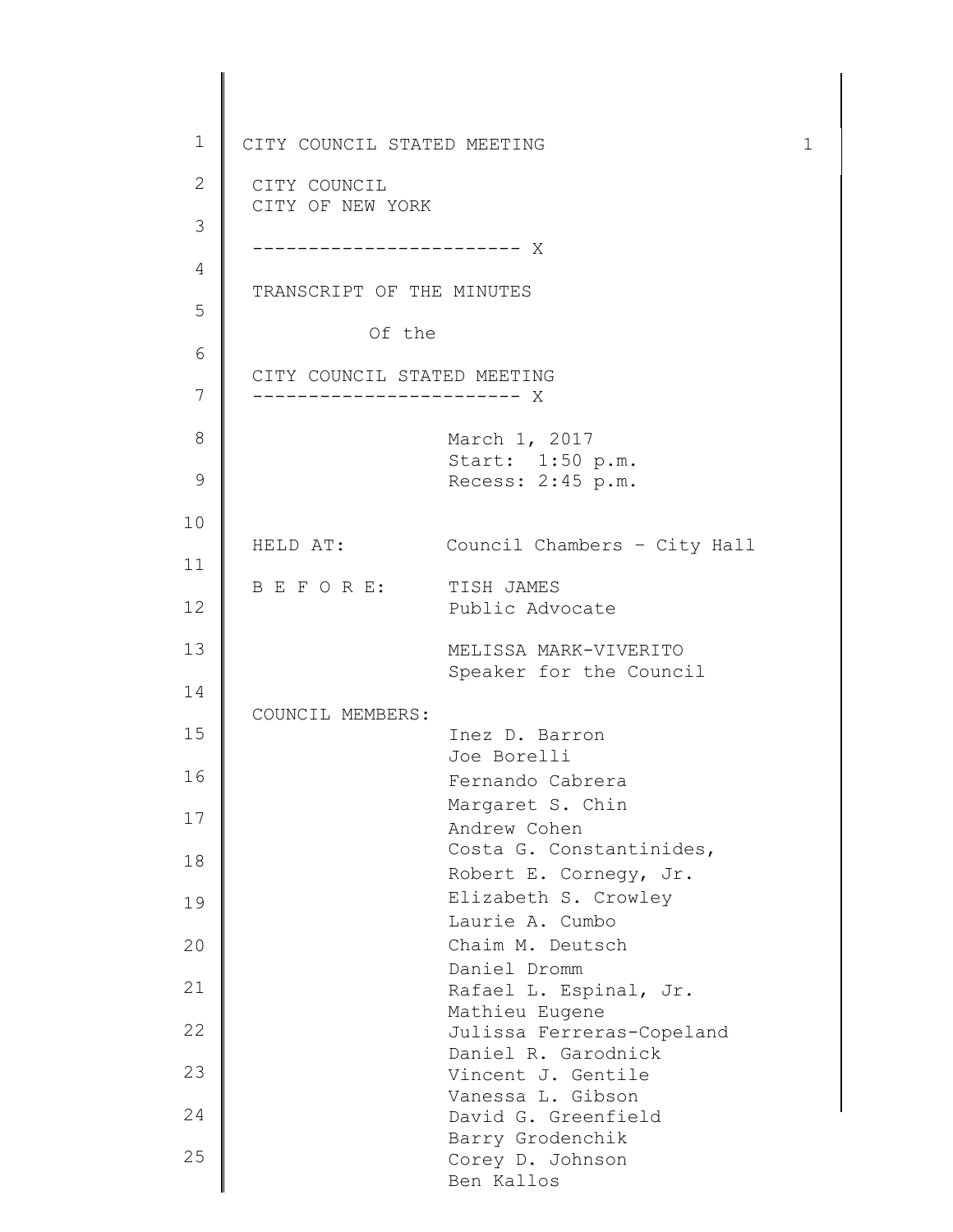| $\mathbf 1$   | CITY COUNCIL STATED MEETING                                         | $\mathbf{2}$ |
|---------------|---------------------------------------------------------------------|--------------|
| $\mathbf{2}$  | Andy L. King                                                        |              |
| 3             | Peter A. Koo<br>Karen Koslowitz                                     |              |
| 4             | Rory I. Lancman<br>Brad S. Lander                                   |              |
| 5             | Stephen T. Levin<br>Mark Levine                                     |              |
|               | Steven Matteo                                                       |              |
| $6\,$         | Carlos Menchaca<br>Rosie Mendez                                     |              |
| 7             | I. Daneek Miller                                                    |              |
| $8\,$         | Annabel Palma<br>Bill Perkins                                       |              |
|               | Antonio Reynoso                                                     |              |
| $\mathcal{G}$ | Donovan J. Richards<br>Ydanis A. Rodriguez                          |              |
| 10            | Deborah L. Rose                                                     |              |
| 11            | Helen K. Rosenthal<br>Rafael Salamanca                              |              |
| 12            | Eric A. Ulrich<br>James Vacca                                       |              |
|               | Paul A. Vallone                                                     |              |
| 13            | James G. Van Bramer<br>Jumaane D. Williams                          |              |
| 14            |                                                                     |              |
| 15            |                                                                     |              |
| 16            |                                                                     |              |
| $17$          | Reverend Fernando Cabrera<br>New Life Outreach International Church |              |
| 18            | Bronx, New York                                                     |              |
| 19            |                                                                     |              |
| 20            |                                                                     |              |
| 21            |                                                                     |              |
| 22            |                                                                     |              |
|               |                                                                     |              |
| 23            |                                                                     |              |
| 24            |                                                                     |              |
| 25            |                                                                     |              |
|               |                                                                     |              |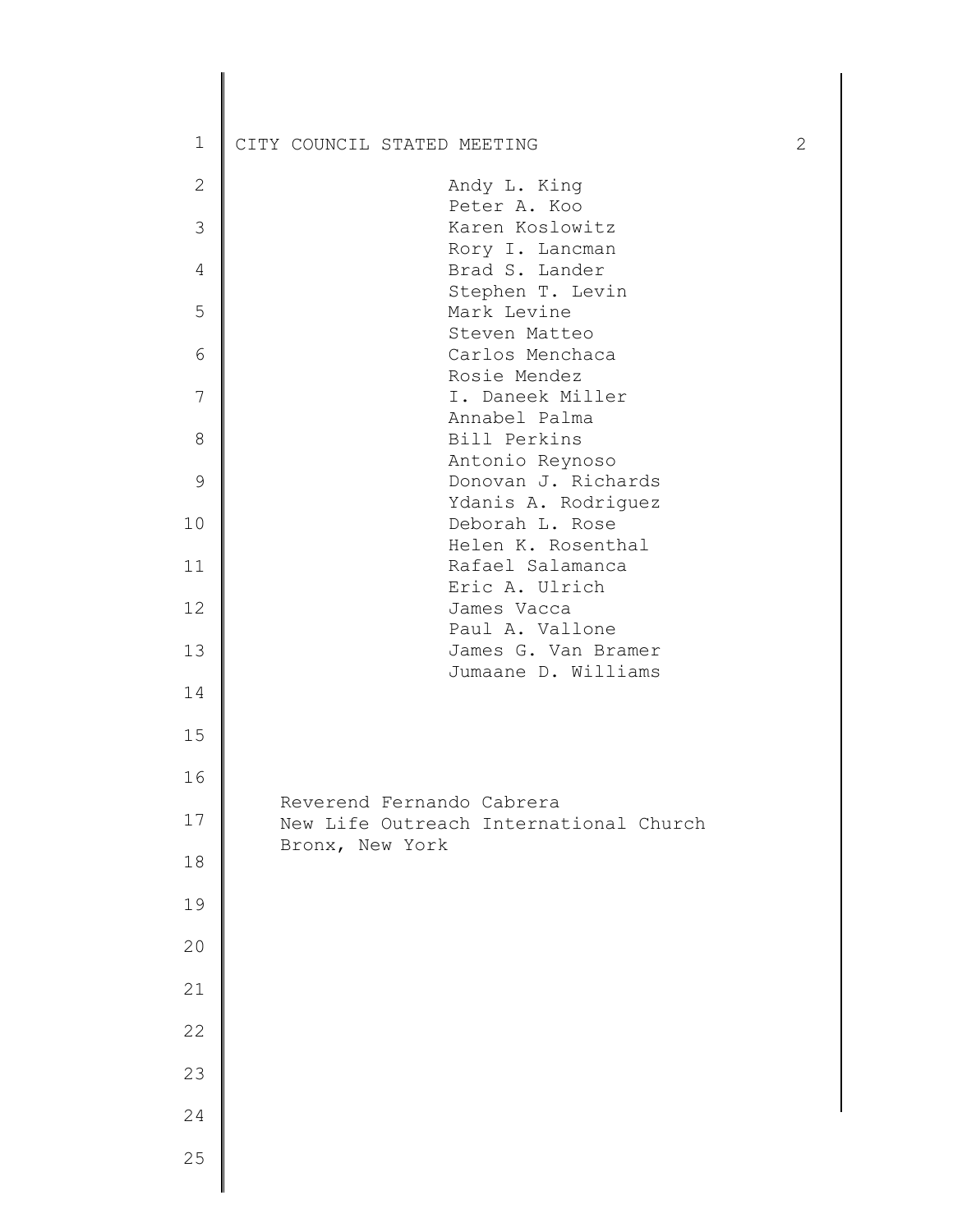1 2 3 4 5 6 7 8 9 10 11 12 13 14 15 16 17 18 19 20 21 22 23 24 25 CITY COUNCIL STATED MEETING 3 PUBLIC ADVOCATE: May we all rise for the Pledge. [Pledge] PUBLIC ADVOCATE: Please be seated. Roll call? Quiet in the chambers. CLERK: All rise for the invocation. [All rise] CLERK: The invocation will be delivered by Reverend Fernando Cabrera, the Senior Pastor of New Life Outreach International Church in the Borough of the Bronx. [Invocation] PUBLIC ADVOCATE: I move to spread the invocation upon the record and we want to thank Reverend Cabrera for that invocation on this Ash Wednesday. Adoption of minutes. Council Member Van Bramer? The motion that the minutes of the Stated Meeting of January 18<sup>th</sup> be adopted and printed. Messages and papers from the mayor? CLERK: None. PUBLIC ADVOCATE: Communications from city, county and borough offices? CLERK: M483 Certification of Bill Perkins, new council member,  $9<sup>th</sup>$  District Manhattan.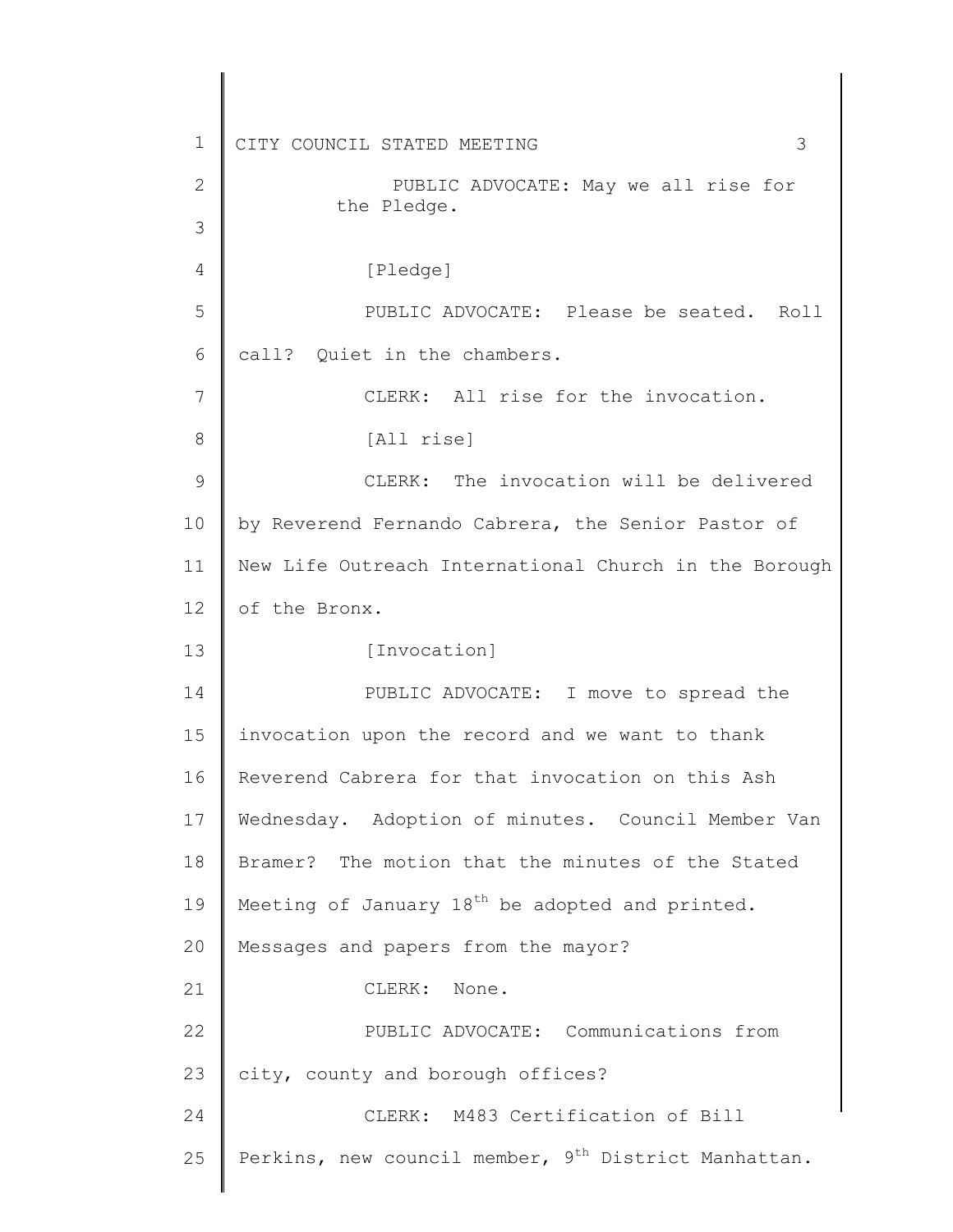1 2 3 4 5 6 7 8 9 10 11 12 13 14 15 16 17 18 19 20 21 22 23 24 25 CITY COUNCIL STATED MEETING 4 CLERK: Received order printed and filed. [pause] PUBLIC ADVOCATE: We now welcome the new council member, Council Member Bill Perkins and his family. CLERK: Please raise your right hand and repeat after me. [Oath Administered] PUBLIC ADVOCATE: Please be seated. [pause] PUBLIC ADVOCATE: Let us resume. Let us resume proceedings. Again, we welcome Council Member Perkins to the chambers again. Shhhh. Let us continue with communication from city, county and borough offices. CLERK: M484, Manhattan Borough President budget priorities. CLERK: Received order, printed and filed. CLERK: M485, Queensborough President budget priorities. CLERK: Received order, printed and filed.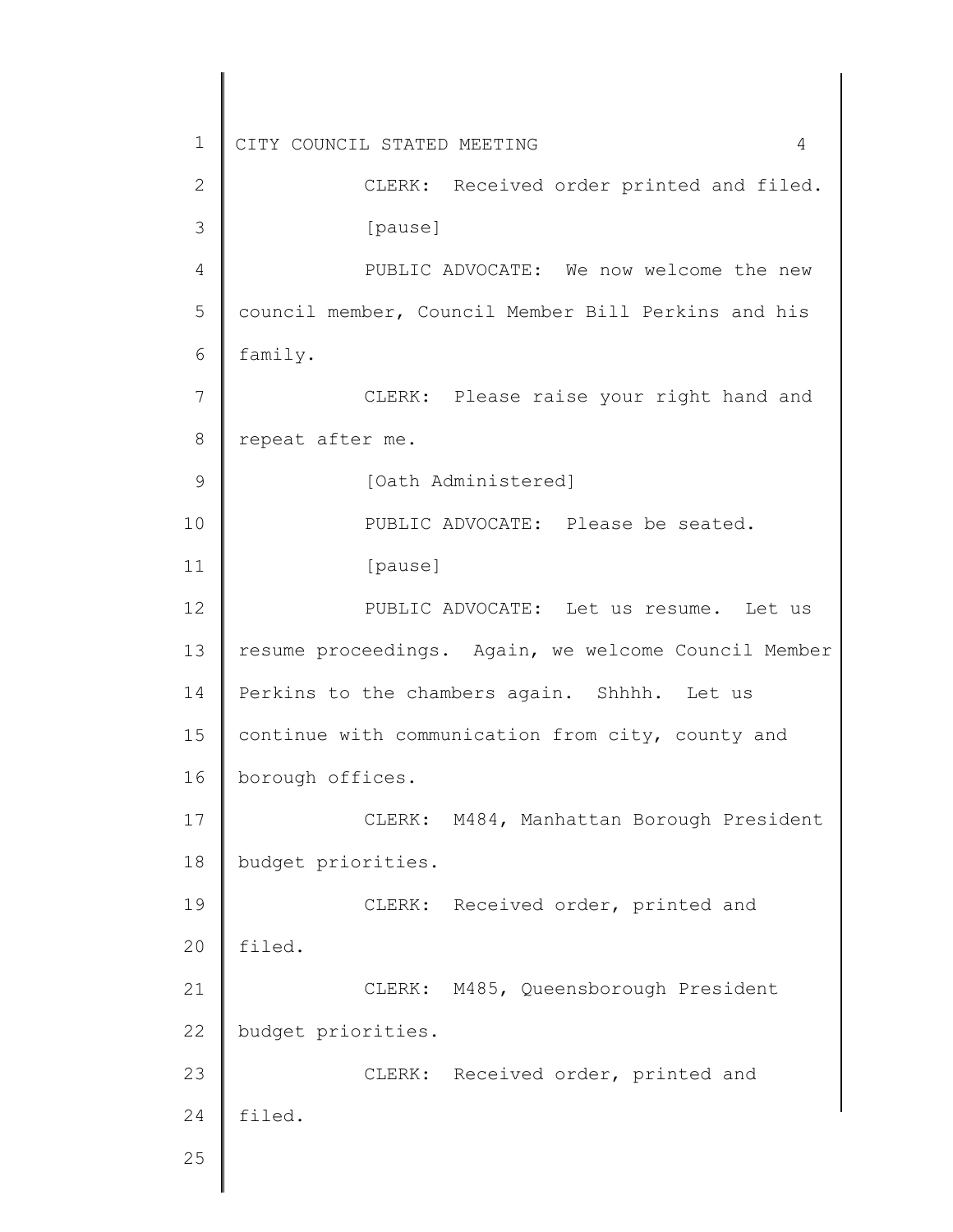1 2 3 4 5 6 7 8 9 10 11 12 13 14 15 16 17 18 19 20 21 22 23 24 25 CITY COUNCIL STATED MEETING 5 PUBLIC ADVOCATE: Shhh… petitions and communications? CLERK: None. PUBLIC ADVOCATE: Quiet in the chambers, please. Lane Use call-ups? CLERK: None. PUBLIC ADVOCATE: Quiet in the chambers as we now hear from the Speaker, Melissa Mark-Viverito. SPEAKER MARK-VIVERITO: Thank you Madam Public Advocate and good afternoon, buenas tardes to all my colleagues and all the woman and all of us, including the men, happy Woman's History month. If I could just ask my colleagues to rise for a moment. PUBLIC ADVOCATE: All rise. [All Rise] SPEAKER MARK-VIVERITO: Before we begin, I would like the chamber to join me in a moment of silence for the passing of a former council colleagues, Council Member Priscilla Wooten, who served this council for 20 years and died two weeks ago at the age of 80. We thank her for her service and extend our deepest condolences to her family. Thank you to my colleagues and I believe there may be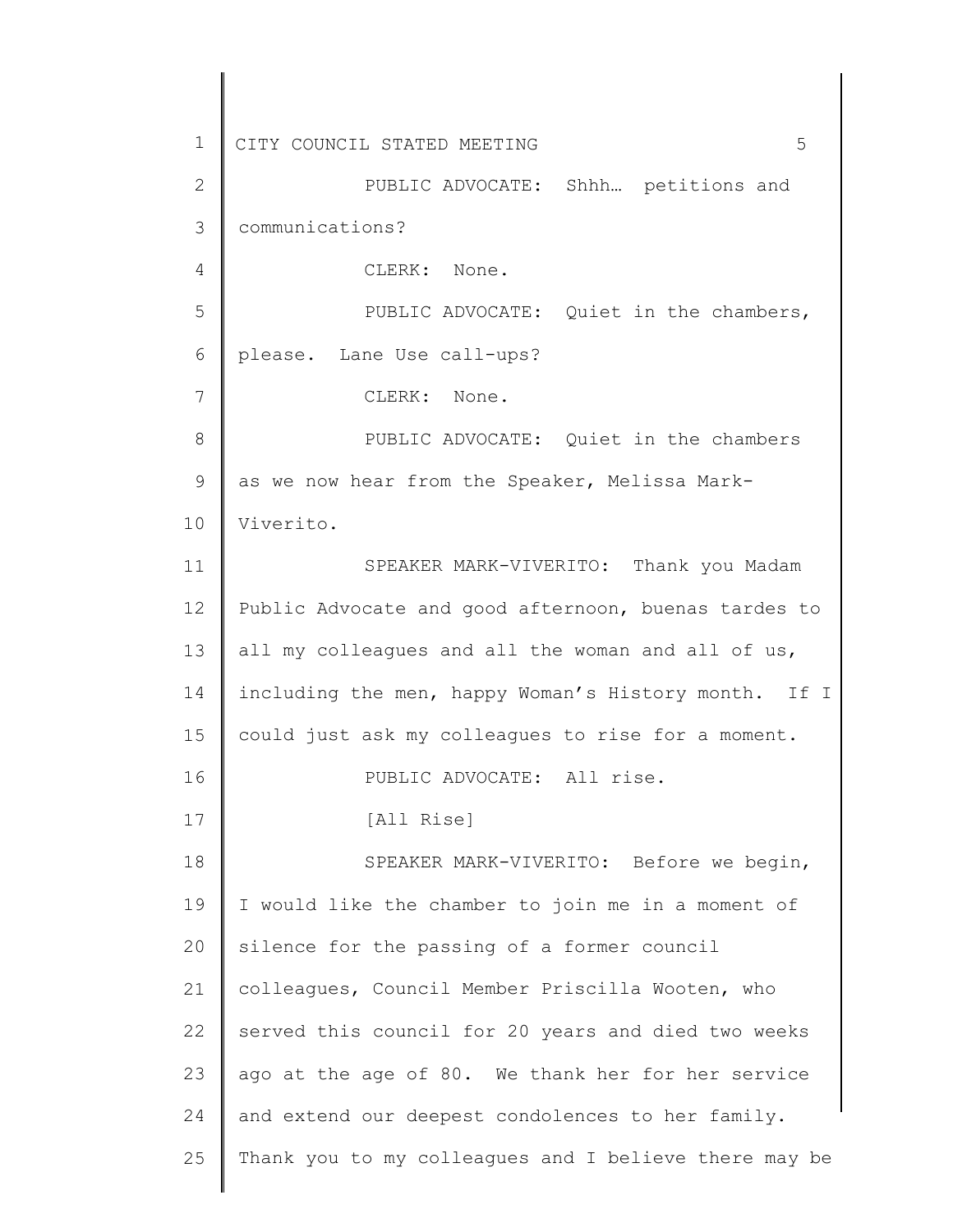1 2 3 4 5 6 7 8 9 10 11 12 13 14 15 16 17 18 19 20 21 22 23 24 25 CITY COUNCIL STATED MEETING 6 some here that may have served with her and so we can -- I thank my colleagues for that. PUBLIC ADVOCATE: Please be seated. SPEAKER MARK-VIVERITO: As we dive into today's docket, again we -- PUBLIC ADVOCATE: Shhh… SPEAKER MARK-VIVERITO: -- want to congratulate Council Member Bill Perkins. There are some people in this chamber that have served with him before. I did not have the pleasure to do so but we extend ourselves to him. We give him another round of applause. [Applause] SPEAKER MARK-VIVERITO: And Bill, I don't really think the voting process has changed much since you were last in this chamber so I am sure you're going to pick up right where you left off. So, it is great to have you here today. So the Council today is going to be voting on a handful of introductions and before we begin with those, I just want to mention a couple of separate items. First, the Council is going to be voting on two recommended appointments to City Oversight Boards: one for Jeffery Freelander to the New York City Conflict of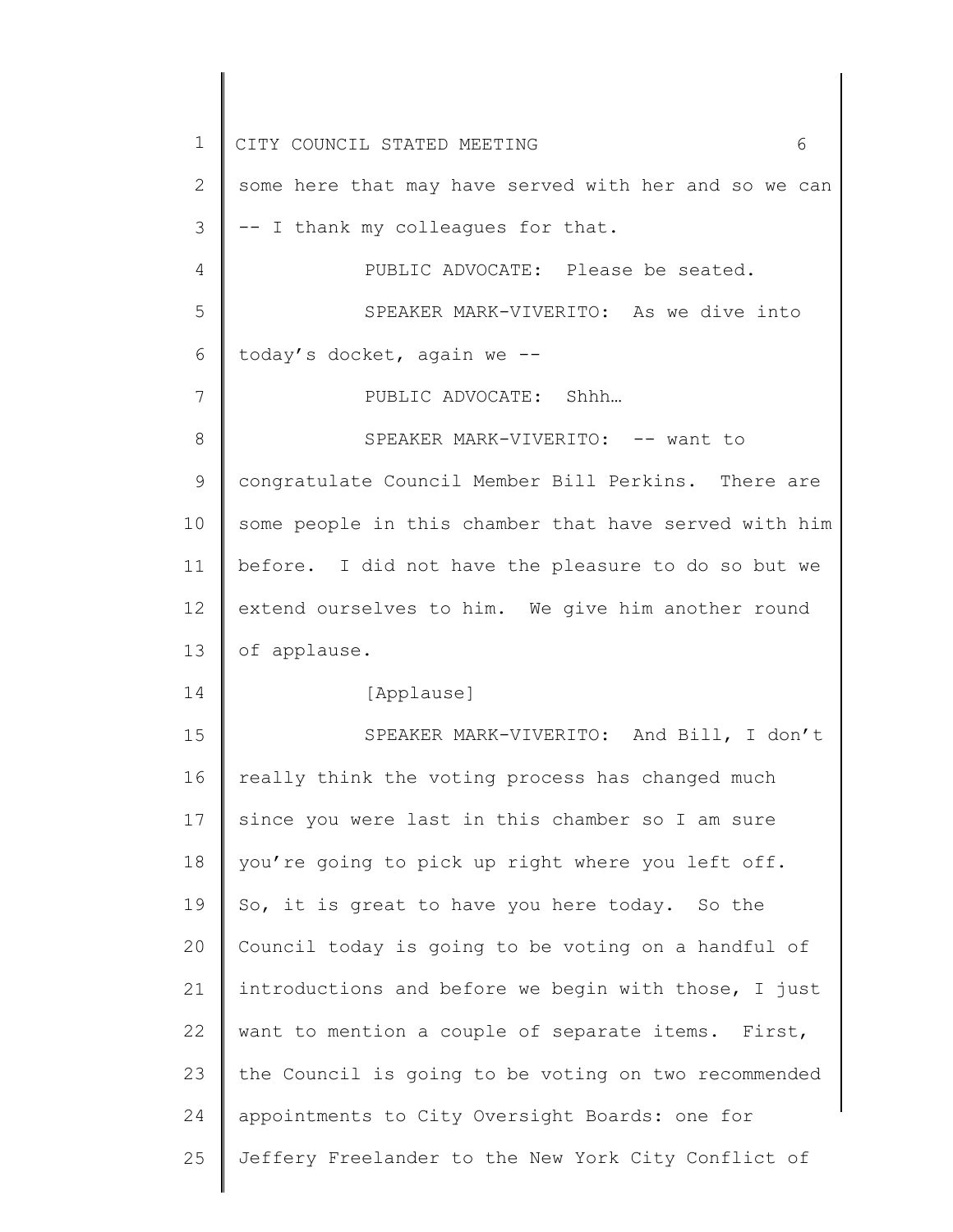2 3 4 5 6 7 8 9 10 11 12 13 14 15 16 17 18 19 20 21 22 23 24 25 Interest Board and the second for Malini Cadambi Daniel to the New York City Equal Employment Practices Commission. Also, the Council will vote on landmark designation status for six buildings throughout Brooklyn, Manhattan and Staten Island. These buildings include a colonial period home, a Roman Catholic Church and the iconic Bergdorf Goodman Building. For legislative items, the Council is first going to consider introduction 1280B sponsored by Council Member Chaim Deutsch which would require the NYPD to make automobile collision reports available online to persons named in the report. For staff, I want to thank Beth Golla (SP), Dia Abercar (SP), Casey Addison and Steve Rister (SP). I am proud of the close work that Council Member Deutsch did with the NYPD to develop this initiative and this legislation, now going to become law. This will improve how our residents access important documentation following an accident and I would like to invite Council Member Deutsch to say a few words. COUNCIL MEMBER DEUTSCH: Thank you Speaker. Today, we vote on Intro 1280B. My bill that would [inaudible] into law access to collision reports through the NYPD's online system. Until now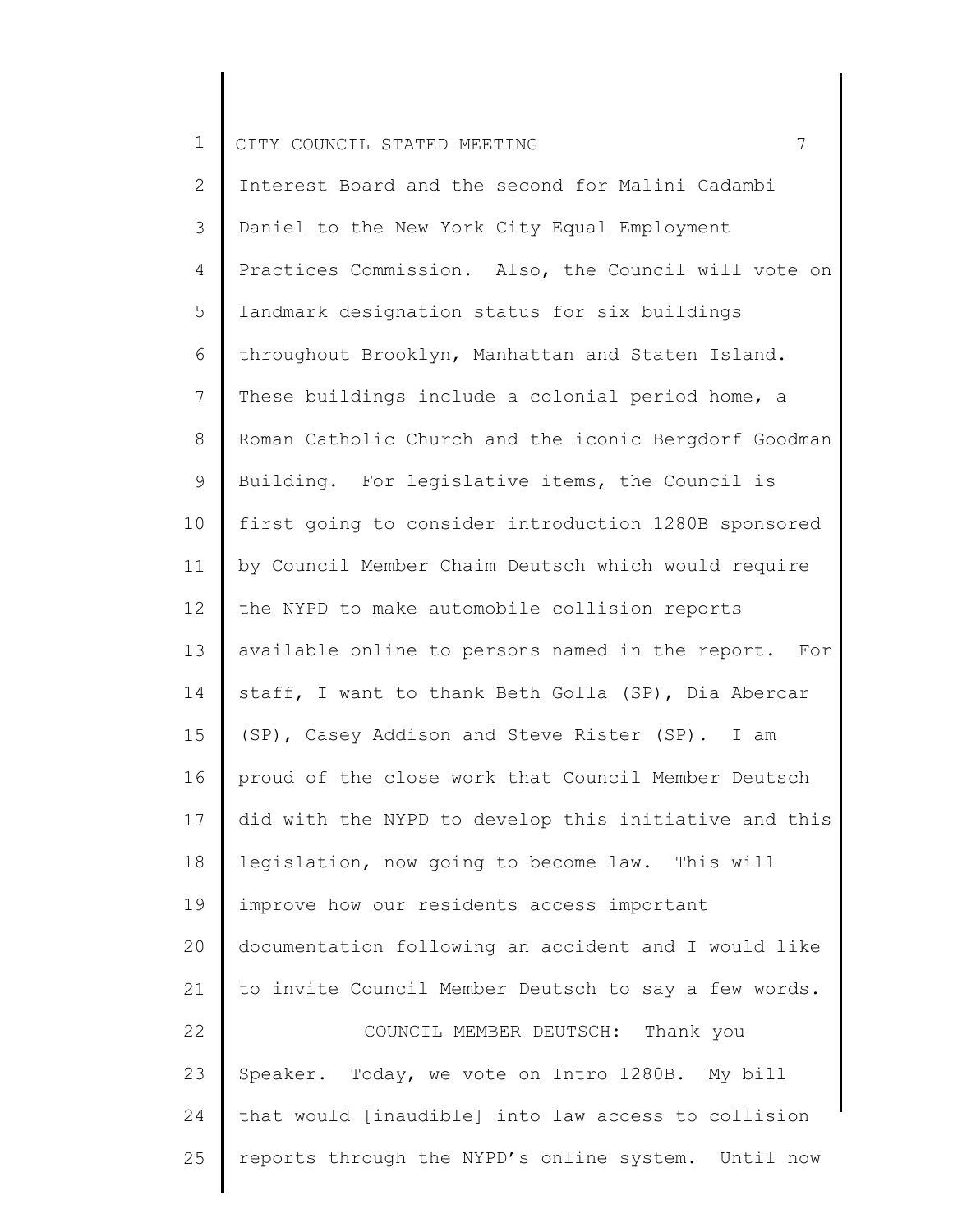2 3 4 5 6 7 8 9 10 11 12 13 14 15 16 17 18 19 20 21 22 23 24 25 the fastest way for involved parties or their representatives to obtain a copy of their report was to appear in person at the police precinct where the collision occurred, an inconvenient task that could take days or weeks making an already stressful situation even more aggravating. After I introduced Intro 1280B last year, I worked closely with NYPD to complete and launch the collision report retrieval portal. In today's day and age of technology, this online portal allows drivers to easily obtain copies of their report electronically with no fee. The system is secured with a two-step verification process requiring specific details about the accident to be input before offering access. This is to ensure that only those involved in the collision can obtain he report. At the same time, the program is easy to navigate and extremely senior friendly. Providing this online access saves times for drivers and also frees up time for the NYPD officers assigned to each precinct giving them time to focus on more important matters including crime victims. I look forward to this passage of Intro 1280B and I thank my colleagues for their support on this bill. I also want to thank Beth Gallop (SP), legislative counsel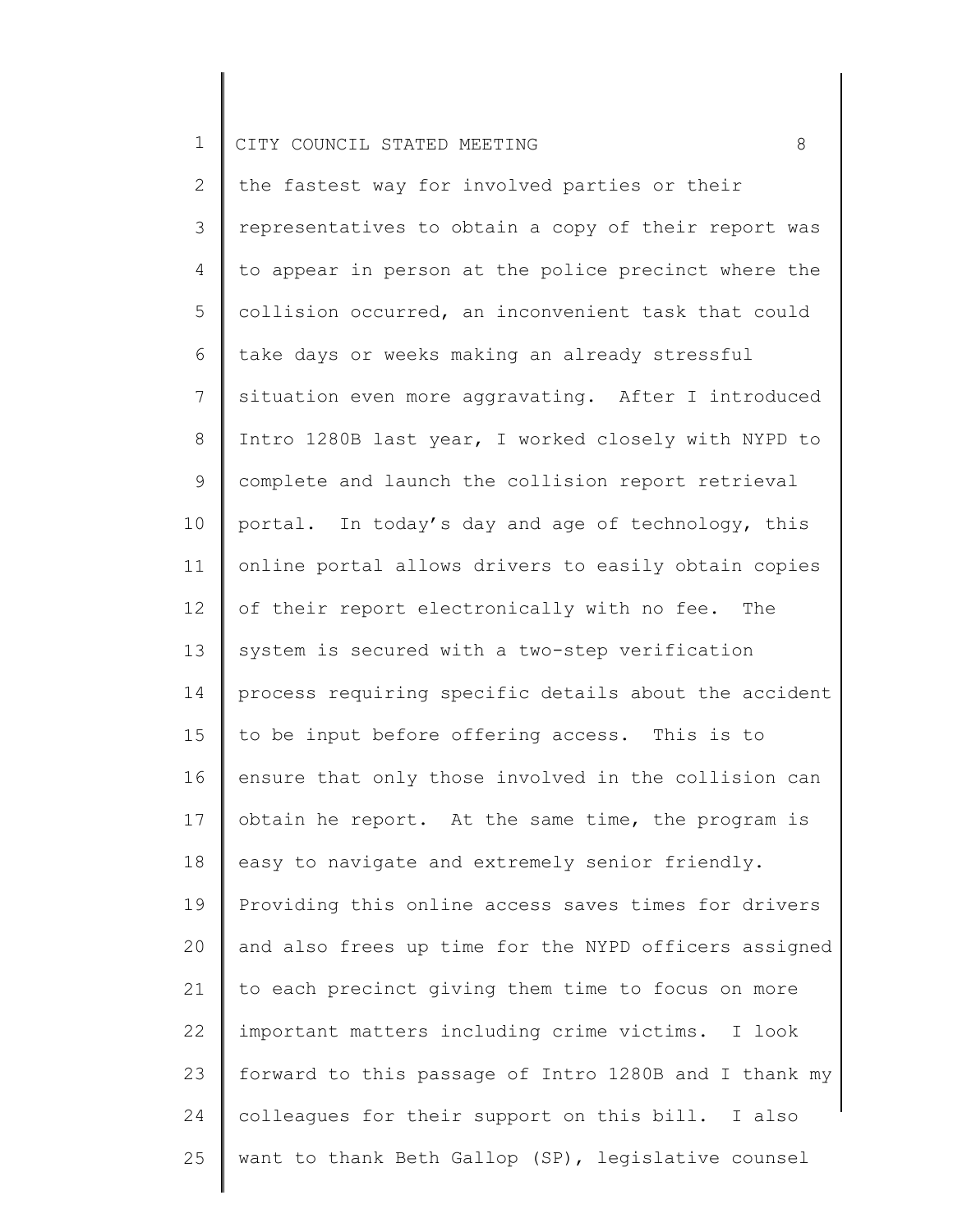2 3 4 5 6 7 8 and Depa Ambercar (SP), counsel to the Public Safety Committee as well as the NYPD Deputy Commissioner of Information Technology, Commissioner Tish, and the NYPD Director of Legislative Affairs, Oleg Chuniosky (SP). Finally, I want to say thank you to my Chair of Public Safety, Vanessa Gibson, and I look forward to my colleagues [inaudible].

9 10 11 12 13 14 15 16 17 18 SPEAKER MARK-VIVERITO: Thank you Council Member. Next, the Council will vote on Intro 820A which would require the Department of Transportation to consult with the Ney York City Housing Authority on implementing a pilot incentives programs to increase recycling rates in public housing. For staff, I want to thank Colin Howe, Nadia Johnson and John Seltzer. This legislation was sponsored by Public Advocate Tish James who is going to give some short remarks on the importance of this bill.

19 20 21 22 23 24 25 PUBLIC ADVOCATE: I want to the speaker, the mayor, the Chairs of Sanitation and Public Housing, Council Member Reynoso and Torres, as well as Council Members King, Richards and Menchaca for supporting this legislation and I also want to thank Committee Counsel Colin Howe (SP) for his hard work negotiating this bill. I want to thank all the NYCHA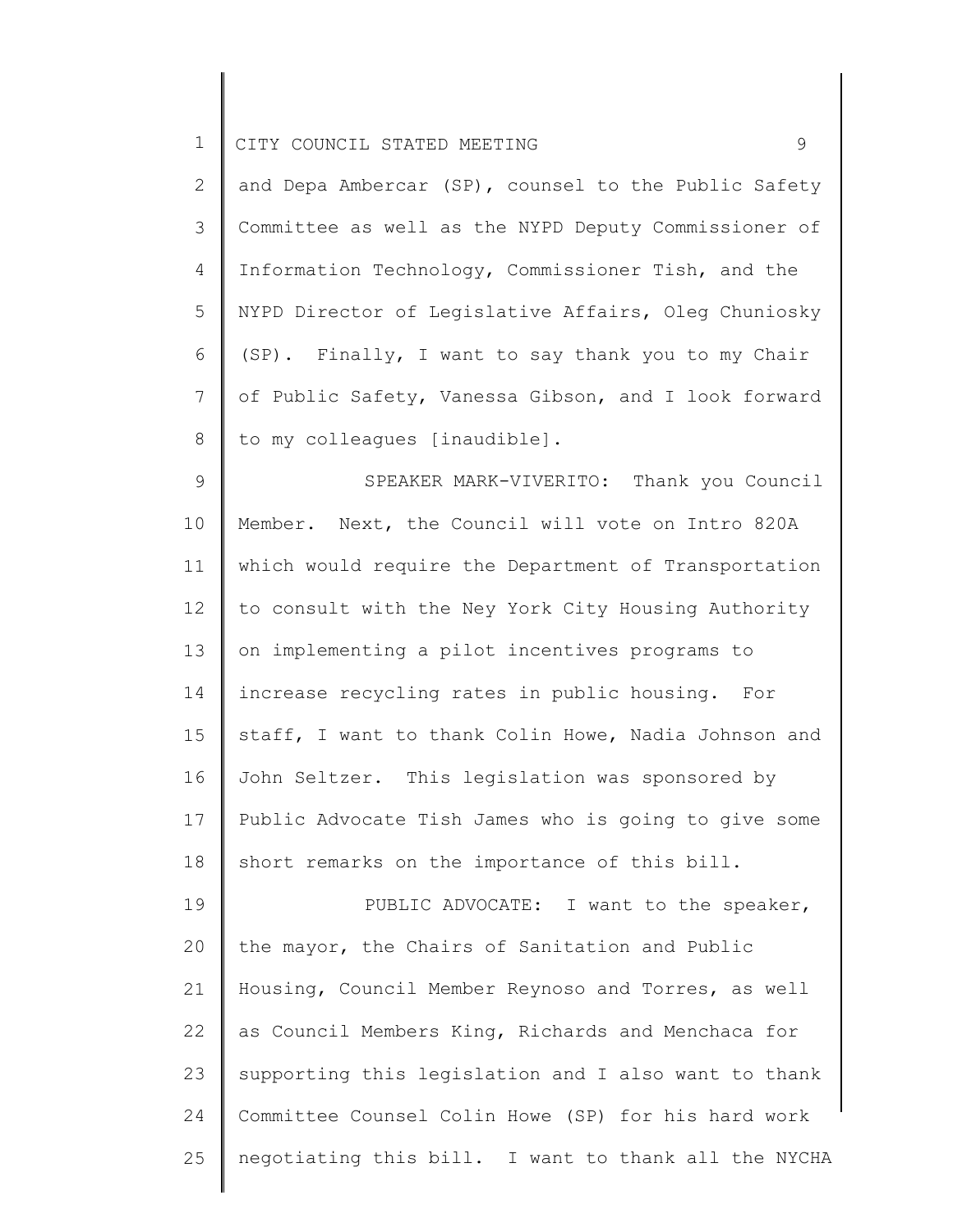2 3 4 5 6 7 8 9 10 11 12 13 14 15 16 17 18 19 20 21 22 23 24 25 residents for their input in helping move this bill forward. Every New Yorker, no matter where they live, must have the ability to recycle or we will never achieve our shared goal of a greener New York. New York City law requires landlords of buildings with four or more units to provide recycling service to all of their residents. Unfortunately, New York City Housing Authority, the city's largest landlord, have historically failed to comply with the law. This bill, which we are considering today, will require NYCHA to take a holistic look at the challenges and opportunities of expanding recycling in our cities public housing including through incentive programs. Recycling incentive programs allows participants to earn points for their recycling efforts. These points in turn can be redeemed on rewards through participating retailers: restaurants and other commercial establishments including discounts and deals from local businesses. Such incentive programs have proven successful in large cities such as Philadelphia where recycling rates have increased and taxpayers have saved money from reduced disposal costs. Such -- there is much work to be done but recycling more accessible in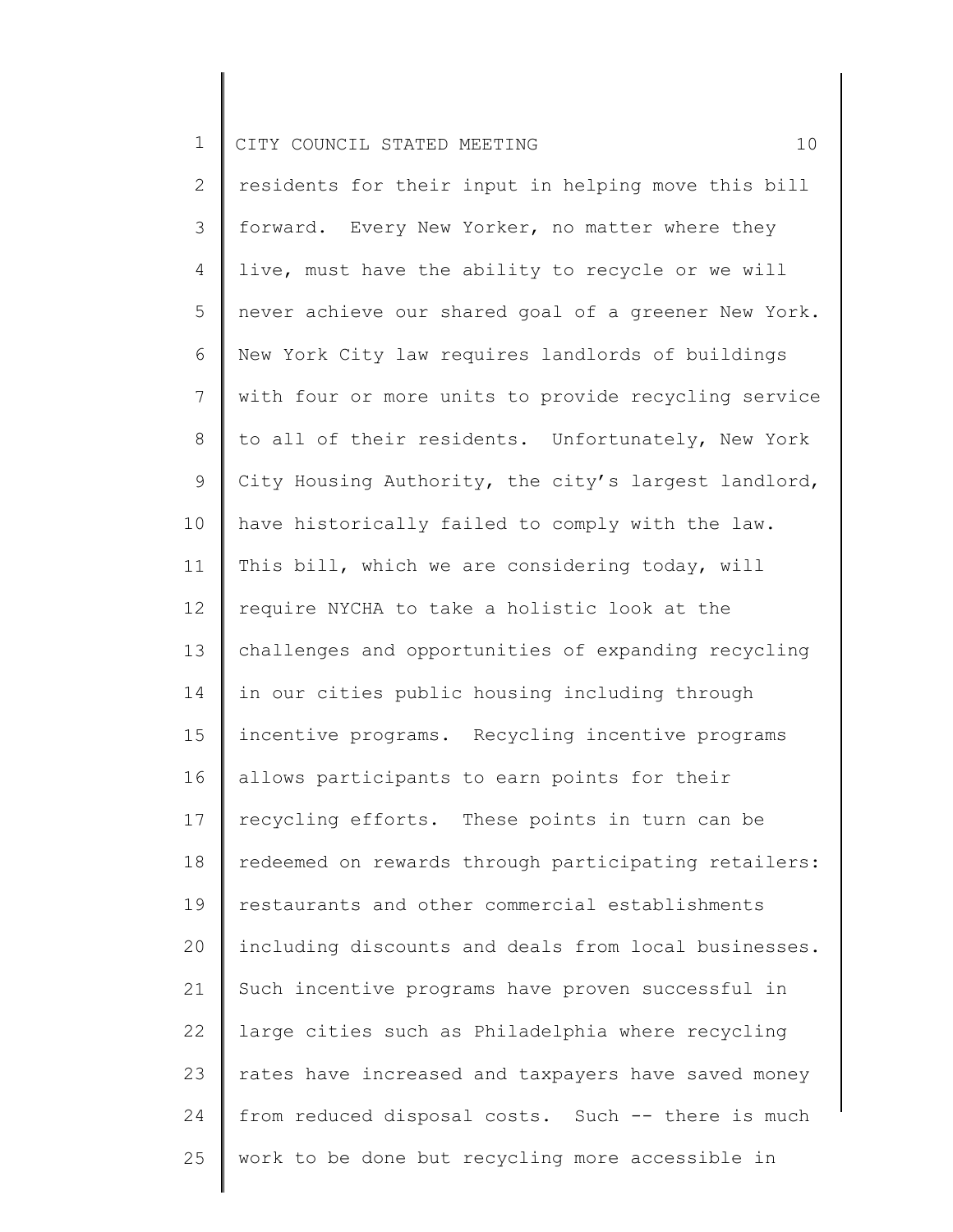25

2 3 4 5 commonplace is an important step in the right direction and more importantly saving monies for taxpayers is in all of our best interests. Thank you, Madam Speaker.

6 7 8 9 10 11 12 13 14 15 16 17 18 19 20 21 22 23 24 SPEAKER MARK-VIVERITO: Thank you, Madam Public Advocate. Next, our first packet of legislation or today deals with established a car share parking pilot program. As short-term car rentals grow their presence, car sharing has become more prevalent in New York City. Given its potential for lessening environmental impacts and road congestion, the Council has taken a particular interest in such services. PUBLIC ADVOCATE: Shhh… Quiet in the chambers, please. SPEAKER MARK-VIVERITO: Intro 873A - today is a shortage on the colleagues, let's get through this as quickly as possible. Thank you. Intro 873A, sponsored by Council Member Mark Levine, would direct the Department of Transportation to conduct two-year car sharing pilot program during which a limited number of on street parking spaces would be reserved for car share vehicles.

Introduction 267A, sponsored by Council Member Rosie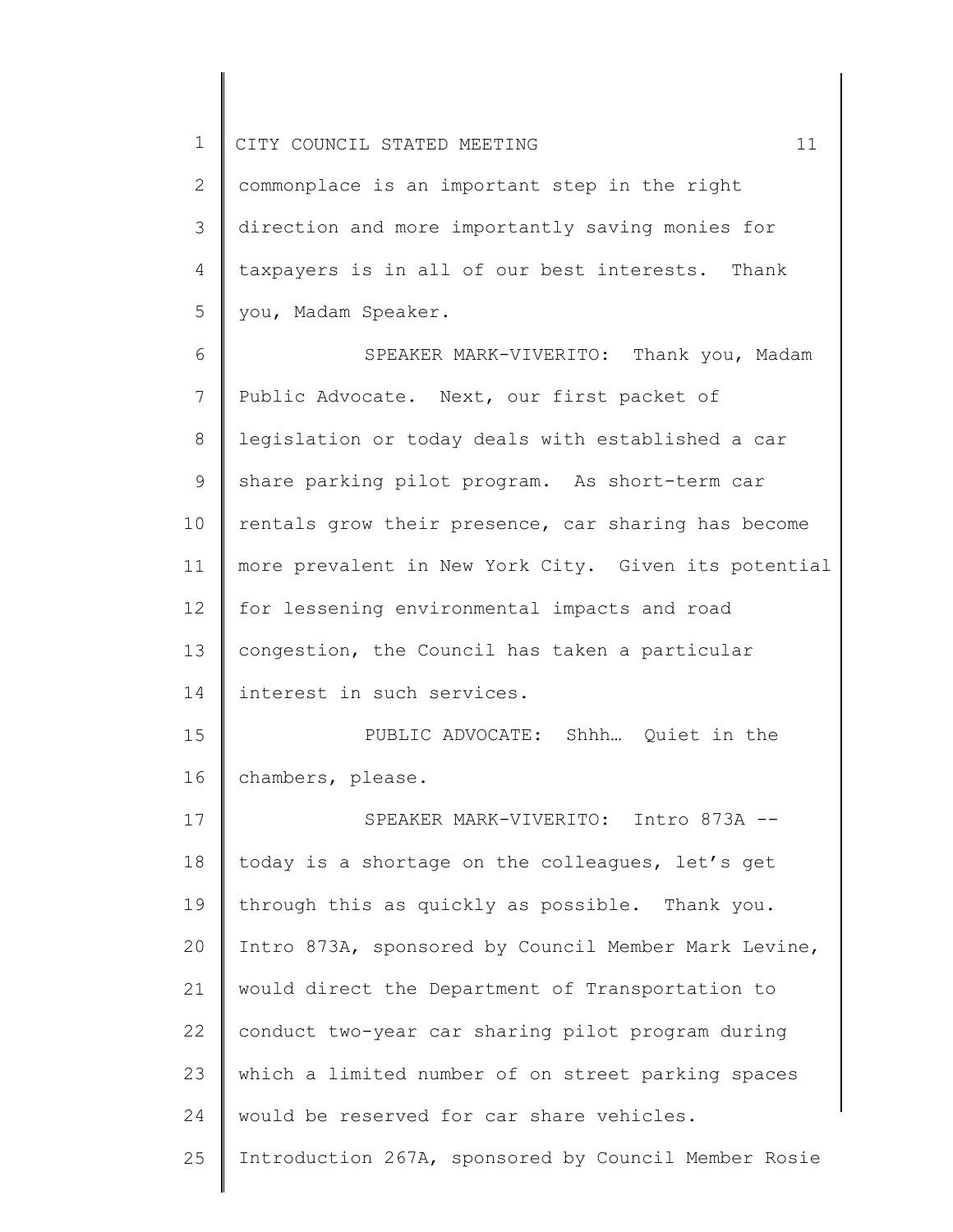| $\mathbf 1$     | 12<br>CITY COUNCIL STATED MEETING                     |
|-----------------|-------------------------------------------------------|
| 2               | Mendez, would require the Department of               |
| 3               | Transportation to include designated parking spaces   |
| 4               | in municipal parking facilities as part of the pilot  |
| 5               | program. I want to thank Kelly Taylor, Gafar Zalof    |
| 6               | (SP), Jonathon Masarano (SP), Emily Rooney, Chimal    |
| $7\phantom{.0}$ | Pachair (SP) and Brandon West. Sponsors Mark Levine,  |
| 8               | Rosie Mendez will deliver some remarks on this great  |
| 9               | and green project alongside Borough President Gail    |
| 10              | Brewer, who initiated the request for the program,    |
| 11              | and then Committee on Transportation Chair Ydanis     |
| 12              | Rodriguez.                                            |
| 13              | PUBLIC ADVOCATE: Guys, could we please                |
| 14              | quite down in chambers.                               |
| 15              | SPEAKER MARK-VIVERITO: Guys, come on, we              |
| 16              | need some quiet in the room. Mark, if you want to     |
| 17              | start.                                                |
| 18              | COUNCIL MEMBER LEVINE: Thank you, Madam               |
| 19              | Speaker. You know, there are 1.5 million households   |
| 20              | in this city that own private cars and most of them   |
| 21              | are unused most of the time. That's why it is so      |
| 22              | hard to find parking in almost every neighborhood of  |
| 23              | this city and we need to get an alternative, to offer |
| 24              | an alternative to people who are in neighborhoods     |
| 25              | without good transit or need to take trips to places  |
|                 |                                                       |

║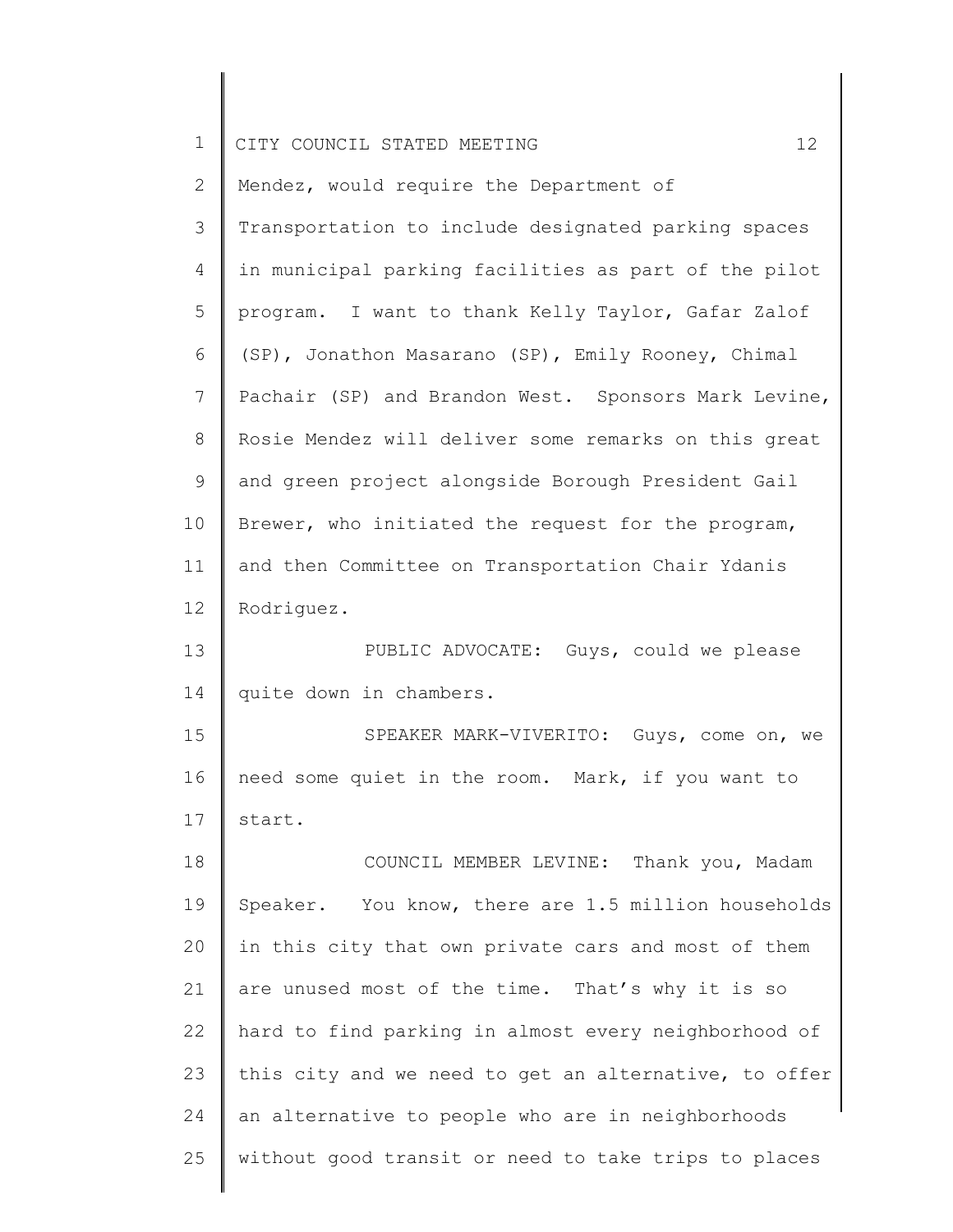2 3 4 5 6 7 8 9 10 11 12 13 14 15 16 17 18 19 20 21 22 23 24 25 without good transit so they have an alternative to owning a private car and that is exactly what car sharing is. It offers people a chance to save money, to avoid the hassle of owning a car and there are many great environmental benefits as well. It is part of why this sector has taken off in the City in recent years. But, for it to be more than a niche, there's got to be a place to park the car share vehicle. Our bill would instruct the Department of Transportation to create a pilot that they would use of what we estimate would be about 300 spots around the city to rollout this program to neighborhoods that don't currently have access. That will save New Yorkers a lot of money and it will free up a lot of parking for the rest of us since it is estimated that every single car share vehicle leads to 11 private vehicles coming off the street. So this is a transportation innovation that will free-up parking in the neighborhoods that most need it and why I am proud to be sponsoring it together with the incredible leadership of Manhattan Borough President Gail Brewer and with wonderful support and leadership from the Chair of Transportation Committee, Ydanis Rodriguez, and I want to acknowledge the staff that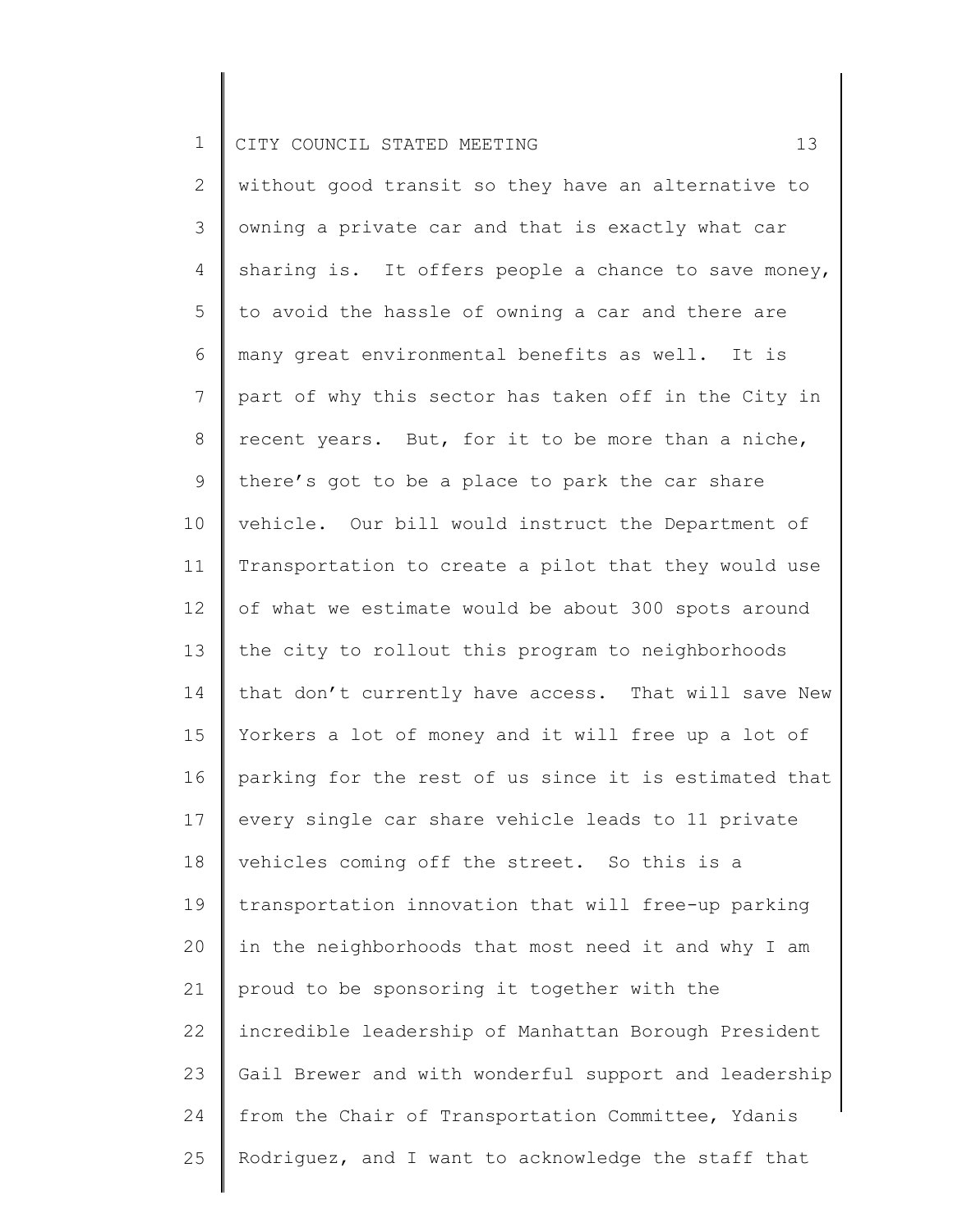| $\mathbf 1$     | CITY COUNCIL STATED MEETING<br>14                     |
|-----------------|-------------------------------------------------------|
| $\mathbf{2}$    | works so hard on this including Johnathon Massarano,  |
| $\mathfrak{Z}$  | (SP) and Kelly Taylor from the legislative division,  |
| $\overline{4}$  | my own Amy Slattery and I want to acknowledge former  |
| 5               | council staff for Ben Smith who at DOT was a great    |
| 6               | partner in this process. Thank you, Madam Speaker.    |
| $7\phantom{.0}$ | SPEAKER MARK-VIVERITO: Thank you,                     |
| $8\,$           | Council Member. Council Member Mendez?                |
| 9               | COUNCIL MEMBER MENDEZ: Thank you, Madam               |
| 10              | Chair. I want to thank you for your leadership and    |
| 11              | Chair Ydanis Rodriguez in helping to make this bill a |
| 12              | reality but mostly I want to thank Manhattan Borough  |
| 13              | President Gail Brewer. This is a bill she introduced  |
| 14              | when she was in the council with us and she trusted   |
| 15              | me to guide it through the council. I think this is   |
| 16              | a bill that makes a lot of sense as the sharing       |
| 17              | economy is becoming more vibrant in New York City and |
| 18              | the car sharing industry is one that is becoming very |
| 19              | popular and gives people different options for        |
| 20              | transportation setting aside parking spots on streets |
| 21              | or in New York City parking facilities for car shares |
| 22              | will help many individuals have another option.<br>Ι  |
| 23              | also want to thank the administration for agreeing    |
| 24              | and participating and making this a reality. Thank    |
| 25              | you very much.                                        |
|                 |                                                       |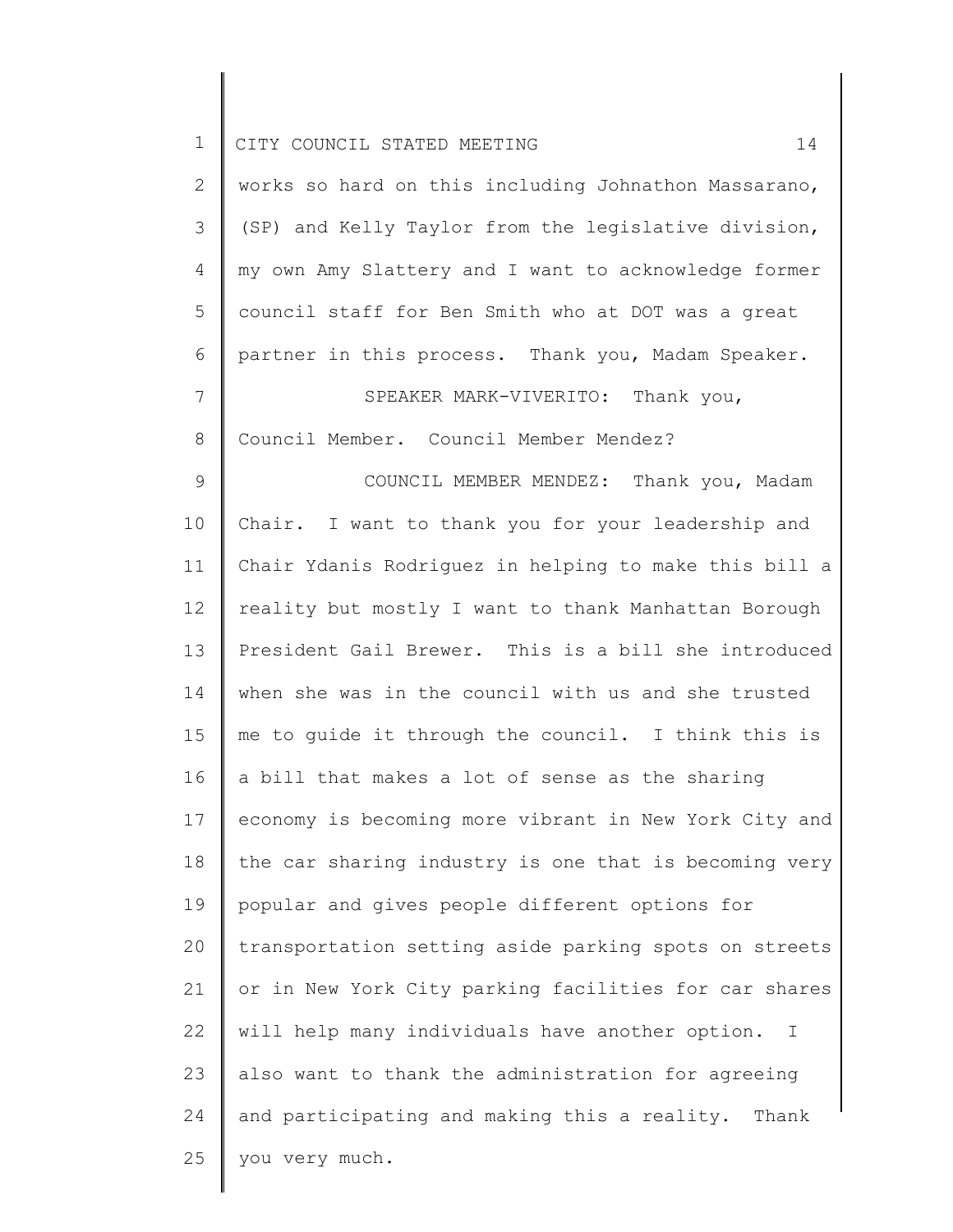2 3 4 5 SPEAKER MARK-VIVERITO: Thank you. I know our Borough President has played a big role in this. She spoke at the pre-stated press conference and we thank her for that and now Council Member Rodriguez?

6 7 8 9 10 11 12 13 14 15 16 17 18 19 20 21 22 23 24 COUNCIL MEMBER RODRIGUEZ: Thank you, Speaker, for your support and leadership in this bill and many other bills. In our City, we have New Yorkers who live close to mass transportation, buses and trains, who they don't need to have a car. At the same time, we have other New Yorkers who live especially in places in Queens, Bronx, Staten Island and some in Brooklyn that they rely on the car and they are the group who make the 1.5 million New Yorkers who have cars to a total 1.8 million cars. Now the question is how can we incentivize the share car services, share car in our city and this is the right thing to do since congestion creates a problem for everyone from smog and pollution to time loss in traffic to good and services facing delays to frustration of drivers. That's why this pilot project is so important to review the numbers of cars and that's why I thank the Speaker, my colleague Council Member Levine, Manhattan Borough President,

25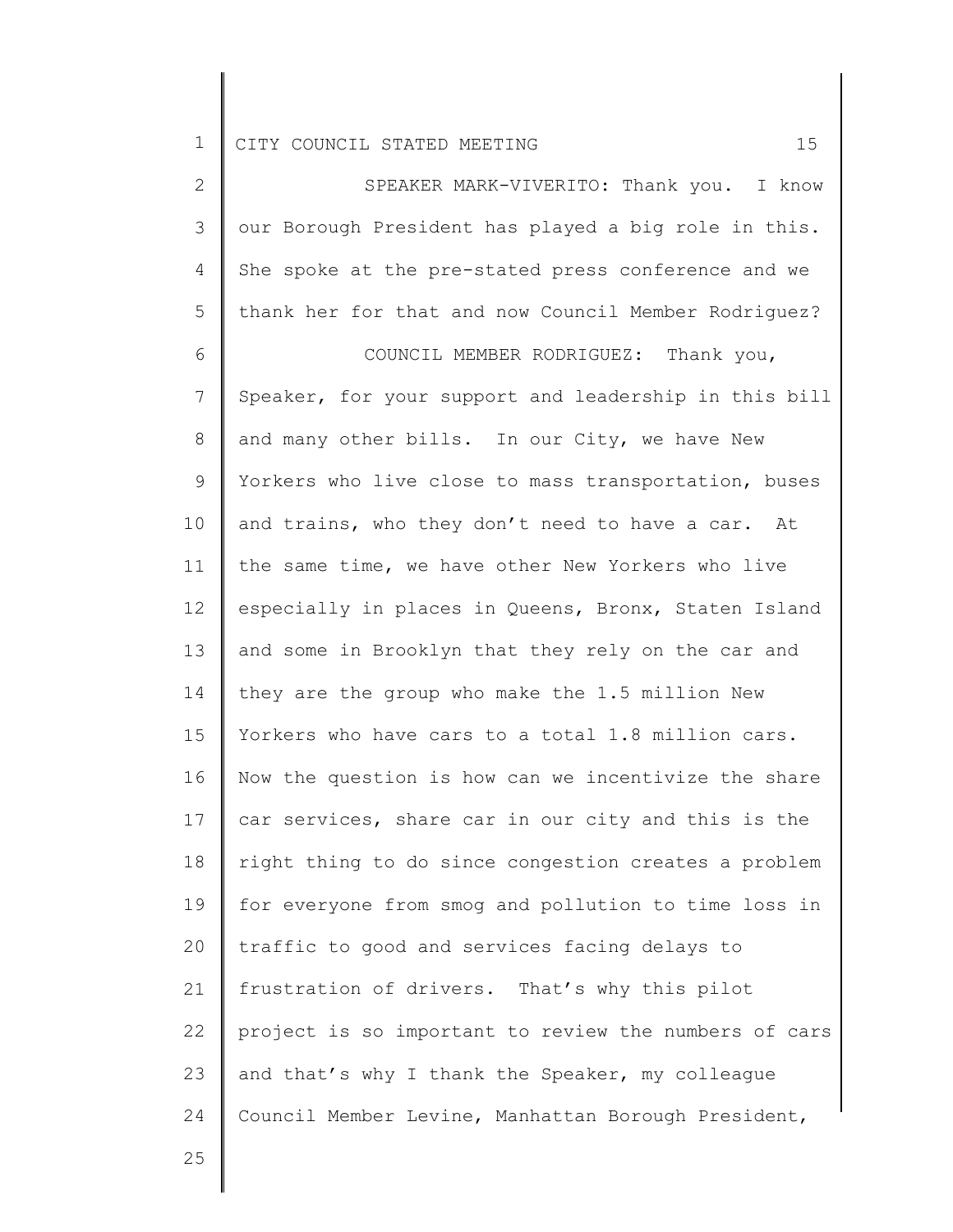1 2 3 CITY COUNCIL STATED MEETING 16 the whole body for being so proactive in this issue. Thank you.

4 5 6 7 8 9 10 11 12 13 14 15 16 17 18 19 20 21 22 23 24 25 SPEAKER MARK-VIVERITO: Thank you. Finally, the Council will be voting on a package of legislation establishing reporting requirements on reproductive health in the city. Intro 1161E, 1162A and 1172A would require the Department of Health and Mental Hygiene to report to the Council on independent data sets regarding Human Papilloma Virus immunizations, use of contraceptives methods among both adults and high school students and on rates of maternal mortality. The data gathered in these reports will help inform council initiatives, city programming and the resources that our medical professionals have to draw upon when making vital decisions. 80 million Americans have been diagnosed with HPV and millions more report new infections each year. If left unchecked, these diagnoses can lead to cancer and other chronic health problems. As a public health concern, it is imperative that we do everything possible to address the reproductive health issues affecting New Yorkers. This is especially relevant as we launch the improved sexual education curriculum detailed in the last month's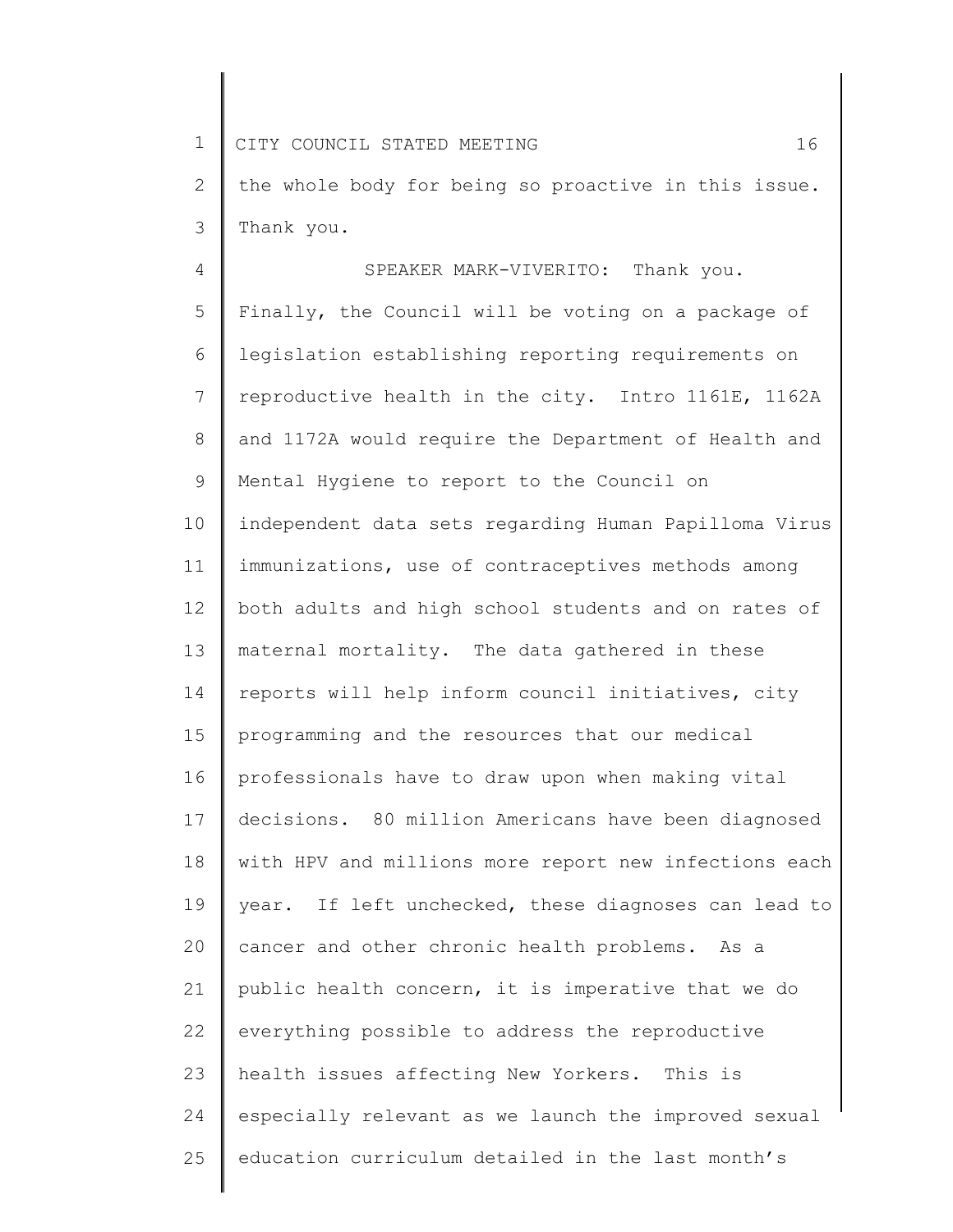| $\mathbf 1$    | 17<br>CITY COUNCIL STATED MEETING                     |
|----------------|-------------------------------------------------------|
| 2              | State of the City and also the continued attacks on   |
| 3              | women's reproductive health. So with that I want to   |
| $\overline{4}$ | thank Amintuc Kilawanz (SP), David Sitszer (SP),      |
| 5              | Crystal Ponds, Jeanette Merrill. I want to thank      |
| 6              | Elizabeth Crowley for her leadership and being such a |
| 7              | vocal advocate on this matter and would ask her to    |
| 8              | say a few words.                                      |
| $\mathcal{G}$  | COUNCIL MEMBER CROWLEY: Thank you,                    |
| 10             | Speaker. First, it is important to emphasize the      |
| 11             | fact that all over the country women's health and     |
| 12             | reproductive rights are being attacked. Today's       |
| 13             | bills on health are necessary for this city to        |
| 14             | protect those rights and to better understand         |
| 15             | utilization rates of women's health services which so |
| 16             | many of our local communities need better access to.  |
| 17             | Women's health is family health and family health is  |
| 18             | community health. Under the leadership of our         |
| 19             | speaker, young women's initiative was started and     |
| 20             | certainly expended services to many underserved       |
| 21             | communities from vaccinations for cancer causing      |
| 22             | viruses to utilizing more effective forms of birth    |
| 23             | control to improving maternal health. We as a city    |
| 24             | need to know better who these programs are reaching   |
| 25             | and where the Department of Health and health         |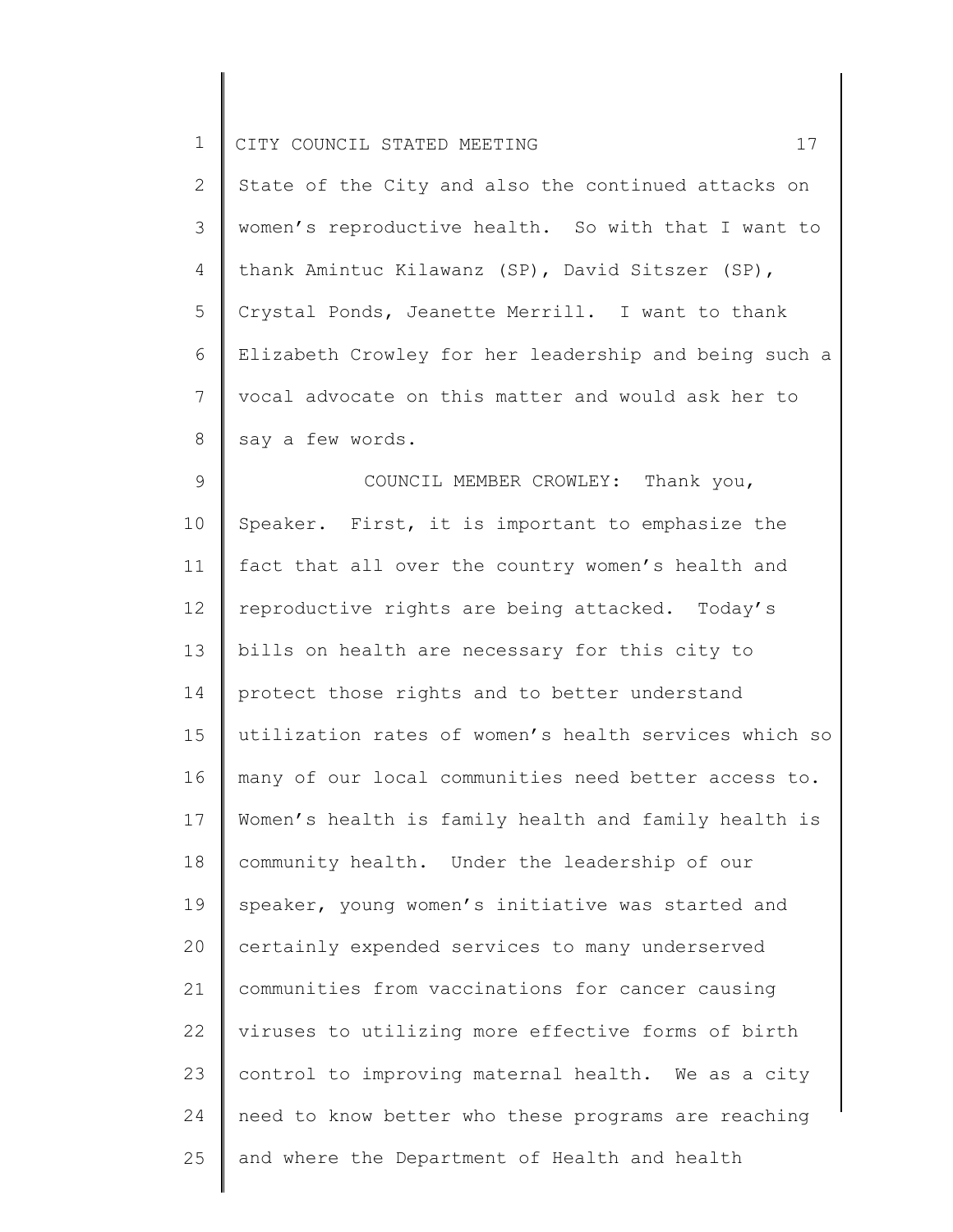2 3 4 5 6 facilities in our communities are falling short. When we have more comprehensive information on how the city is effectively reaching these target groups we can work more effectively on building a healthier city. Thank you, Speaker.

7 8 9 10 11 12 13 14 15 16 17 18 19 20 21 22 23 24 25 SPEAKER MARK-VIVERITO: Thank you, Council Member. Again, before I end, just to remind people, we typically have a reception downstairs for our new council members and returning council members in this case so people can come downstairs to the Red Room after our meeting today to celebrate alongside and to congratulate Council Member Perkins and also to celebrate, I guess it is, Council Member Roy Lancman's birthday today I hear, right? You are older than me. Let me just say that by a couple of -- by one month exactly actually since my birthday is April  $1^{st}$ . Older but not wiser, okay. So congratulations to Rory on his birthday and with that I end communication from the Speaker. PUBLIC ADVOCATE: Happy Birthday Council Member Lancman and congratulations Council Member Perkins. Discussion of General Orders? Council Member Rosenthal? No? Council Member Rose? CLERK: [Inaudible].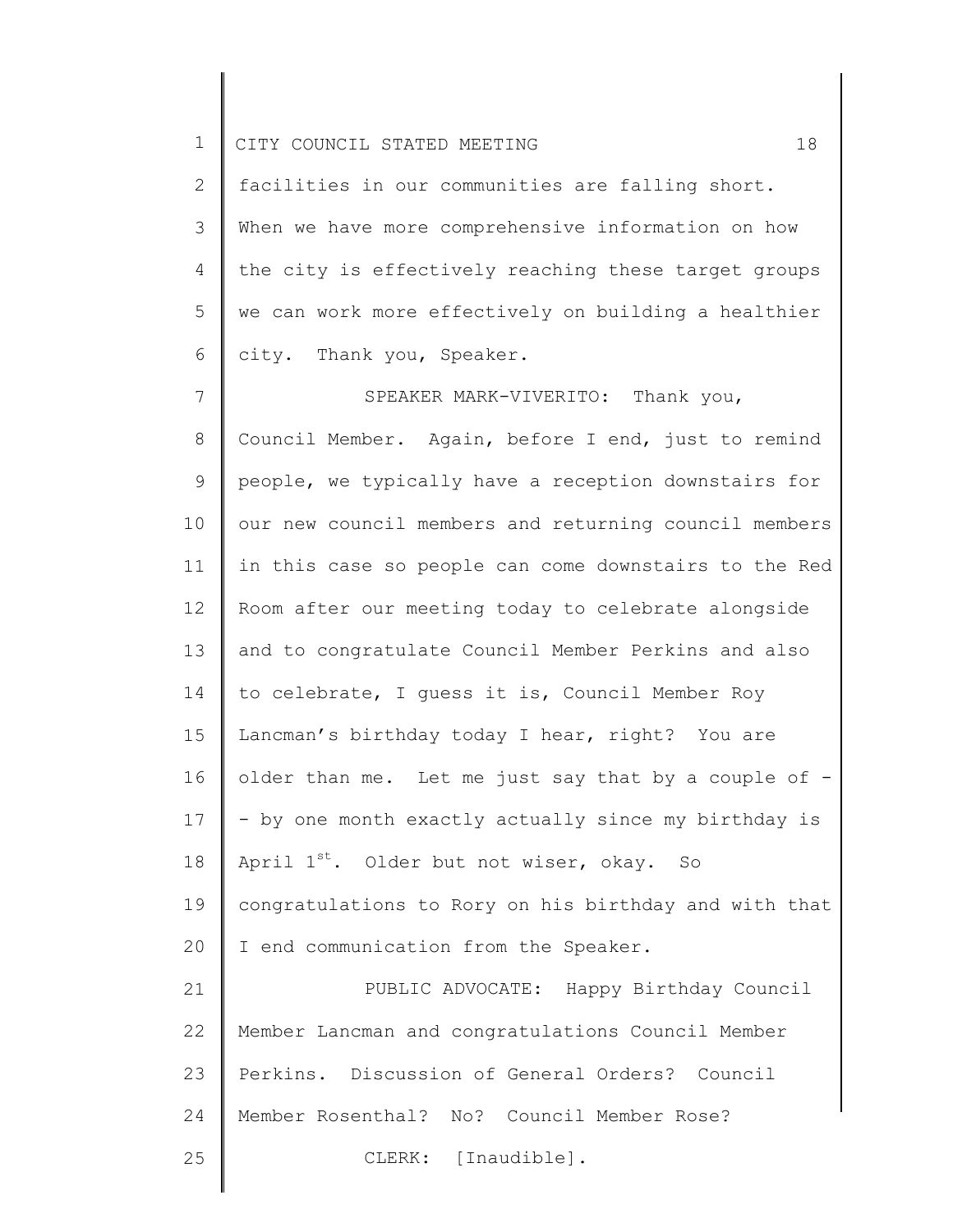1 2 3 4 5 6 7 8 9 10 11 12 13 14 15 16 17 18 19 20 21 22 23 24 25 CITY COUNCIL STATED MEETING 19 PUBLIC ADVOCATE: Yes. Thank you. Council Member Koslowitz for a vote? COUNCIL MEMBER KOSLOWITZ: I vote aye. PUBLIC ADVOCATE: Thank you. Council Member Salamanca? COUNCIL MEMBER SALAMANCA: With permission, I would like to vote on all couple items on General Orders on the calendar. I vote aye. PUBLIC ADVOCATE: Thank -- Council Member Vacca? COUNCIL MEMBER VACCA: With permission, I would like to vote aye on all general calendar items. Thank you. PUBLIC ADVOCATE: Yes, thank you. Council Member, the birthday boy, Council Member Lancman? COUNCIL MEMBER LANCMAN: Thank you. With permission, I would like to vote on all coupled items on the general order calendar and I would vote aye. PUBLIC ADVOCATE: Thank you. Okay. Moving on, report or special committees? CLERK: None. PUBLIC AVOCATE: Reports of standing committees?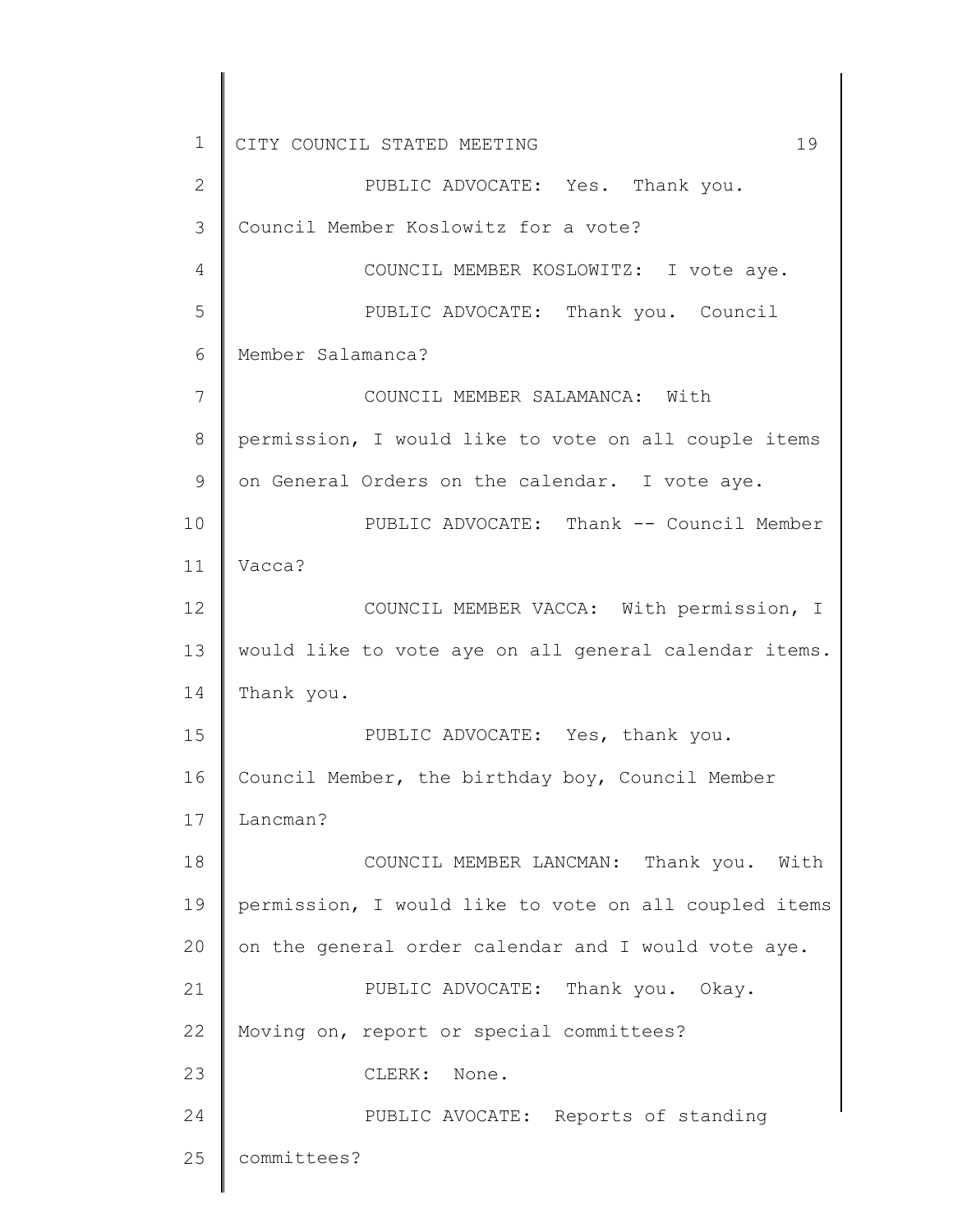1 2 3 4 5 6 7 8 9 10 11 12 13 14 15 16 17 18 19 20 21 22 23 24 25 CITY COUNCIL STATED MEETING 20 CLERK: Report of the Committee on Finance, pre-considered Reso 1390 Organization Funding. PUBLIC ADVOCATE: Couple of General Orders? CLERK: Report of the Committee on Health, Intro 1161A HPV vaccination rates. PUBLIC ADVOCATE: Quiet in the chambers, please. SPEAKER MARK-VIVERITO: Amended and coupled on general order. CLERK: Intro 1162A, Contraceptive Methods. SPEAKER MARK-VIVERITO: Amended and coupled on General Orders. CLERK: Intro 1172A, maternal mortality. SPEAKER MARK-VIVERITO: Amended and couple on general order. CLERK: Report of the Committee on Land Use LU544 and Reso 1395 sidewalk cafe. SPEAKER MARK-VIVERITO: Couple in General Orders. CLERK: LU545 and Reso 196.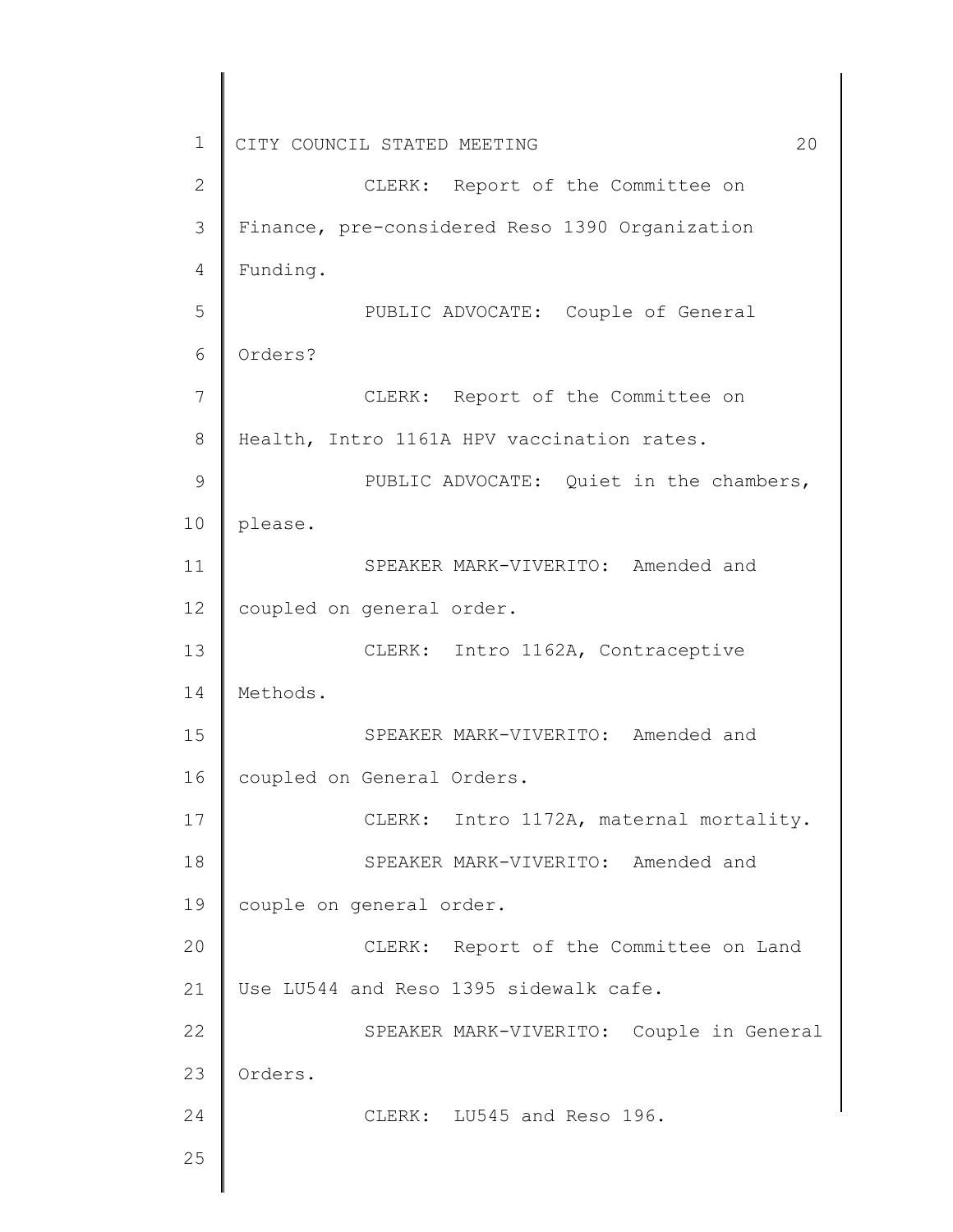1 2 3 4 5 6 7 8 9 10 11 12 13 14 15 16 17 18 19 20 21 22 23 24 25 CITY COUNCIL STATED MEETING 21 SPEAKER MARK-VIVERITO: Couple to be filed pursuant to letter or withdrawal. CLERK: LU574 and Reso 1397 through LU583 and Reso 1402 on page 4, landmark designations. SPEAKER MARK-VIVERITO: Couple on general order. CLERK: Report of the Committee on Public Safety Intro 1280B, auto collision reports. SPEAKER MARK-VIVERITO: Amended and coupled on general order. CLERK: Report of the Committee on Rules, Privileges and Elections, pre-considered Reso 1391 committee changes. SPEAKER MARK-VIVERITO: Coupled on general order. CLERK: M476 and Reso 1403 approving the appointment of Jeffrey D. Freelander, Conflict of Interest Board. SPEAKER MARK-VIVERITO: Couple in general order. CLERK: M479 and Reso 1404 approving the reappointment of Malini Cadambi Daniel, Equal Employment Practices Commission.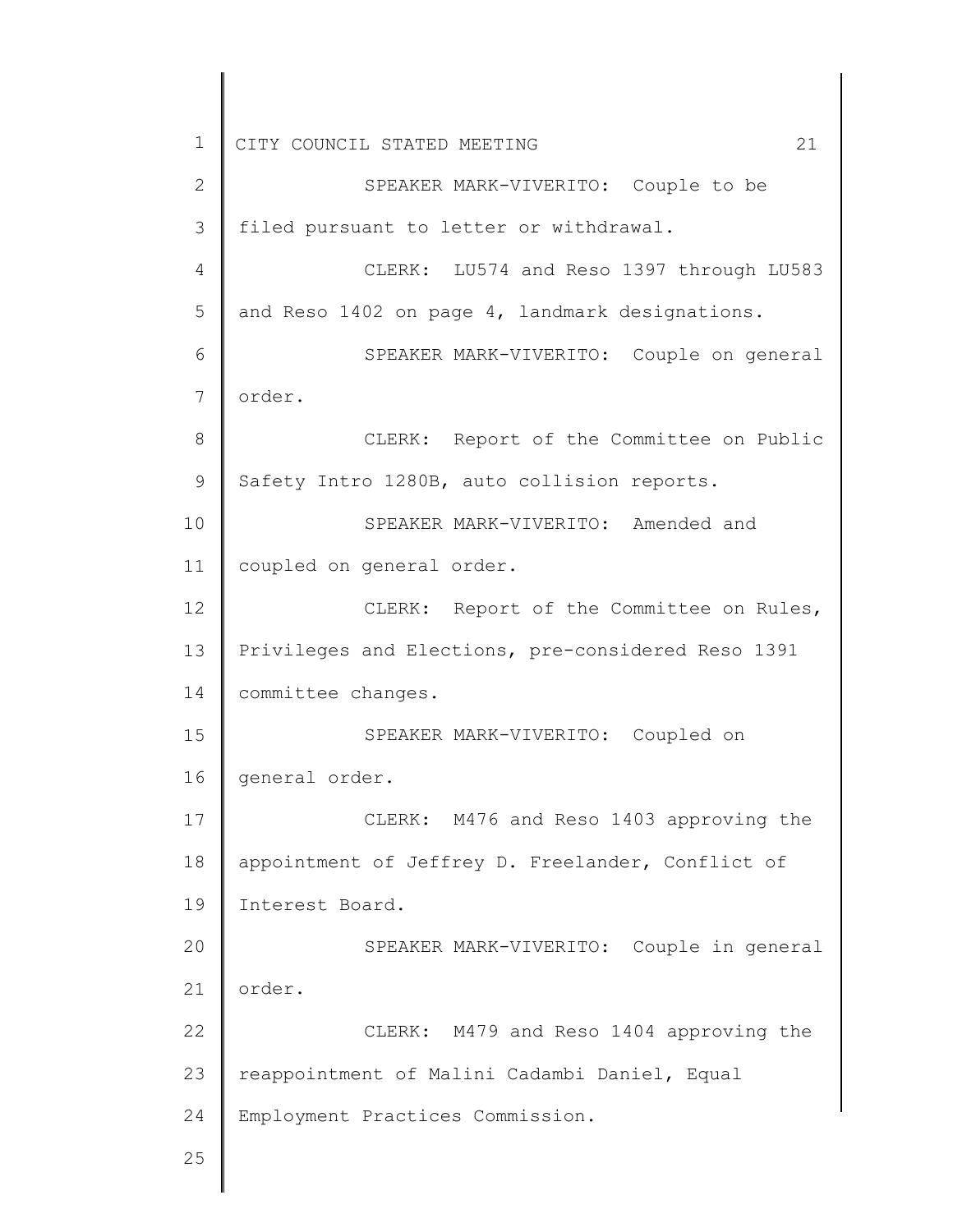1 2 3 4 5 6 7 8 9 10 11 12 13 14 15 16 17 18 19 20 21 22 23 24 25 CITY COUNCIL STATED MEETING 22 SPEAKER MARK-VIVERITO: Coupled on General Orders. CLERK: Report of the Committee on Sanitation and Solid Waste Management, Intro 820A voluntary recycling in public housing. SPEAKER MARK-VIVERITO: Amended and coupled in General Orders. CLERK: Report of the Committee on Transportation Intro 267A, municipal parking SPEAKER MARK-VIVERITO: Amended and coupled on General Orders. CLERK: Intro 873A, car sharing program. SPEAKER MARK-VIVERITO: Amended and coupled on General Orders. CLERK: On the general order calendar, resolution appointing various person commissioner of deeds. SPEAKER MARK-VIVERITO: A couple General Orders and I ask for a roll call on all items on the general order calendar. PUBLIC ADVOCATE: Quiet in the chambers for the vote. CLERK: Borelli? COUNCIL MEMBER BORELLI: Aye on all.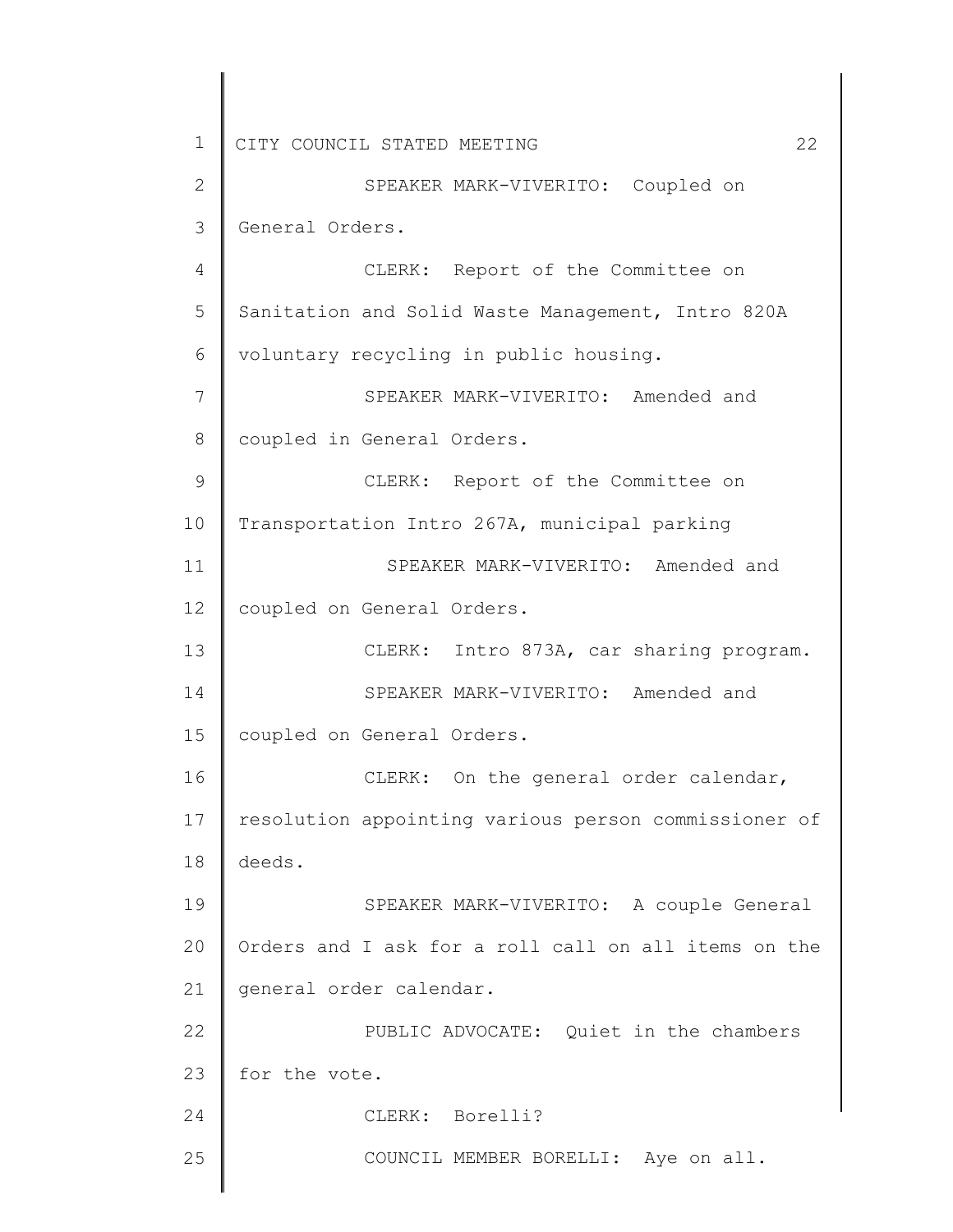1 2 3 4 5 6 7 8 9 10 11 12 13 14 15 16 17 18 19 20 21 22 23 24 25 CITY COUNCIL STATED MEETING 23 CLERK: Cabrera? COUNCIL MEMBER CABRERA: Aye on all. CLERK: Chin? COUNCIL MEMBER CHIN: Permission to explain my vote? SPEAKER MARK-VIVERITO: Yes. COUNCIL MEMBER CHIN: It is with great pleasure that I give my full support to the landmark designation of the Excelsior Steam Power Company Building in my district. Nestled amidst modern skyscraper, the Excelsior Building at 33-33 Gold Street is the oldest known purpose built commercial power generation station still standing in Manhattan. A constant reminder of our city's prominent role as a pioneer in electrical illumination and power. This building is a testament to lower Manhattan's history as a hub of print houses and jewelry manufacturers as one of the several properties in my district that are being designated as part of the backlog initiative of the Landmark's Preservation Commission. I am very happy to see the Excelsior Building get the recognition that it has long deserved. I encourage all my colleagues to vote yes on this designation. I vote aye on all. Thank you.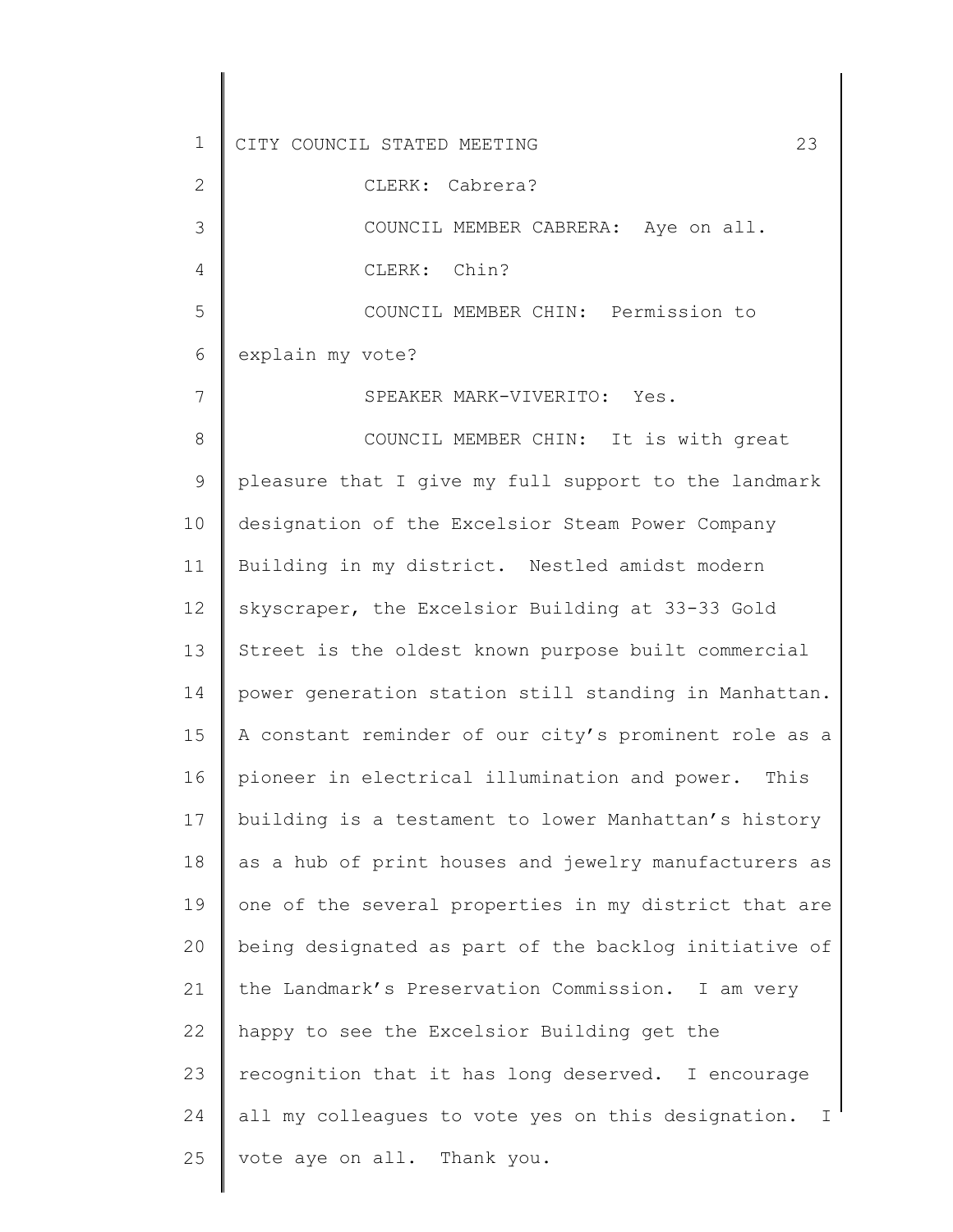1 2 3 4 5 6 7 8 9 10 11 12 13 14 15 16 17 18 19 20 21 22 23 24 25 CITY COUNCIL STATED MEETING 24 CLERK: Cohen? COUNCIL MEMBER COHEN: Aye. CLERK: Constantinides? COUNCIL MEMBER CONSTANTINIDES: With congratulation to all my colleagues on the bills that are getting in today, I vote aye on all. SPEAKER MARK-VIVERITO: Thank you. CLERK Cornegy? COUNCIL MEMBER CORNEGY: Aye on all. CLERK: Crowley? COUNCIL MEMBER CROWLEY: Aye on all. CLERK: Cumbo? COUNCIL MEMBER CUMBO: Permission to explain my vote? PUBLIC ADVOCATE: Yes. COUNCIL MEMBER CUMBO: on this women's history month, at the very beginning I want to congratulate Council Member Elizabeth Crowley in continuing the work to push a women's agenda forward in the City of New York and beyond and I also want to thank and I also want to thank Council Member Chaim Deutsch for his incredible work and all my colleagues for passing important legislation today. I vote aye. PUBLIC ADVOCATE: Thank you.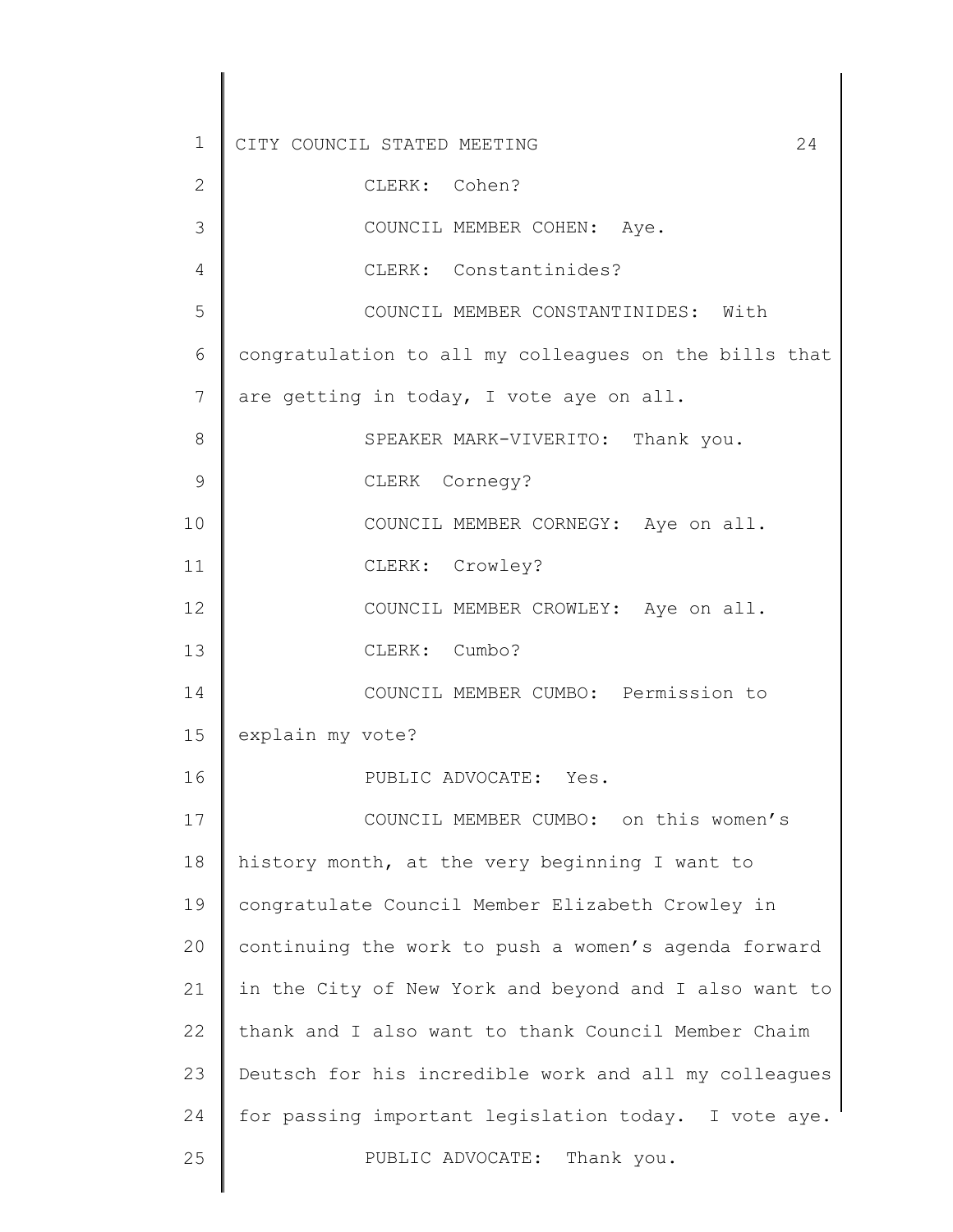| $\mathbf 1$  | 25<br>CITY COUNCIL STATED MEETING                    |
|--------------|------------------------------------------------------|
| $\mathbf{2}$ | CLERK: Deutsch?                                      |
| 3            | COUNCIL MEMBER DEUTSCH: Aye on all.                  |
| 4            | CLERK: Dromm?                                        |
| 5            | COUNCIL MEMBER DROMM: Aye on all.                    |
| 6            | CLERK: Espinal?                                      |
| 7            | COUNCIL MEMBER ESPINAL: Aye on all.                  |
| 8            | CLERK: Eugene?                                       |
| 9            | COUNCIL MEMBER EUGENE: Aye on all.                   |
| 10           | CLERK: Ferreras-Copeland?                            |
| 11           | COUNCIL MEMBER FERRERAS-COPELAND: With               |
| 12           | permission, I vote aye on all call-ups and all       |
| 13           | General Orders.                                      |
| 14           | PUBLIC ADVOCATE: Thank you.                          |
| 15           | CLERK: Garodnick?                                    |
| 16           | COUNCIL MEMBER GARODNICK: Aye.                       |
| 17           | CLERK: Gentile?                                      |
| 18           | COUNCIL MEMBER GENTILE: Permission to                |
| 19           | explain my vote?                                     |
| 20           | PUBLIC ADVOCATE: Yes.                                |
| 21           | COUNCIL MEMBER GENTILE: I applaud the                |
| 22           | Council's efforts to promote car sharing programs    |
| 23           | that prove beneficial to the environment to our      |
| 24           | cities overburdened transportation and traffic       |
| 25           | system. I do have concerns with Intro 873A in regard |
|              |                                                      |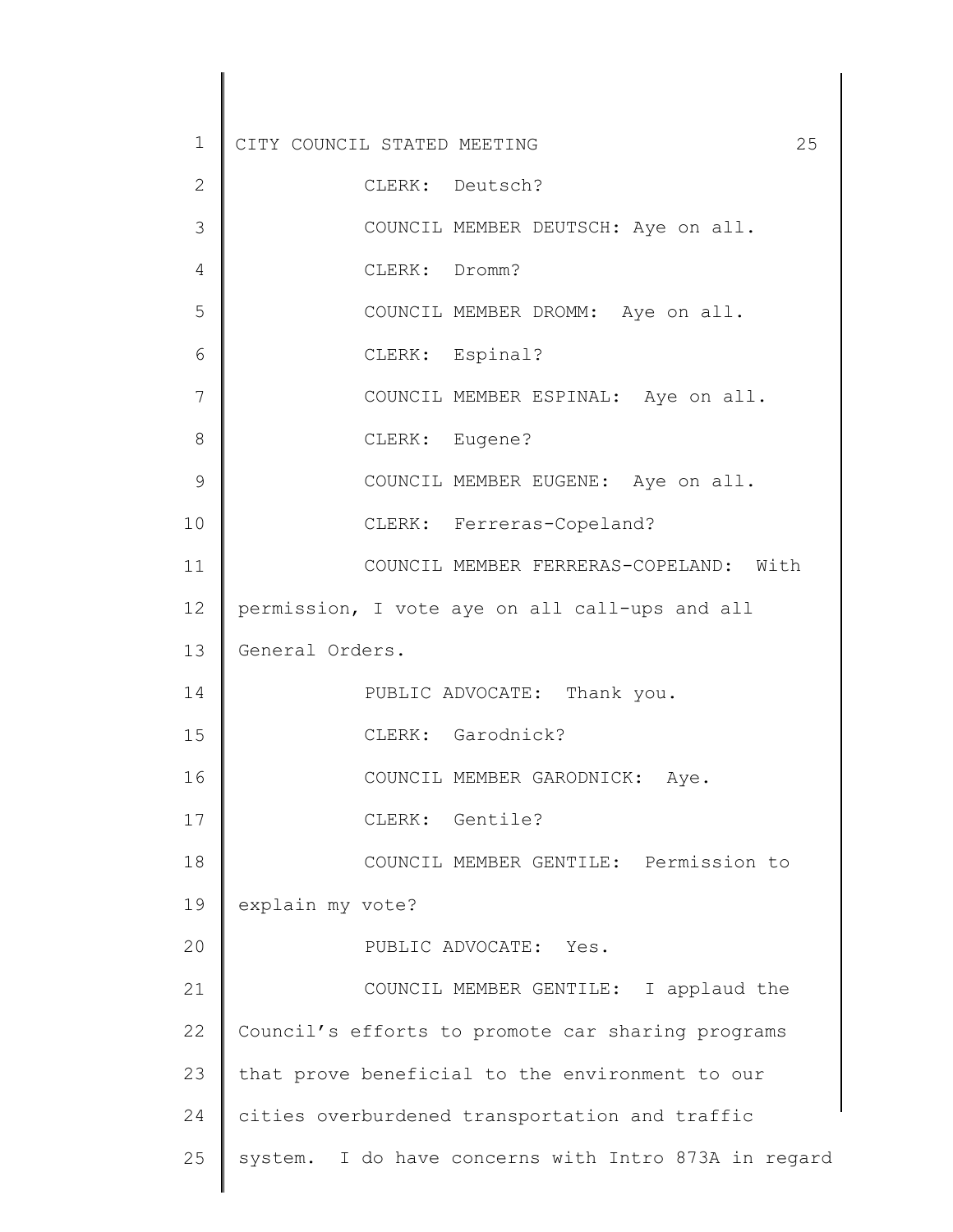2 3 4 5 6 7 8 9 10 11 12 13 14 15 16 17 18 19 20 21 22 23 24 25 to my neck of the woods. What is really overburdened is the parking situation in my district. Residents of Bay Ridge, Dyker Heights, Spencer Hurst and Bath Beach all have already high car ownership that they will not relinquish resulting in limited parking options curbside. Intensifying the already scarce resource or illegal curb-cuts and immobile dumpsters which can result in residents looking for a parking spot up to 30 or even 60 minutes. The car sharing pilot program is certainly a noble effort, however, my district's needs for regular curbside spots is already greater than the need to study potential spaces for car sharing organizations. So I support all efforts to increasing the amounts of parking spaces city-wide but will be voting no on Intro 873. I vote aye on the rest. Thank you. PUBLIC ADVOCATE: Thank you. CLERK: Gibson? COUNCIL MEMBER GIBSON: With my warmest congratulations to colleagues introducing a passing bills today, I vote aye on all. PUBLIC ADVOCATE: Thank you. CLERK: Greenfield? COUNCIL MEMBER GREENFIELD: Pass.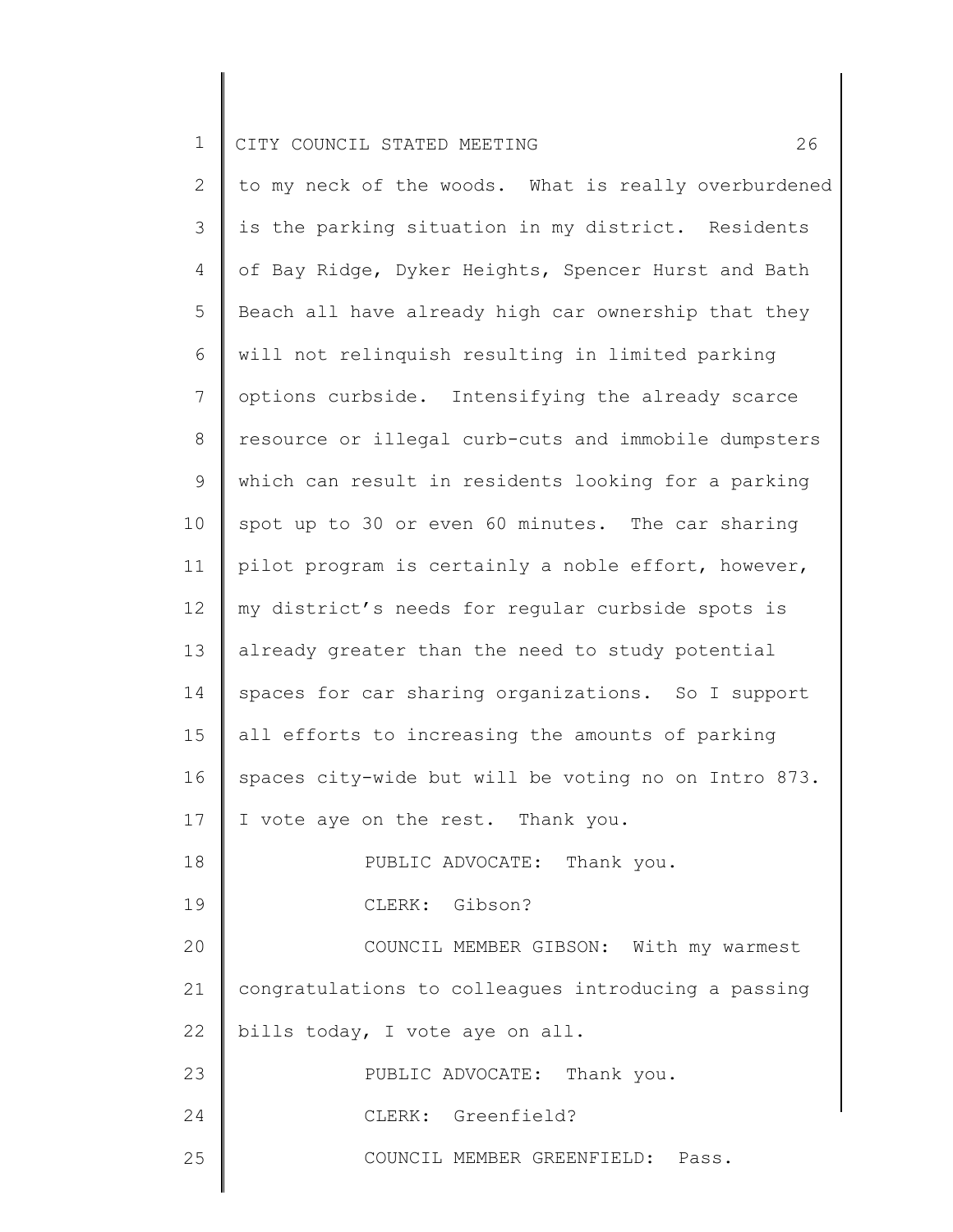| $1\,$       | CITY COUNCIL STATED MEETING<br>27                  |
|-------------|----------------------------------------------------|
| 2           | CLERK: Grodenchik?                                 |
| 3           | COUNCIL MEMBER GRODENCHIK: Aye.                    |
| 4           | CLERK: Johnson?                                    |
| 5           | COUNCIL MEMBER JOHNSON: Aye on all.                |
| 6           | CLERK: Kallos?                                     |
| 7           | COUNCIL MEMBER KALLOS: Aye on all.                 |
| 8           | CLERK: King?                                       |
| $\mathsf 9$ | COUNCIL MEMBER KING: Aye on all.                   |
| 10          | CLERK: Koo?                                        |
| 11          | COUNCIL MEMBER KOO: Aye on all.                    |
| 12          | CLERK: Lander?                                     |
| 13          | COUNCIL MEMBER LANDER: Aye on all.                 |
| 14          | CLERK: Levine?                                     |
| 15          | COUNCIL MEMBER LEVINE: Aye on all.                 |
| 16          | CLERK: Maisel?                                     |
| 17          | COUNCIL MEMBER MAISEL: Yes.                        |
| 18          | CLERK: Menchaca?                                   |
| 19          | COUNCIL MEMBER MENCHACA: Permission to             |
| 20          | explain my vote?                                   |
| 21          | PUBLIC ADVOCATE: Yes.                              |
| 22          | COUNCIL MEMBER MENCHACA: Thank you to              |
| 23          | all my colleagues who were involved in legislation |
| 24          | today. I want to particularly lift Council Member  |
| 25          | Crowley and the women's caucus on 1161A, 1162A,    |
|             |                                                    |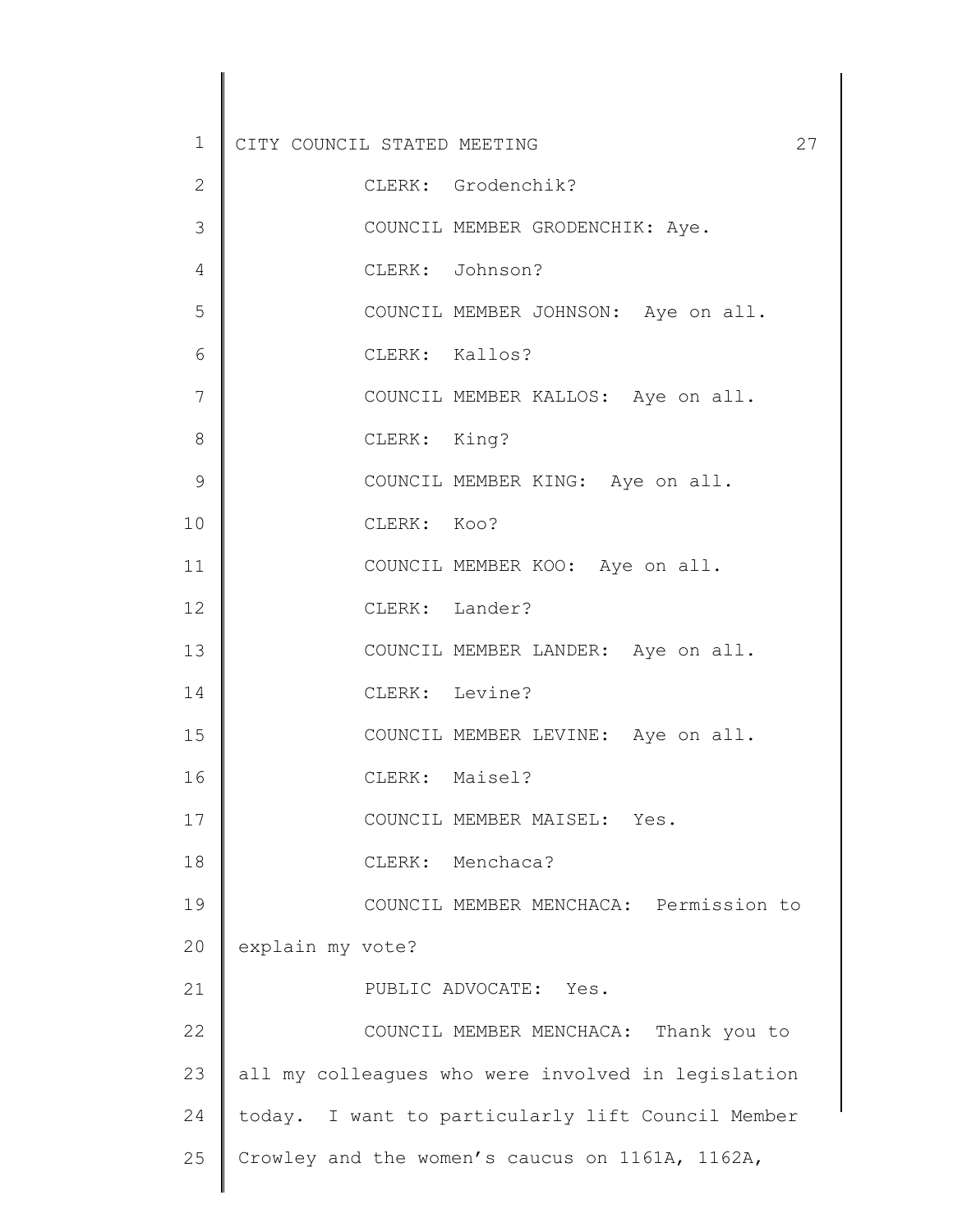2 3 4 5 6 7 8 9 10 11 12 13 14 15 16 17 18 19 20 21 22 23 24 25 1172A. The work that went into these bills and the work that is going to happen after these bills are passed today is going to have a really huge impact and especially in my district where so many of these issues are coming in even into the district office. I also want to invite the women's caucus actually to come into the district and talk about the process which it took to bring these to the floor. This is what happens when we have representation. This is what happens when we have women representing the community and I just want to say thank you publically to all women on this council. When we think about how we ignite folks we can go right, specifically young women in the district, this is the result so I am hoping we can do something very soon in the district. I vote aye on all. Thank you. CLERK: Mendez? COUNCIL MEMBER MENDEZ: Aye on all. CLERK: Miller? COUNCIL MEMBER MILLER: I vote aye. CLERK: Palma? COUNCIL MEMBER PALMA: Congratulations to Council Member Crowley and the woman's caucus. I vote aye.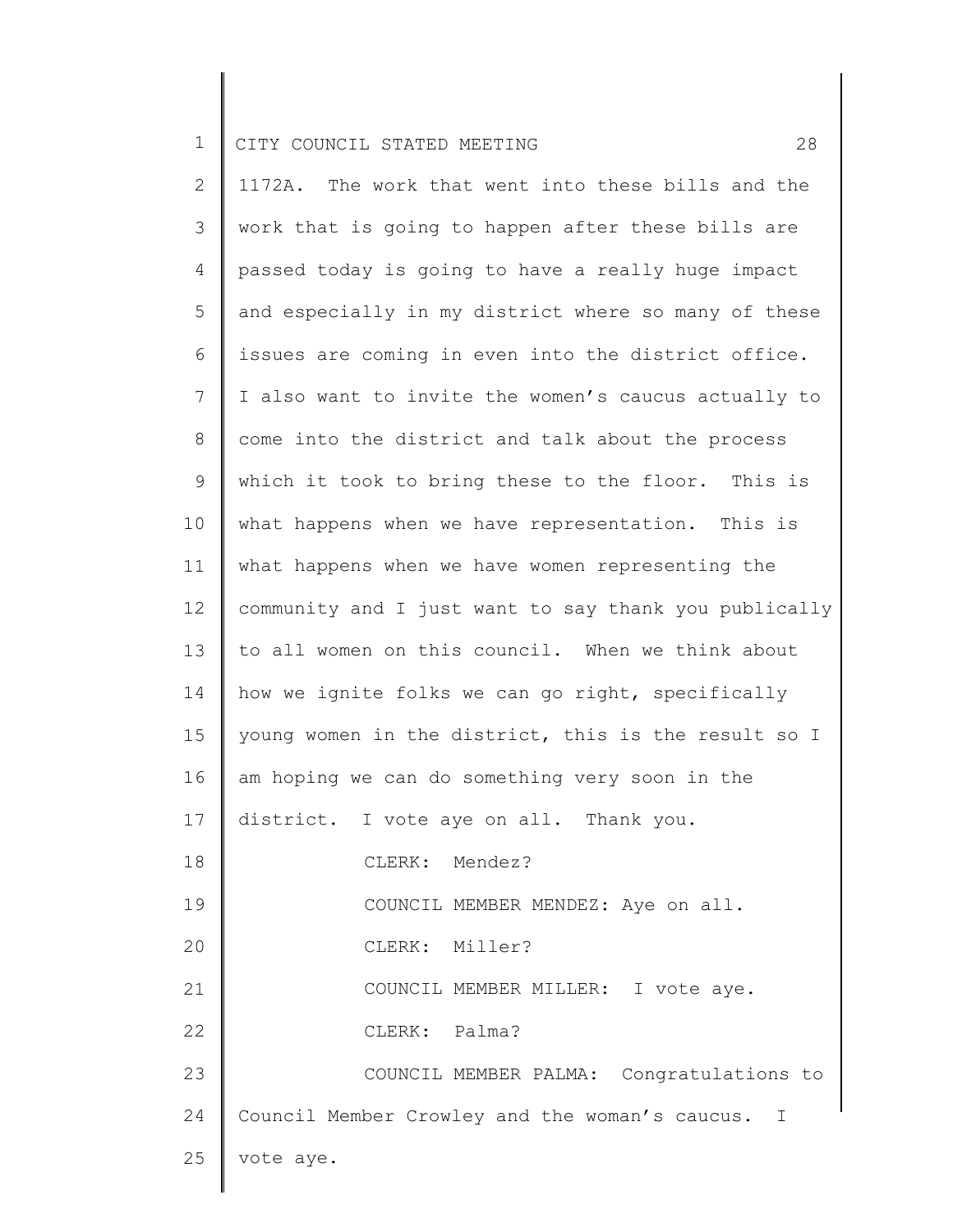| $\mathbf 1$   | 29<br>CITY COUNCIL STATED MEETING                  |
|---------------|----------------------------------------------------|
| $\mathbf{2}$  | CLERK: Perkins?                                    |
| 3             | COUNCIL MEMBER PERKINS: Aye on all.                |
| 4             | UNKNOWN FEMALE: Very good.                         |
| 5             | CLERK: Reynoso?                                    |
| 6             | COUNCIL MEMBER REYNOSO: Aye on all                 |
| 7             | CLERK: Richards?                                   |
| 8             | COUNCIL MEMBER RICHARDS: Aye on all.               |
| $\mathcal{G}$ | CLERK: Rodriguez?                                  |
| 10            | COUNCIL MEMBER RODRIGUEZ: Aye.                     |
| 11            | CLERK: Rosenthal?                                  |
| 12            | COUNCIL MEMBER ROSENTHAL: With                     |
| 13            | permission?                                        |
| 14            | PUBLIC ADVOCATE: Yes.                              |
| 15            | COUNCIL MEMBER ROSENTHAL: I would like             |
| 16            | to welcome our new Senator -- oh, that was funny.  |
| 17            | That was like muscle memory. Senator Perkins, our  |
| 18            | new City Council Member Bill Perkins who is one    |
| 19            | district to the north of mine. I am really looking |
| 20            | forward to working with you and aye on all.        |
| 21            | CLERK: Torres?                                     |
| 22            | COUNCIL MEMBER TORRES: Aye on all.                 |
| 23            | CLERK: Treyger?                                    |
| 24            | COUNCIL MEMBER TREYGER: Congratulations            |
| 25            | to Council Member Perkins and aye on all.          |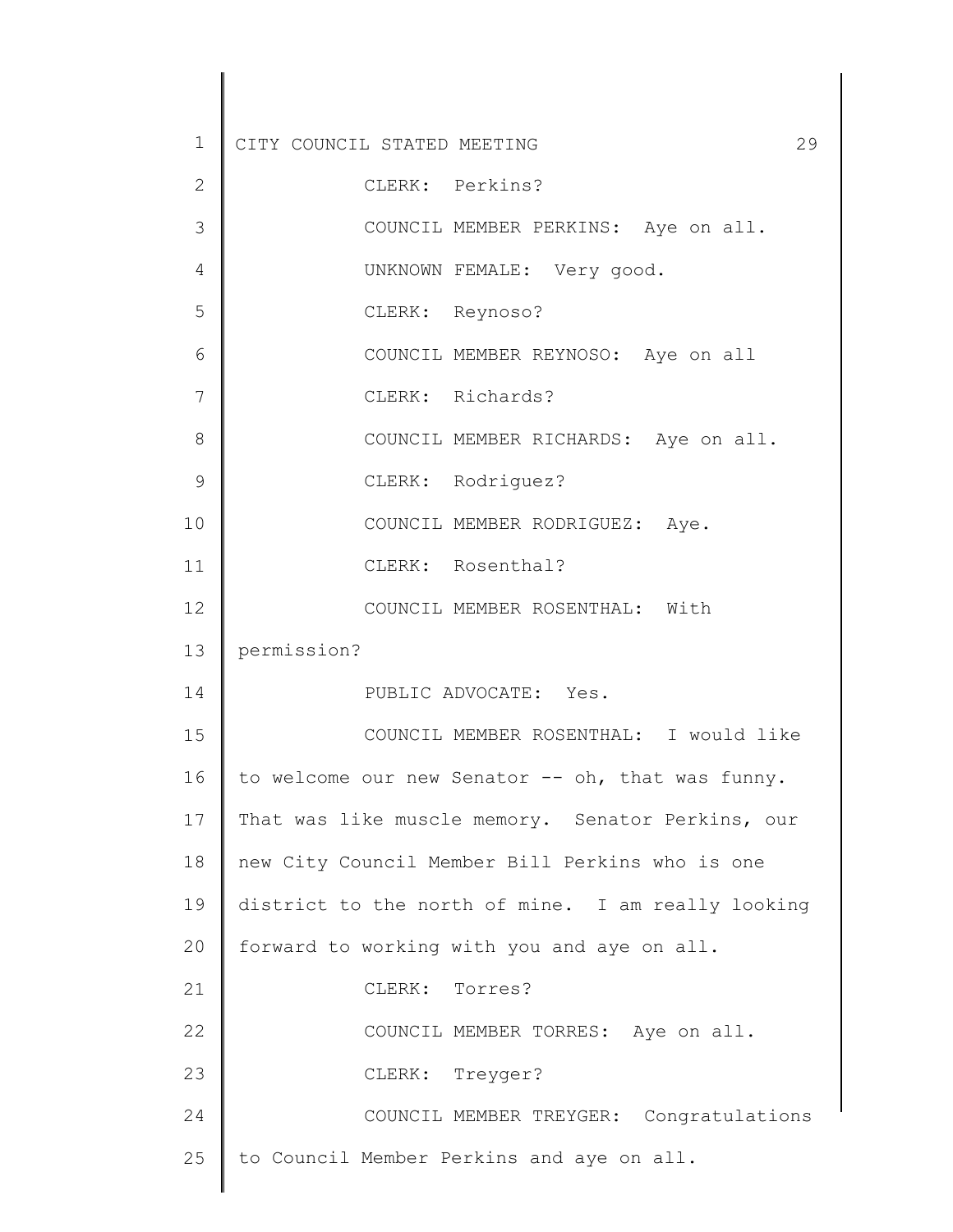1 2 3 4 5 6 7 8 9 10 11 12 13 14 15 16 17 18 19 20 21 22 23 24 25 CITY COUNCIL STATED MEETING 30 CLERK: Ulrich? COUNCIL MEMBER ULRICH: Yes. CLERK: Vallone? COUNCIL MEMBER VALLONE: Welcome Bill and aye on all. CLERK: Williams? COUNCIL MEMBER WILLIAMS: Aye on all. Congratulations to my colleagues. Welcome Council Member Perkins. Let's start some trouble as soon as we can. CLERK: Greenfield? COUNCIL MEMBER GREENFIELD: Thank you. I vote aye on all including the General Order calendar. I also welcome back Council Member Perkins. Looking forward to some of the tricks from back in the day that he can teach us some of the stuff that we may not know in this illustrious body. I also want to congratulate my budget director and district director, Becky Stern, who will be moving on next month and joining a public policy firm here in New York City and thank her for her service. Thank you very much. CLERK: Matteo? Van Bramer?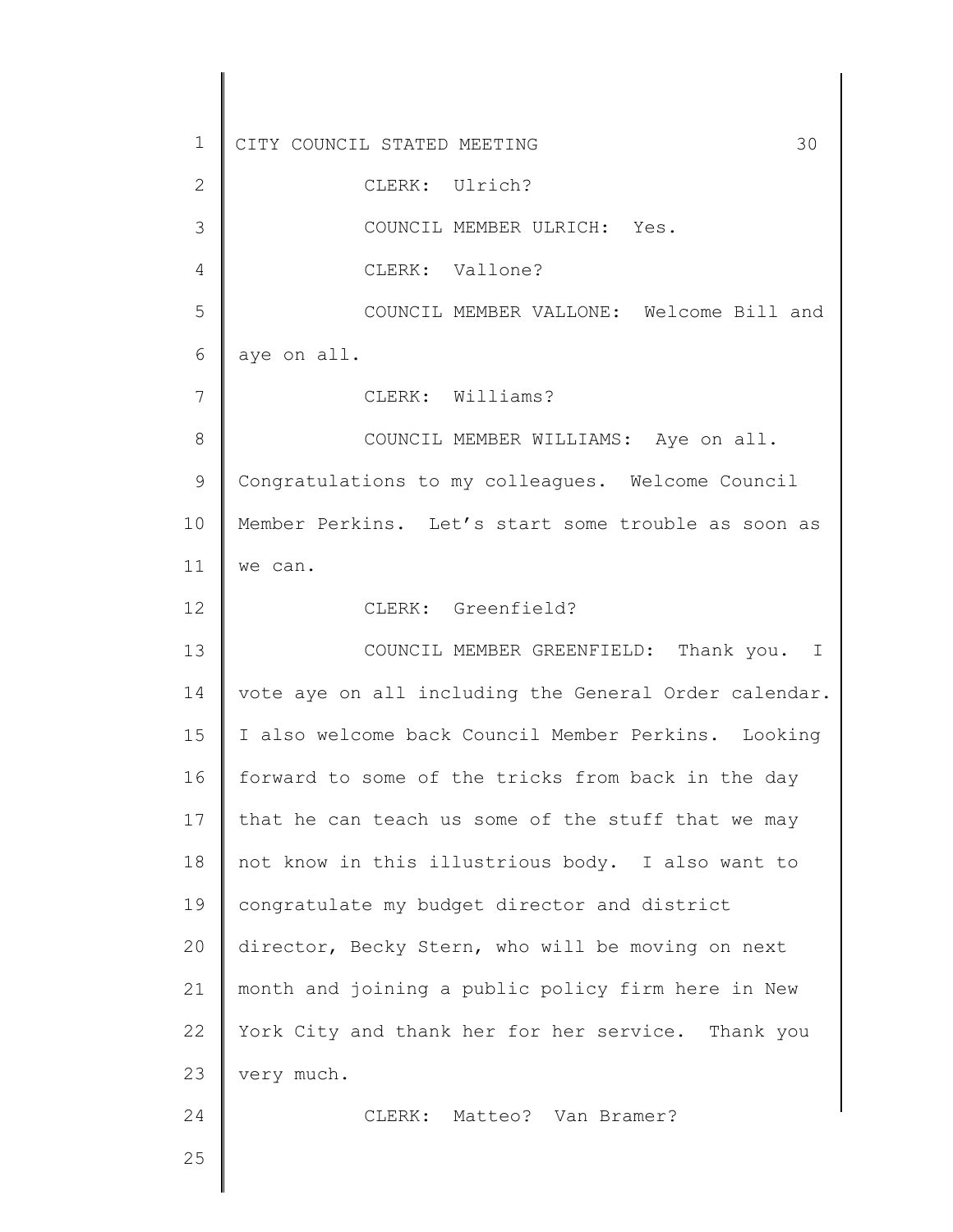| $\mathbf{2}$   | COUNCIL MEMBER VAN BRAMER: Welcome Home,              |
|----------------|-------------------------------------------------------|
| $\mathcal{S}$  | Council Member Perkins and I vote aye on all.         |
| $\overline{4}$ | CLERK: Speaker Mark-Viverito?                         |
| 5              | SPEAKER MARK-VIVERITO: I vote aye.                    |
| $\sqrt{6}$     | PUBLIC ADVOCATE: Welcome back Council                 |
| 7              | Member Perkins, we are now more timely and more       |
| 8              | efficient. All items on today's General Order         |
| 9              | calendar were adopted by a vote of 47 in the          |
| 10             | affirmative, 0 in the negative and 0 abstentions with |
| 11             | the exception of Intro 873A which was adopted by a    |
| 12             | vote of 46 in the affirmative, 1 negative and 1       |
| 13             | abstention, and that concludes. Introduction and      |
| 14             | Reading of Bills.                                     |
| 15             | SPEAKER MARK-VIVERITO: All bills are                  |
| 16             | sent to committee as indicated on the agenda.         |
| 17             | PUBLIC ADVOCATE: We do not have any                   |
| 18             | resolutions and now to general discussion beginning   |
| 19             | with Council Member Kallos. We are still in session.  |
| 20             | Quiet in the chambers. Council Member Kallos?         |
| 21             | COUNCIL MEMBER KALLOS: Thank you. That                |
| 22             | is incredibly quick stated so just give me a moment   |
| 23             | to pull up my comments. Today I am introducing three  |
| 24             | pieces of legislation. The first requires the         |
| 25             | Department of Education to release data on the number |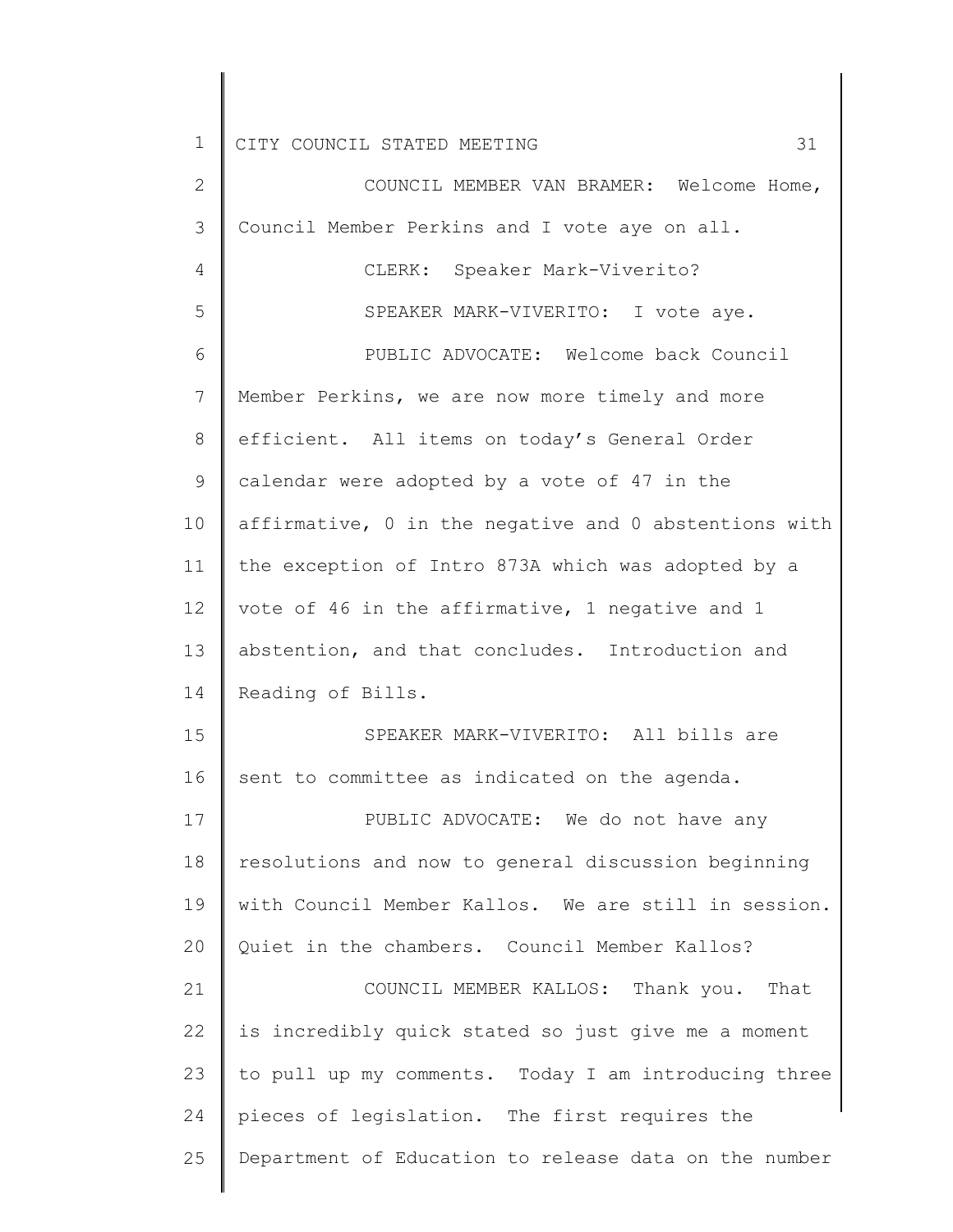|  |  | 1    CITY COUNCIL STATED MEETING |  |  |  |  |  |
|--|--|----------------------------------|--|--|--|--|--|
|--|--|----------------------------------|--|--|--|--|--|

2 3 4 5 6 7 8 9 10 11 12 13 14 15 16 17 18 19 20 21 22 23 24 25 of children from each neighborhood who applied to attend a particular school, the number of seats available at each school, how many offers of admissions were made and the total enrollment in all public schools. The reporting required in the legislation will show the current geographic diversity in New York City schools, whether there are sufficient number of schools seats in each neighborhood and how many children are being turned away from public school systems because the City lacks the capacity to allow even enough children to attend schools in the neighborhoods in which they live. This legislation enables us to more efficiently determine where to create new seats and will assist in integration efforts as we can use this information to make sure we are planning appropriately so we don't see some of the segregation that we see in my district where we see schools that are majority white across the streets from schools that are majority non-white. In addition, we have also introduced legislation with Council Member Garodonick and Council Member Greenfield on privately owned public spaces made most famous recently by a gentleman named Donald Trump. There are 538 POPS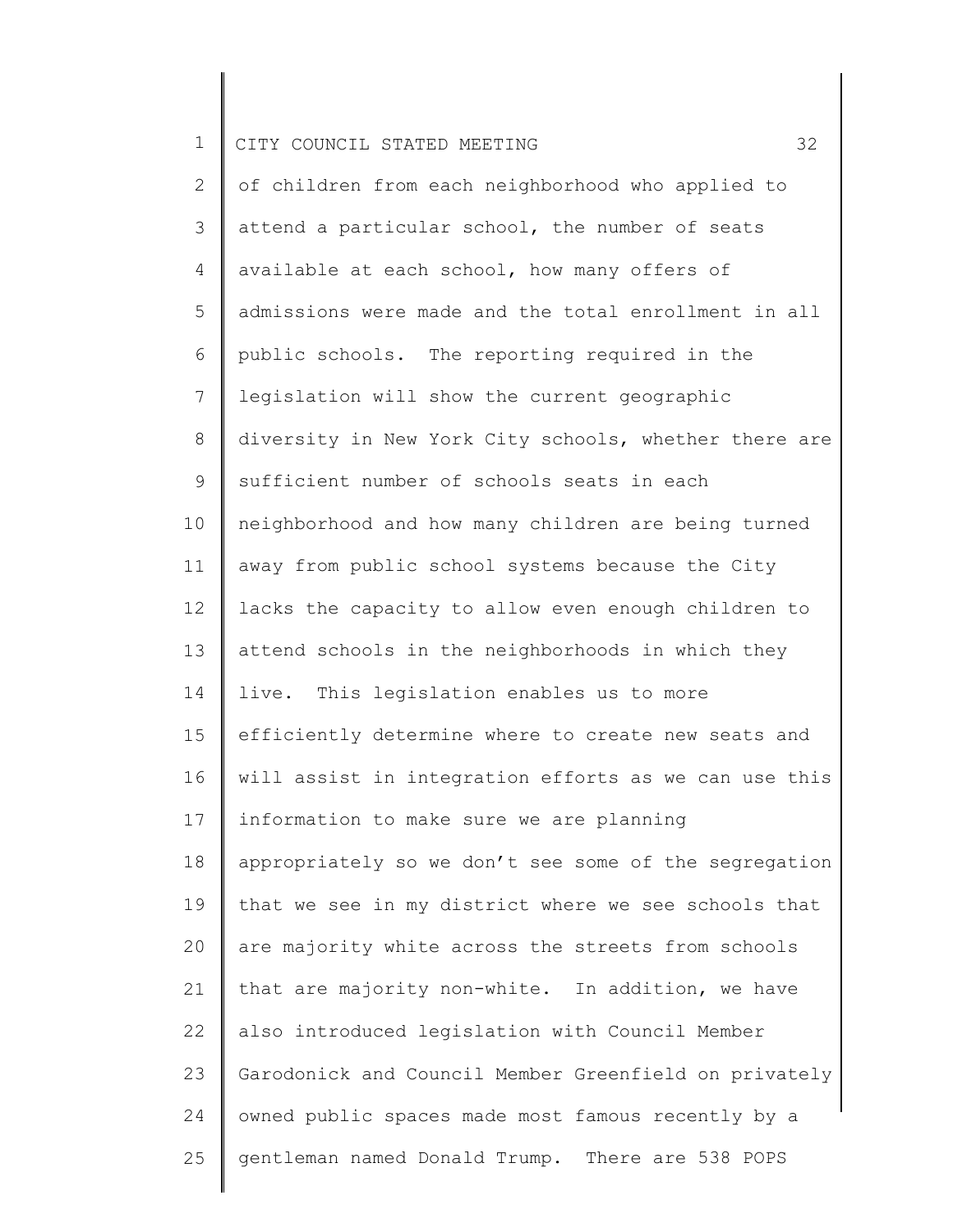| ∸ |  |  |  | I CITY COUNCIL STATED MEETING |  |  |
|---|--|--|--|-------------------------------|--|--|
|---|--|--|--|-------------------------------|--|--|

2 3 4 5 6 7 8 9 10 11 12 13 attached to 329 buildings throughout the city. The first bill would require signage on POPS to tell folks what's actually amenities they are entitled to. The other bill would actually add fines much more than the \$14,000 that Donald Trump paid in fines but actually \$10,000 for the first offense, 20,000 for each additional offense and 2500 for each month they fail to deliver on their promises. I want to thank David Greenfield for his leadership on our initial hearing on POPS and Dan Garodnick for being a longtime advocate and please consider sponsoring all three bills.

14 15 16 17 18 19 20 21 22 23 24 25 PUBLIC ADVOCATE: Council Member Gibson? COUNCIL MEMBER GIBSON: Thank you Madam Public Advocate. Good afternoon colleagues. I am proud to join with our Chair of Small Business, Council Member Cornegy, in introducing the CARS Act, the Commercial and Auto Repair Stability Act, CARS for short, recognizing that we must further protect many of our auto repair industries. For me in particular, the Bronx's Jerome Corridor is home to a vibrant community of mostly immigrant owners and employees who live and work in the Bronx and provide a number of services in the auto related industry.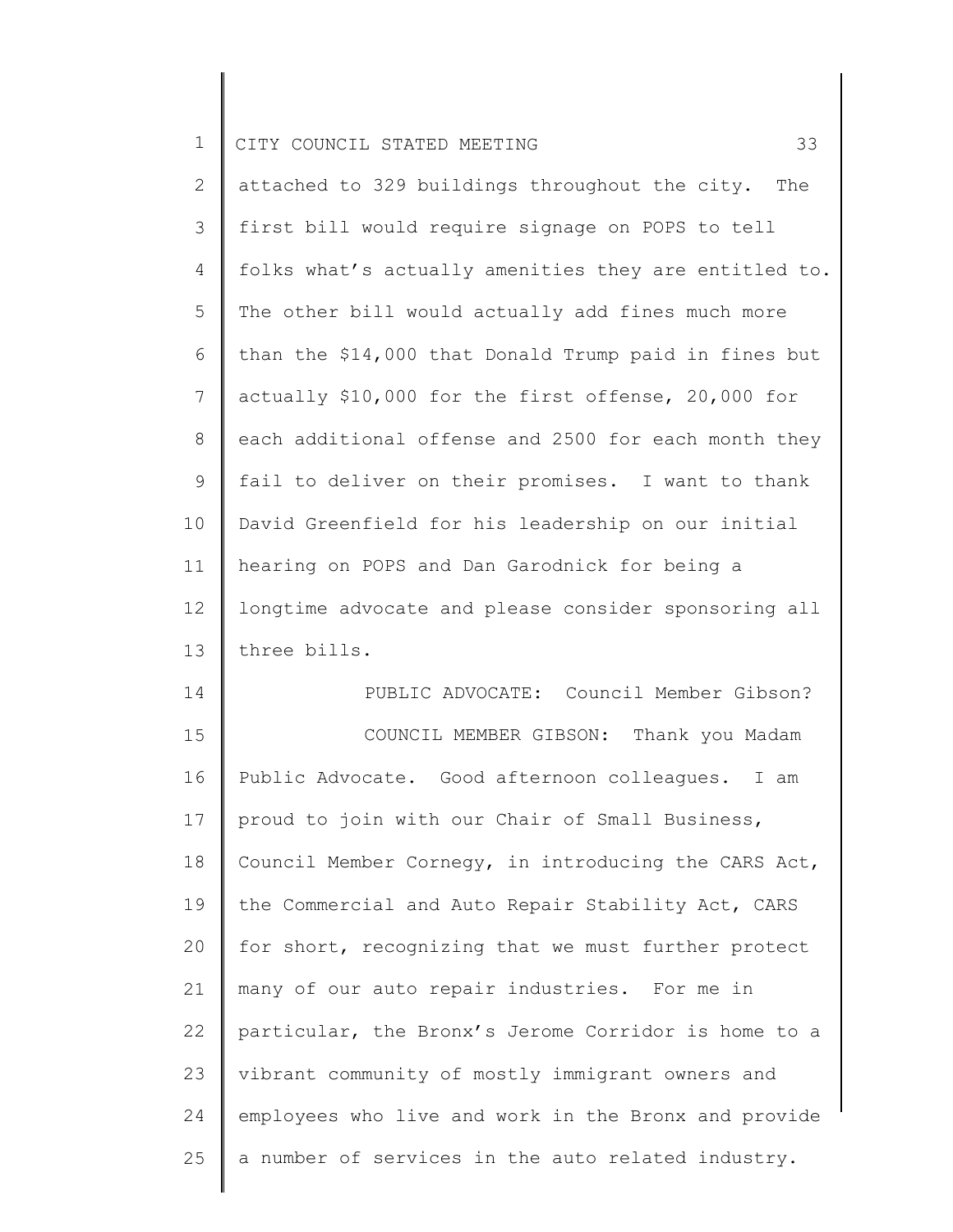2 3 4 5 6 7 8 9 10 11 12 13 14 15 16 17 18 19 20 21 22 23 24 25 Over the past two years, my stake holders in my district and I have been working to discuss the issue and the proposed Jerome Avenue rezoning and one thing has become increasingly clear. The livelihoods of many of these owners and workers are in danger. Not just because of potential displacement or relocation but because many of them are currently not in compliance with city regulations. Why? Many of them were misled by landowners and leased space for which their type of business was not allowed to operate and since then they have expended between 15 and \$20,000 to bring these spaces up to code. They're otherwise good actors. They use certain materials and chemicals to account for a number of drainage issues that they have on-site but without a valid certificate of occupancy, they are denied the opportunity to apply for other licenses they need. Today, with the CARS Act, we will address this problem head-on by requiring landowners to disclose a Certificate of Occupancy as well as any liens or fines on the property to perspective tenants before they finalize any lease agreement. In addition, the Department of Small Business Services, we are directing them to create and make available education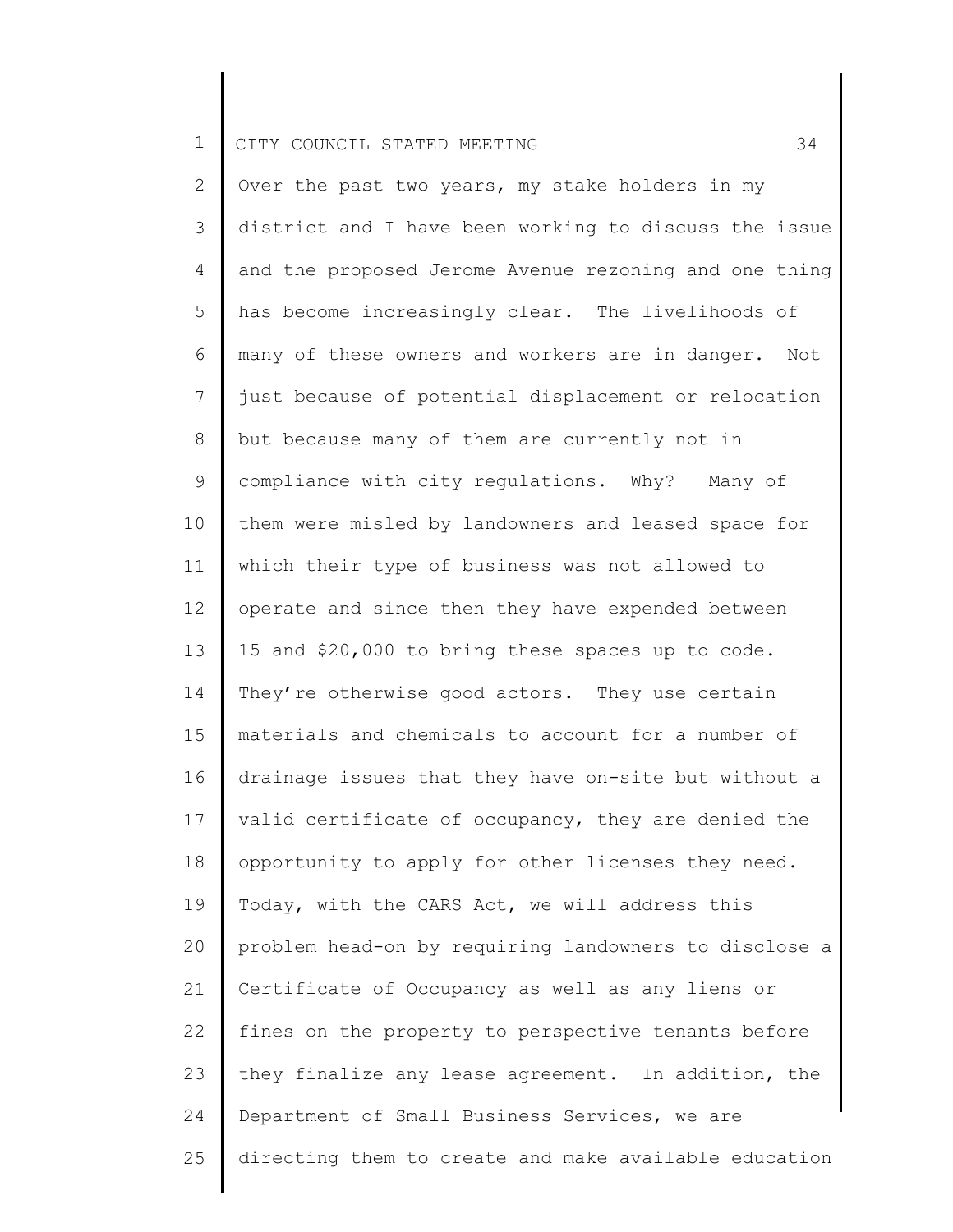| $\mathbf 1$ | 35<br>CITY COUNCIL STATED MEETING                     |
|-------------|-------------------------------------------------------|
| 2           | and outreach materials for auto repair workers in     |
| 3           | this district and in other districts throughout our   |
| 4           | city. I encourage all my colleagues to look at Intro  |
| 5           | 1483, the CARS Act, and join aboard to sign-on to     |
| 6           | this important piece of legislation.                  |
| 7           | PUBLIC ADVOCATE: Thank you. Council                   |
| 8           | Member Cabrera?                                       |
| 9           | COUNCIL MEMBER CABRERA: Thank you so                  |
| 10          | much. Today I am introducing a bill with Council      |
| 11          | Member Richards that will expand, that will add       |
| 12          | expand polystyrene to the list of recyclable          |
| 13          | materials in the city recycling program. This         |
| 14          | includes cups and various takeout containers. By      |
| 15          | decimating this substance as recyclable in the        |
| 16          | residential waste system, we will be taking an        |
| 17          | important step in preserving our environment. We will |
| 18          | appreciate your support for this bill. Thank you so   |
| 19          | much.                                                 |
| 20          | PUBLIC ADVOCATE: Council Member                       |
| 21          | Garodonick?                                           |
| 22          | COUNCIL MEMBER GARODONICK: Thank you                  |
| 23          | very much, Madam Public Advocate. I wanted to draw    |
| 24          | my colleagues attention to Intro 1482 which I have    |
| 25          | the pleasure of introducing with Chair Gibson. It is  |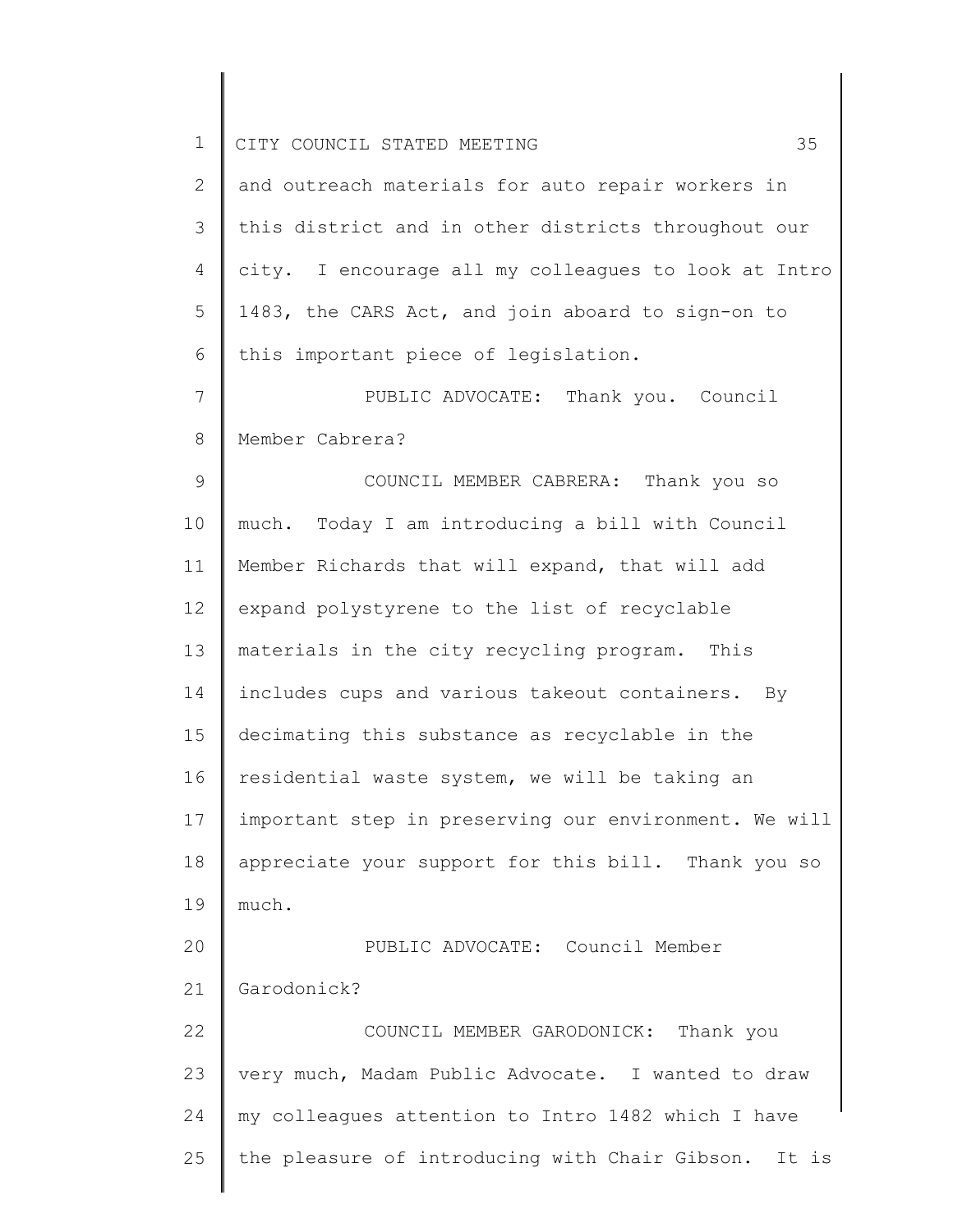2 3 4 5 6 7 8 9 10 11 12 13 14 15 16 17 18 19 20 21 22 23 24 25 the Public Oversight of Surveillance Technology Act. Right off the bat, let me just say that the NYPD needs to have a strong capability for surveillance. We live in uncertain times and surveillance is critical to their operations in keeping New Yorkers safe. But surveillance technologies are too frequently not only used in secret but they are acquired in secret. Even in local officials like us are kept in the dark about what technologies the NYPD is buying and certainly how they are being used. The key point is this, civilians are in charge of the police force not the reverse. We need to be able to understand why decisions are being made to ensure public trust in our criminal justice system. So what does this bill do? It would require the police department to issue on their website an impact and use policy for each piece of surveillance technology it employs. That would include important information on surveillance tools, what they are, what they can do, internal rules on their use and how the police department protects and shares the sensitive data that it collects. The public would have a chance to read the policy and make recommendations to the PD before it is finalized. Why is it important? First,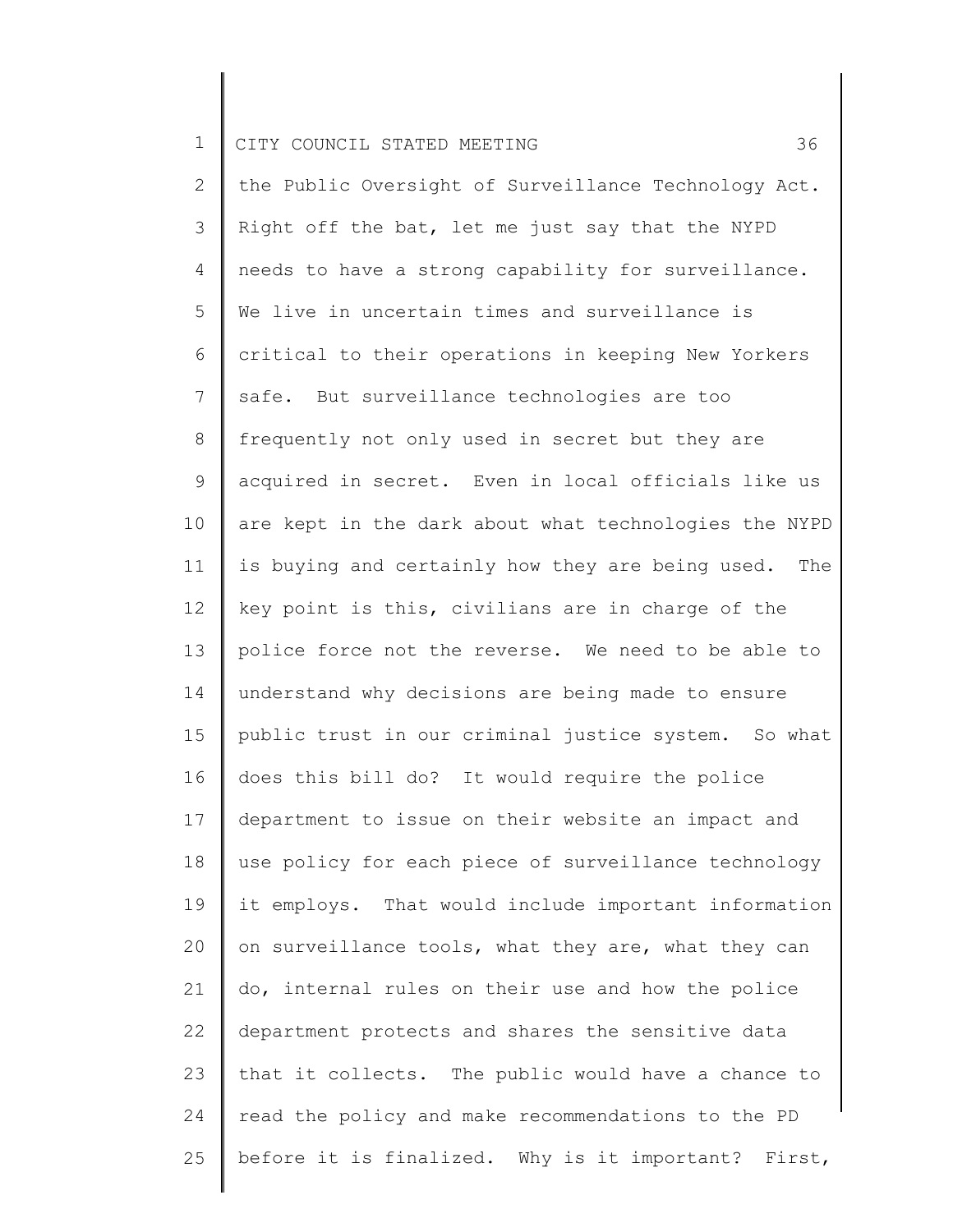25

2 3 4 5 6 7 8 9 10 11 12 13 14 15 16 17 18 19 20 21 22 23 24 it forces the police department to actually think about privacy before they jump into a new surveillance scheme. Second, it gives the public and elected officials a chance to meaningfully engage with the NYPD's decisions when it comes to buying and using surveillance tools. We are already moving to a much higher level of police community engagement in New York City, engaging with the public on this level is a natural next step. Third, let's face it because of a new federal approach, New York City now has a data security problem. This bill will require the police department to detail if any outside entities, including the federal government, have access to the data that we ourselves are collecting. And lastly, it is representative of the best thinking of  $21^{st}$ Century policing so I want to encourage mu colleagues to take a look at the bill and I encourage you to sign on. Thank you very much. PUBLIC ADVOCATE: Council Member King? COUNCIL MEMBER KING: Thank you Madam Public Advocate. First, I want to welcome back Council Member Perkins. It is a delight to see a brother back in that is going to help us shake New

York again. Also I want to add just a reminder to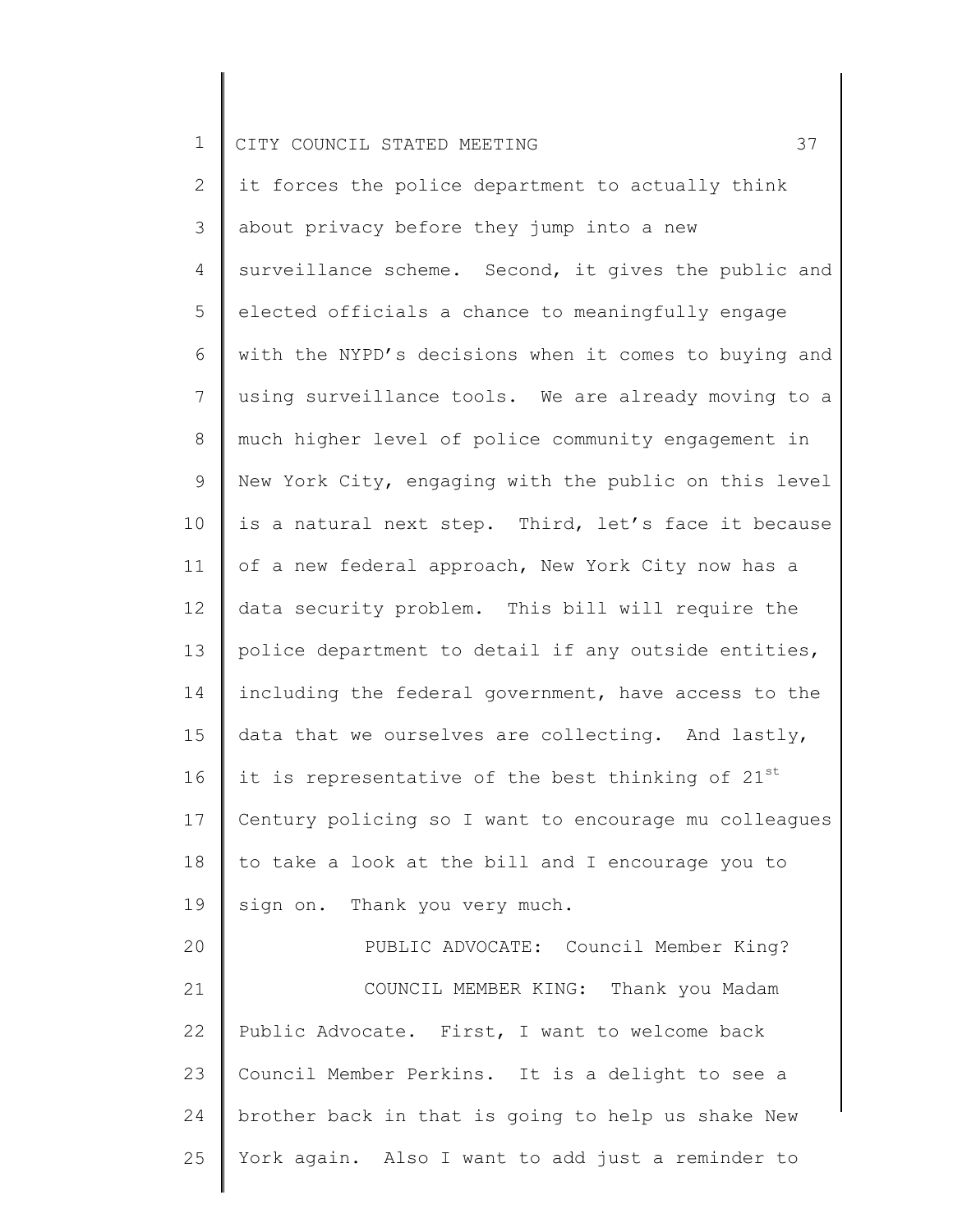2 3 4 5 6 7 8 9 10 11 12 13 14 15 16 17 18 19 20 21 22 23 24 25 you all in November of 2016, we passed a three-fifths clause resolution declaring March  $5<sup>th</sup>$  as Three-Fifth Clause Awareness Day. Just want to remind everyone that is coming up this Sunday. A number of churches around the city are having a conversation but we just want to remind y'all that the big event is happening this Sunday, March  $5^{th}$ , at the Shamburg at 3 o'clock to 5 p.m. If you haven't RSVP'd, we are looking forward to each and every one of you being part of this great conversation on the impact of the Three-Fifth Clause and the constitution from yesterday to today. A number of great speakers and great panelist and a number of young people performing. Till then, God Bless and be well. PUBLIC ADVOCATE: Council Member Williams? COUNCIL MEMBER WILLIAM: Thank you. First, just want to recognize Women's History Month. My mother happens to be a woman and so is my sister. It is a very special month to celebrate all of the accomplishments. Hopefully, we can do it all year round and I feel very comfortable that we will be pushing back on Mr. Trump because women are in the lead of that resistance and that is a very exciting.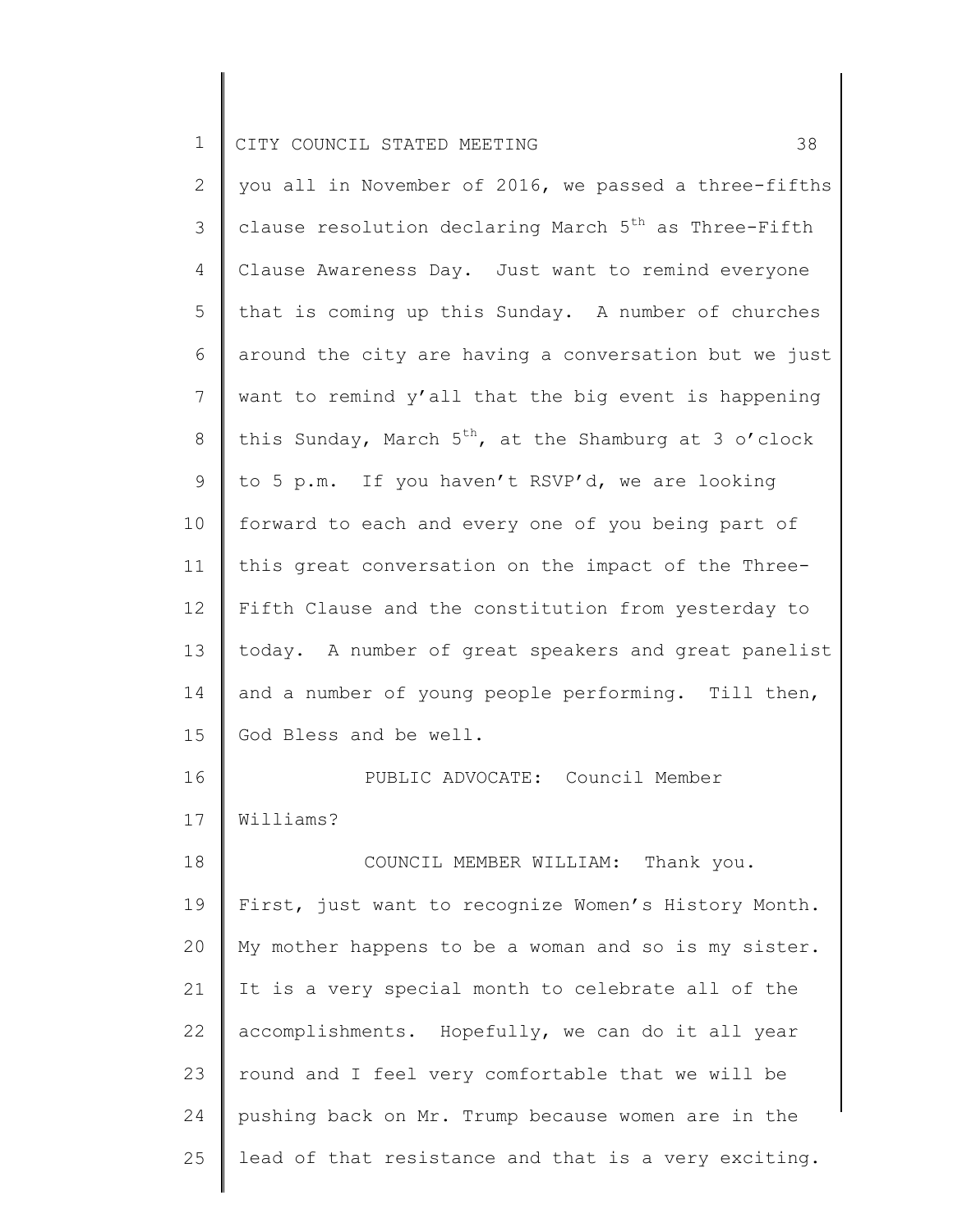2 3 4 5 6 7 8 9 10 11 12 13 14 15 16 17 18 19 20 21 22 23 24 25 I too want to lend my name to admonishing the treats that have gone out to our Jewish brothers and sisters. Lastly, I watched most of the Trump speech. I knew a lot of it would be a lot of divisive talk and BS and I was at one point just shocked at his new creation of voice violence of immigrant crimes. I forgot what the E stands for but it was primarily focused solely on crimes of illegal immigrants. Yes, there is a lot of talk about how his tone has been different but I can't understand for the life of me why we allow this nation to focus on one particular crime. When I look at the date from '04 to 2013, 313 people were killed, Americans were killed from terrorism. 316,544 were killed by gun violence. This year alone 90 something thousand Americans will be shot, 33,000 will be killed, 15,000 will be murdered. If we were to look at the data and the stats of where our urgencies, where our resources should be put, it should be dealing with the scourge of gun violence. So I just want to ask those who continue to pile on and focus on immigrants and their families, why do you choose that when all of the data shows that is probably the least thing we should be worried about. I have an answer and it is because I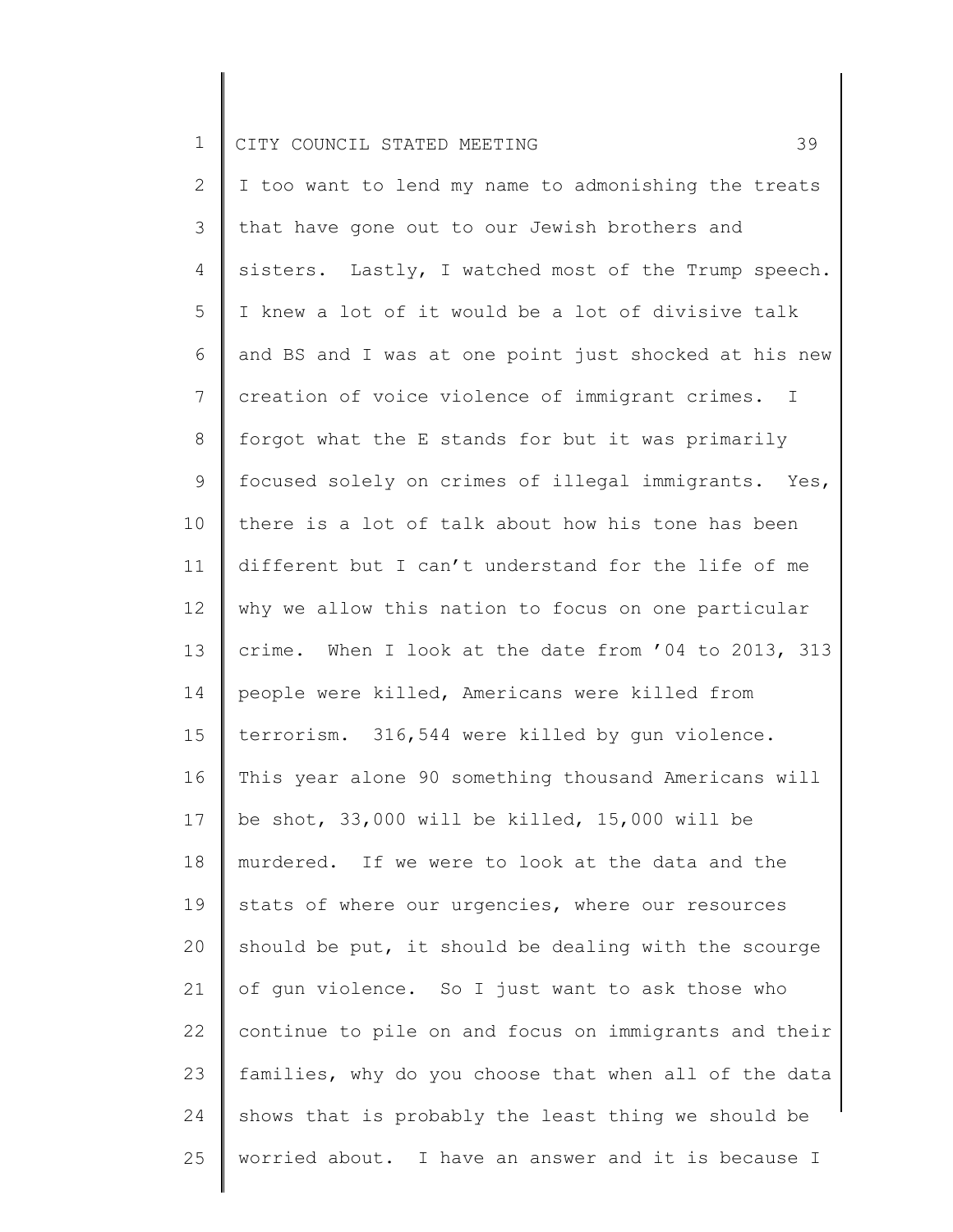| $\mathbf 1$    | 40<br>CITY COUNCIL STATED MEETING                     |
|----------------|-------------------------------------------------------|
| $\mathbf{2}$   | think all of us walk around whether we admit it or    |
| 3              | not with some prejudice and we have to spend a lot of |
| 4              | time pushing back on that but there are times when    |
| 5              | people, leaders allows those to run wild. I think     |
| 6              | that is what is happening now. I think the prejudice  |
| $7\phantom{.}$ | that are in some of us has found an avenue that can   |
| $8\,$          | explode against all logic and against all data and I  |
| 9              | hope we regroup soon. Thank you.                      |
| 10             | PUBLIC ADVOCATE: Thank you. Council                   |
| 11             | Member Cumbo?                                         |
| 12             | COUNCIL MEMBER CUMBO: Thank you. I also               |
| 13             | want to join in welcoming our colleague, Bill         |
| 14             | Perkins, to the City Council. It is nice when you     |
| 15             | come in at this time because you get a party. I       |
| 16             | missed my party. In 1987, Congress declared March as  |
| 17             | Women's History Month to highlight the contribution   |
| 18             | of women to events in history and contemporary        |
| 19             | society. By the early months of 2017, the woman of    |
| 20             | New York continue to make so many historic strides.   |
| 21             | In January, I along with hundreds or thousands and    |
| 22             | millions of women from here in New York all the way   |
| 23             | to Antarctica pounded the pavement for historic       |
| 24             | Women's History March to stand up for equality for    |
| 25             | all groups, especially women, LGBTQ, people of color, |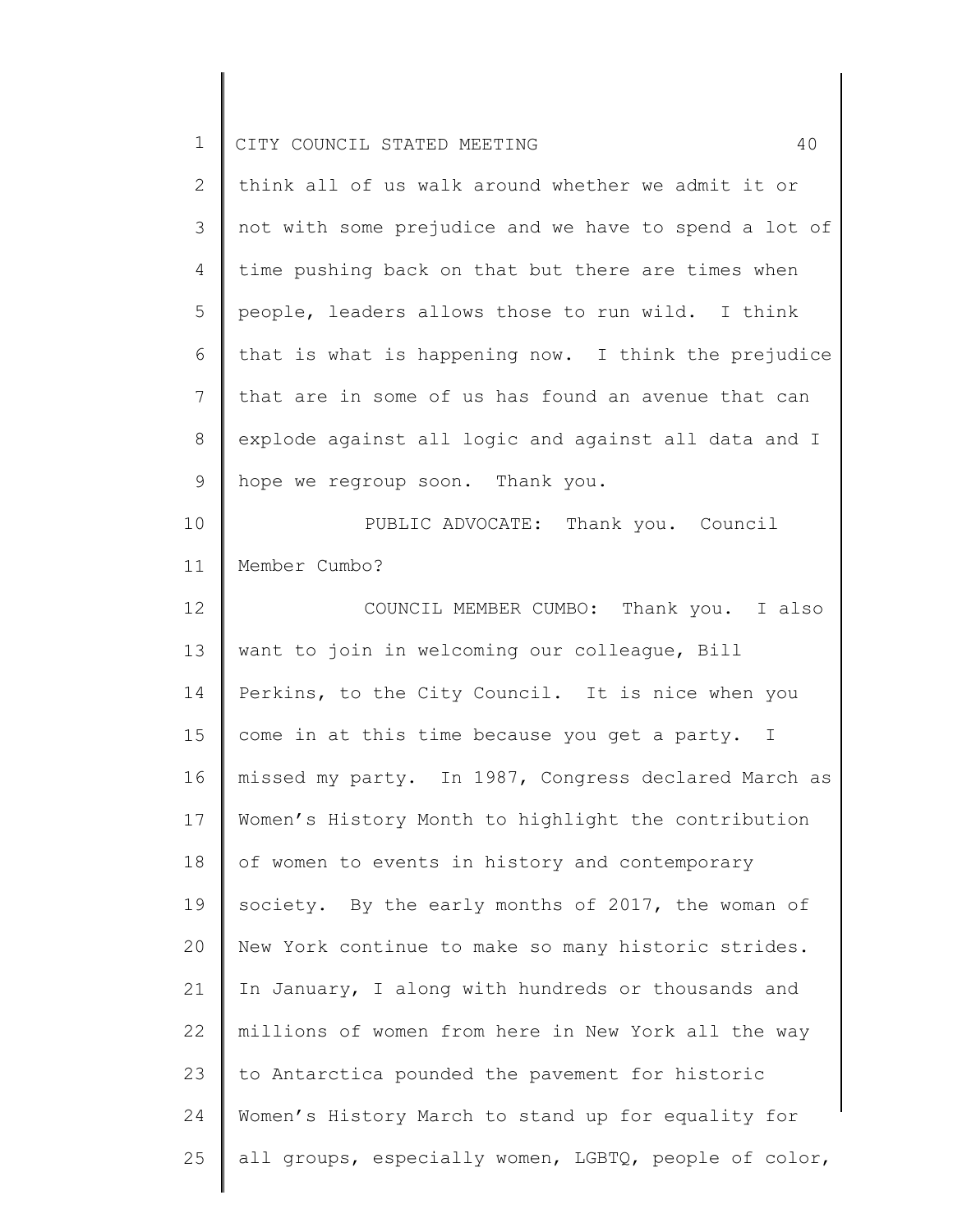|  |  | CITY COUNCIL STATED MEETING |  |  |  |  |
|--|--|-----------------------------|--|--|--|--|
|--|--|-----------------------------|--|--|--|--|

2 3 4 5 6 7 8 9 10 11 12 13 14 15 16 17 18 19 20 21 22 23 24 25 immigrants and those with disabilities. In solidarity, we remind every person in every country, every state, every town and every village that women will never be silenced. We raised our voices to tell the highest branch of government we can think for ourselves, define our own reproductive rights, we will push back against hateful rhetoric and will continue to make our voices heard. We live in a time where woman feel unprotected and powerless. While we represent 51 percent of the US population, we only represent 19 percent of the legislative body in Washington D.C. I want to acknowledge the Democratic legislators, including Minority Leader Nancy Pelosi, who wore white during Mr. Trump's first joint address to Congress last night in remembrance of the suffragettes who wore the same color as they fought for the right to vote. This month let us each use our time to educate our sons and daughters of the women who said who is going to stop me. I want to invite everyone to join the Fourth Annual Women's History Month celebration honoring women in the Labor Movement on Wednesday, March 15 at 5:30 p.m. in the Council Chambers. I also want, in the spirit of Women's History Month, to introduce my next bill that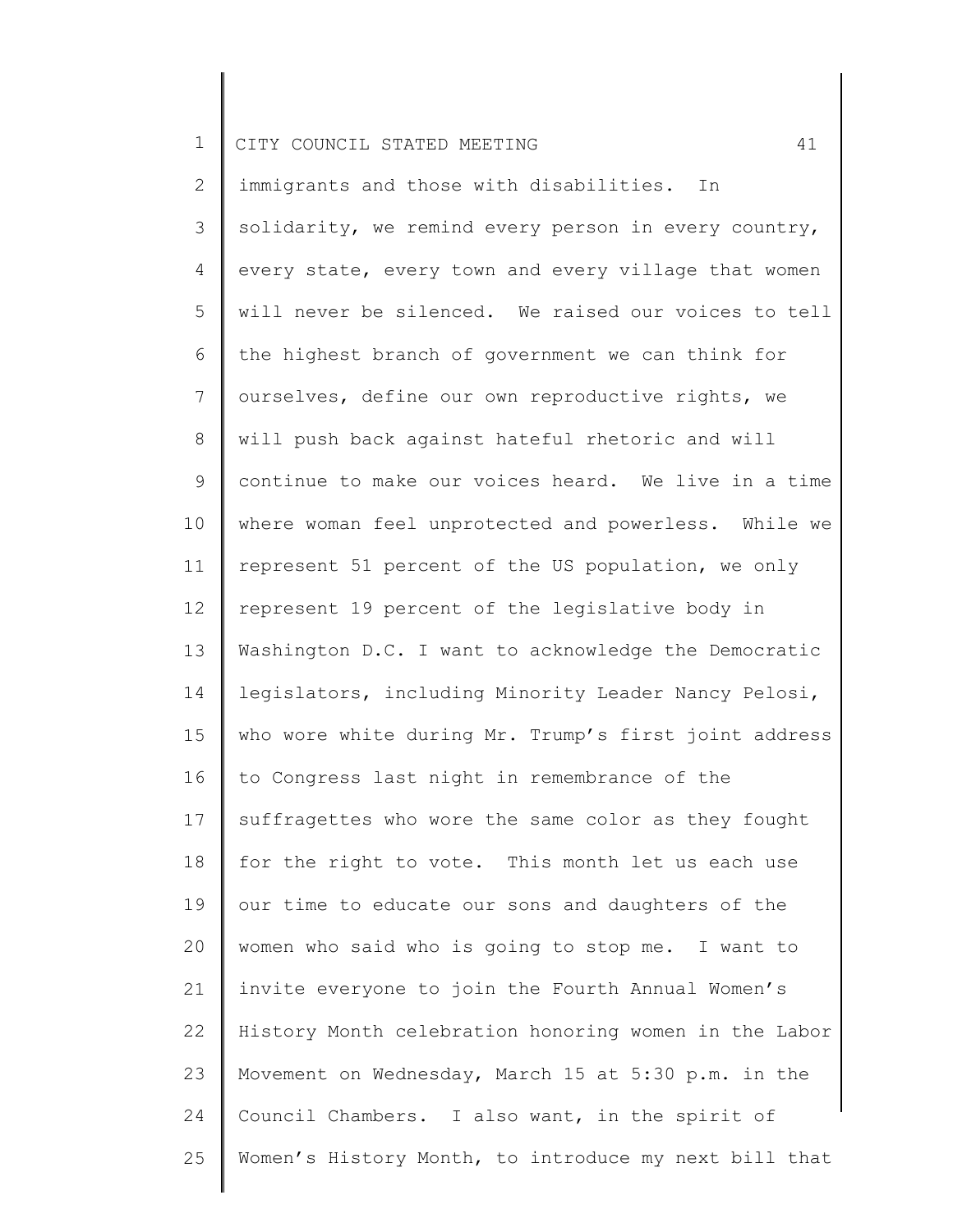| $\mathbf 1$  | CITY COUNCIL STATED MEETING<br>42                     |
|--------------|-------------------------------------------------------|
| $\mathbf{2}$ | is going to be in collaboration with Council Members  |
| 3            | Cumbo, Gibson and Rosenthal requiring all NYPD        |
| 4            | officers to receive sensitivity training to assist    |
| 5            | them in responding to victims of gender based street  |
| 6            | harassment and sexual assault. Thank you.             |
| 7            | PUBLIC ADVOCATE: Council Member                       |
| 8            | Richards?                                             |
| $\mathsf 9$  | COUNCIL MEMBER RICHARDS: Thank you,                   |
| 10           | Madam Public Advocate. I would like to call your      |
| 11           | attention to a piece of legislation introduced today. |
| 12           | My bill, Intro 1494, is part of the Fair Share Packet |
| 13           | of legislation aimed at ensuring no neighborhood is   |
| 14           | overburdened by an unfair amount of city facilities.  |
| 15           | With this bill, the city must provide additional      |
| 16           | information on its statement of need to include       |
| 17           | proposed capital projects over the next two years     |
| 18           | including property acquisitions and investments in    |
| 19           | streets, bridges and tunnels. In many cases,          |
| 20           | communities like southeast Queens, can be             |
| 21           | overburdened by city facilities such as homeless      |
| 22           | shelters and waste transfer stations. The city must   |
| 23           | look at bringing in infrastructure investments        |
| 24           | including transportation improvements and street-     |
| 25           | scaping to alleviate potential burdens before they    |
|              |                                                       |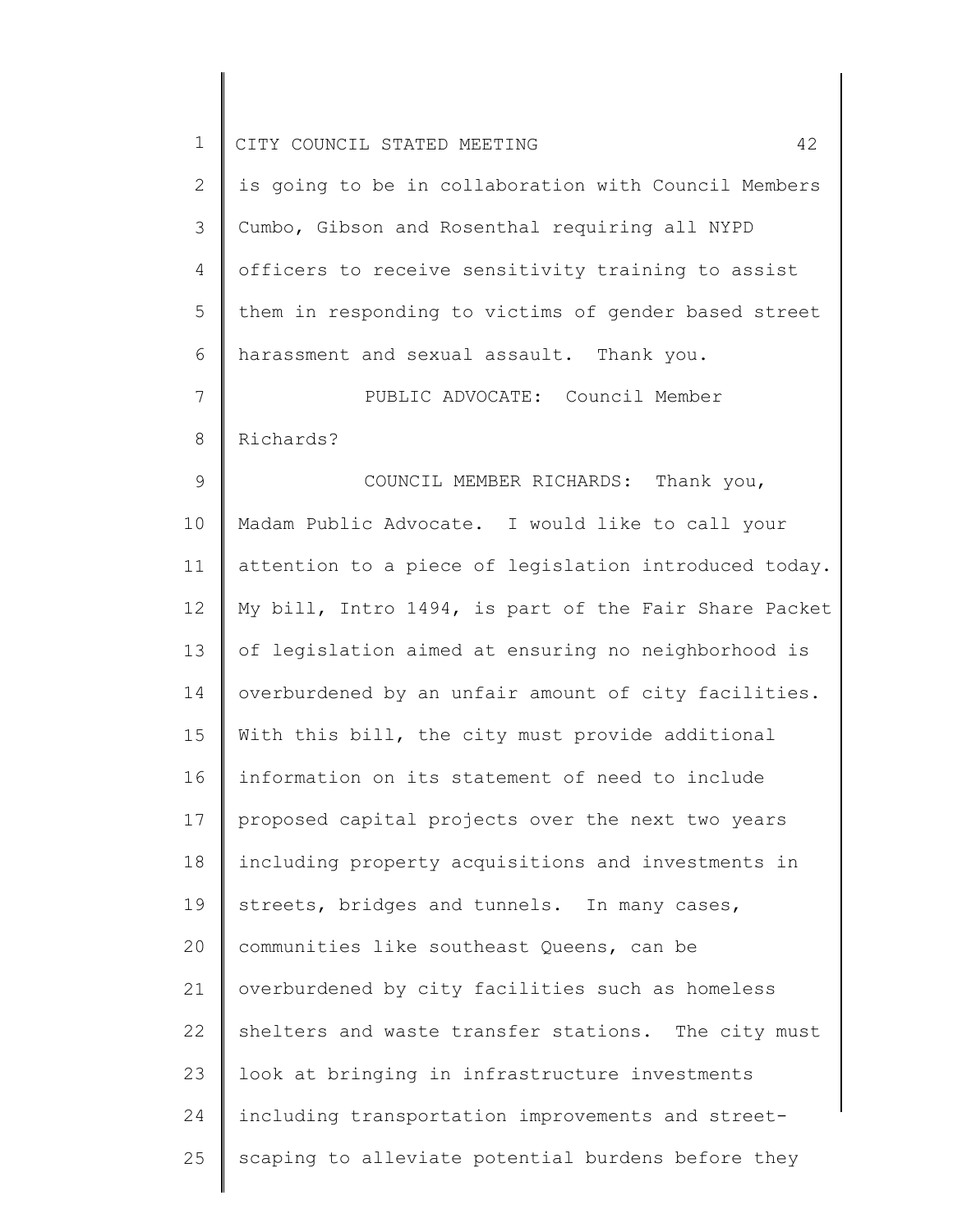|  |  | .    CITY COUNCIL STATED MEETING |  |  |  |  |
|--|--|----------------------------------|--|--|--|--|
|--|--|----------------------------------|--|--|--|--|

| 2 $\parallel$ develop. This bill is about transparency and equity   |
|---------------------------------------------------------------------|
| $3$ $\parallel$ which is the heart of good fair share policy like I |
| 4 think my colleagues also, Council Member Lander and               |
| $5$ $\parallel$ Miller and all the others who have a package are a  |
| 6   part of this package as well. Thank you.                        |

7 8 9 10 11 12 13 14 15 16 17 18 19 20 21 22 23 24 25 PUBLIC ADVOCATE: Council Member Lander? COUNCIL MEMBER LANDER: Thank you, Madam Public Advocate. Welcome Council Member Perkins, great to have you here and you know many ways the work you did in your last term on the lead paint bill and other progressive initiatives really help set the path that this counsel has tried and worked hard to follow. I will also add my comments to enthusiasm for Women's History Month, fighting misogyny and gender inequality would be important even if my mom, sister and daughter were not women so I am glad we are focusing on it here. I want to thank those of my colleagues that have reached out on the desecration of cemeteries. As some of you know, my grandparents are buried, my mom's parents, in the cemetery in University City, Missouri, just outside of St. Louis that was desecrated and the support that the Jewish community has received at both the JCC threats and the cemetery desecration's is obviously extremely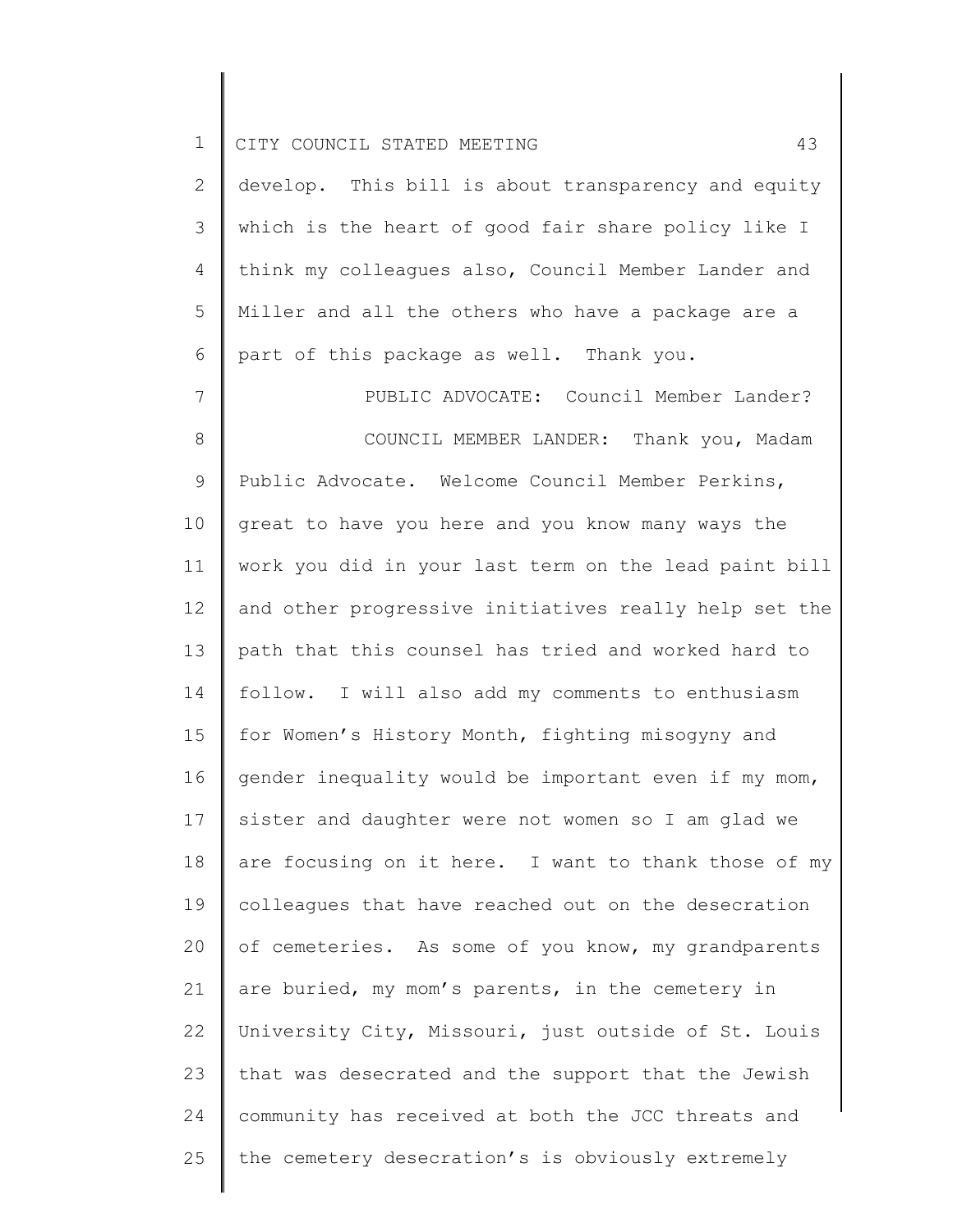2 3 4 5 6 7 8 9 10 11 12 13 14 15 16 17 18 19 20 21 22 23 24 25 important at this time. Thank you. And finally, I just want to call people's attention to the Fair Share Package that Council Member Richards just mentioned which includes Intro 1484, 85, 90, 91, 92, 93, 94 and 95 being introduced in various combinations by Council Members Greenfield, Johnson, Richards, Rose, Miller, Reynoso, Levin, and myself and also thank the Speaker for her support and the support of the staff. There is a great policy report that is now up on the council's website doing our fair share, getting our fair share, reforming New York City's system for achieving fairness inciting municipal facilities. In the 1989 charter, the charter framers sought to achieve more fairness inciting all our facilities, homeless centers and waste transfer stations but also firehouses and police stations. We would not deny a neighborhood, an elementary school or a firehouse or a police station because the real estate is expensive and nor should we deny fairness in all the other facilities that we are citing. Unfortunately, since the '89 charter was adopted, we have not moved forward in that direction and actually many of the things we looked at are cited less fairly than they were when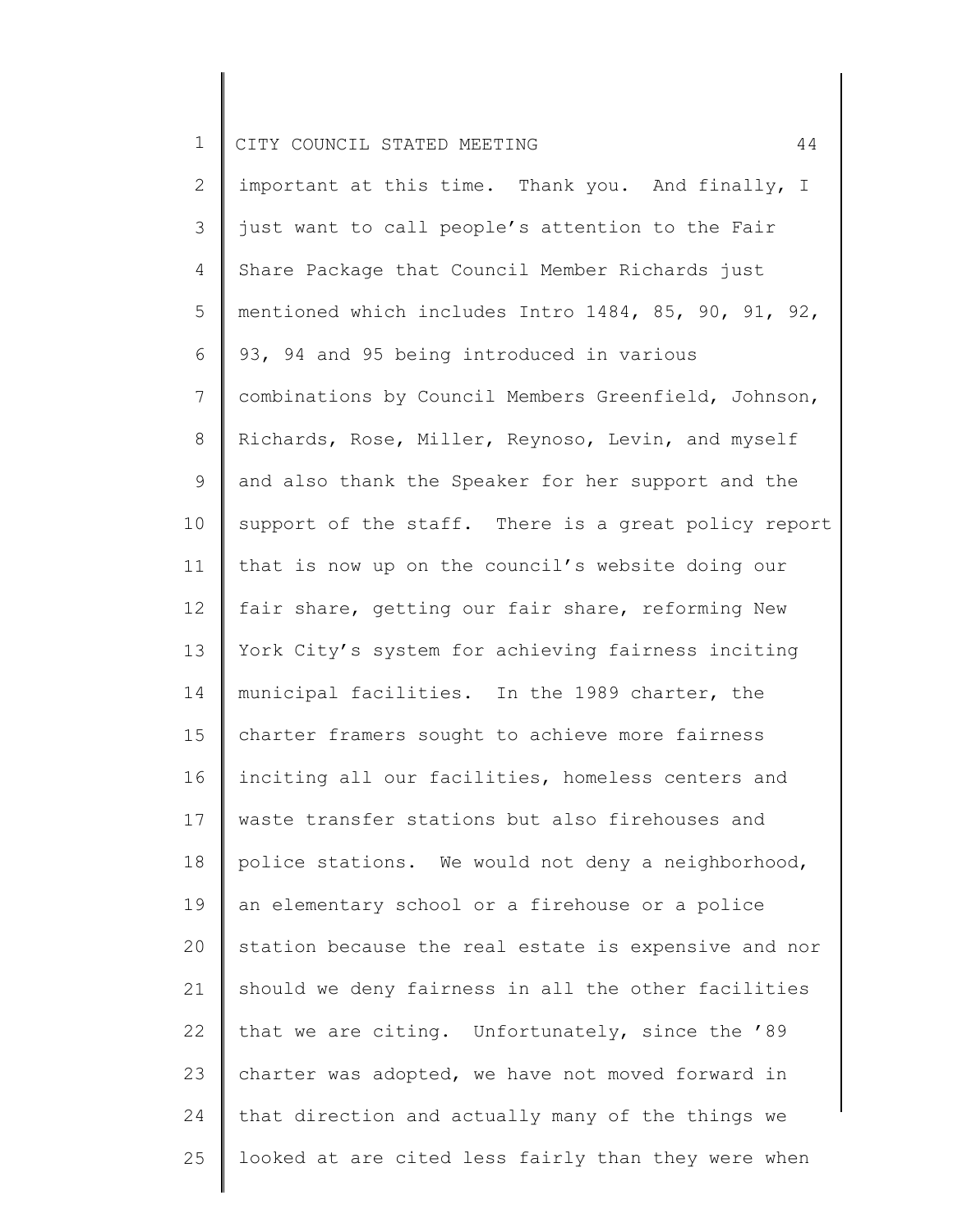| $\mathbf 1$ | 45<br>CITY COUNCIL STATED MEETING                     |
|-------------|-------------------------------------------------------|
| 2           | the fair share rules were adopted. This               |
| 3           | comprehensive package of legislation looks to achieve |
| 4           | more transparency and effectiveness in that system    |
| 5           | and I hope members will sign off. Thank you.          |
| 6           | PUBLIC ADVOCATE: And the last speaker is              |
| 7           | Council Member Cornegy.                               |
| 8           | COUNCIL MEMBER CORNEGY: Thank you Madam               |
| 9           | Public Advocate. I just want to speak on the fact     |
| 10          | that the Democratic Party has had elections and looks |
| 11          | to be moving and opening a new chapter. I want to in  |
| 12          | turn congratulate its new Chairman, Tom Perez, and my |
| 13          | state and federal colleagues, Grace Ming and Michael  |
| 14          | Blake. Thank you.                                     |
| 15          | PUBLIC ADVOCATE: I apologize, one                     |
| 16          | additional speaker. Council Member Miller?            |
| 17          | COUNCIL MEMBER MILLER: Thank you, Madam               |
| 18          | Public Advocate and welcome Council Member Perkins.   |
| 19          | I look forward to working with you. Over the past     |
| 20          | three years, there has been a lot of conversation,    |
| 21          | discussion over community fairness and equity around  |
| 22          | services and how they get delivered, how and where    |
| 23          | they get delivered. As it was mentioned by my         |
| 24          | colleagues before me they have put forth a Fair Share |
| 25          | Package that I am looking forward to its passage      |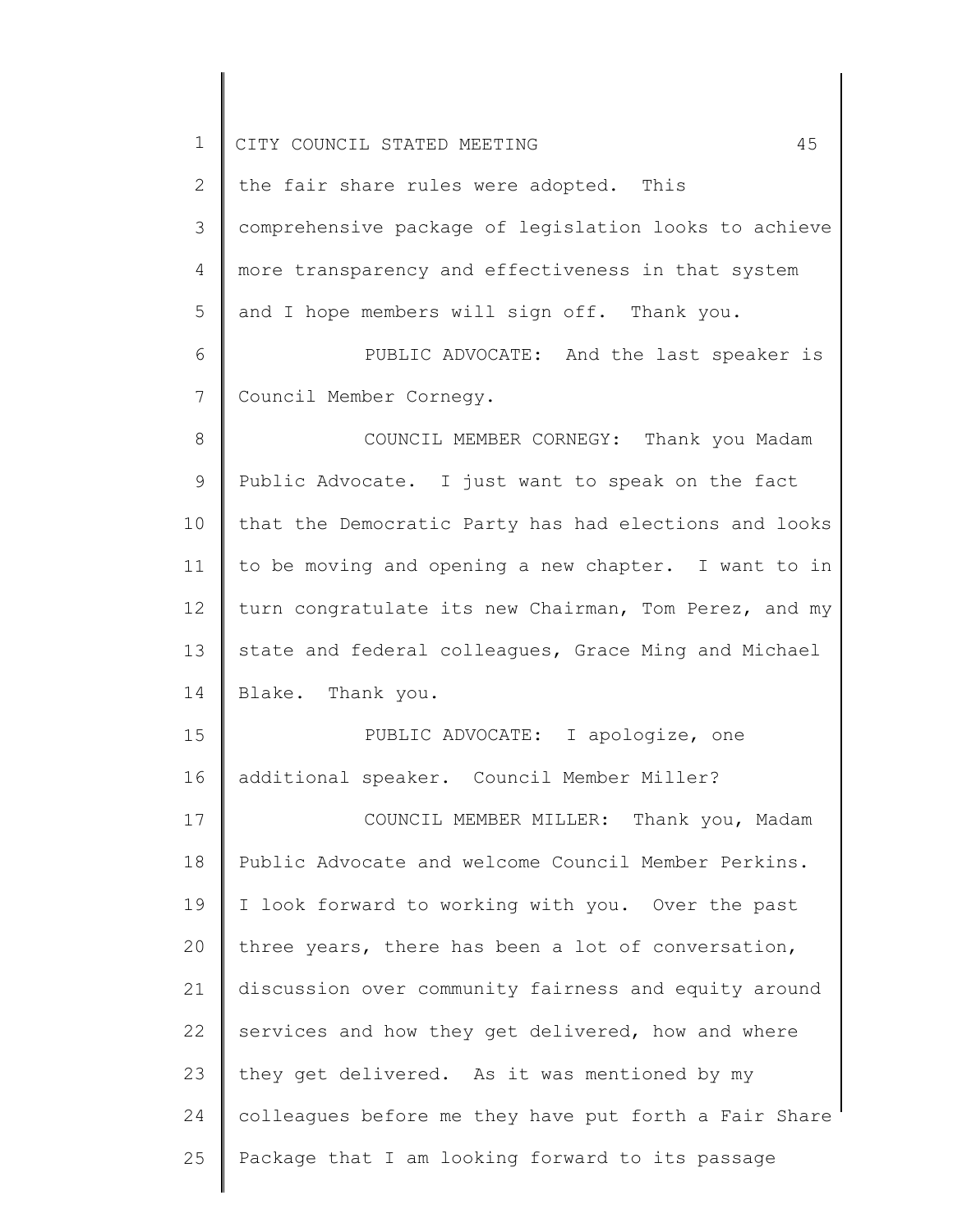2 3 4 5 6 7 8 9 10 11 12 13 14 15 16 17 18 19 20 21 22 23 24 25 because over one year ago, many of our constituents from throughout the city and southeast Queens as well stood on City Hall and complained about equity in this area. This package and this council addresses those concerns. Not only are we concerned about things as they mentioned, the homeless shelters, the waste transfers and the drug dependency, but also whether or not we are getting our fair share on the good end whether in terms of public safety and parks and libraries. This legislation put forth today will track that, will report that and give us the tools to understand whether or not we are being fair and equitable throughout the city. My Resolution 1392 will certainly call on the state to do the same. Often we have found in our communities while we do our due diligence here, some of the facilities that we do not know about are state run facilities so we are asking that our colleagues in the state pass this legislation and the governor to sign so that we bring equity and fairness to all communities in the State of New York. Thank you Madam Speaker for your support on this and to all our colleagues looking forward to this legislation getting passed. Madam Public Advocate.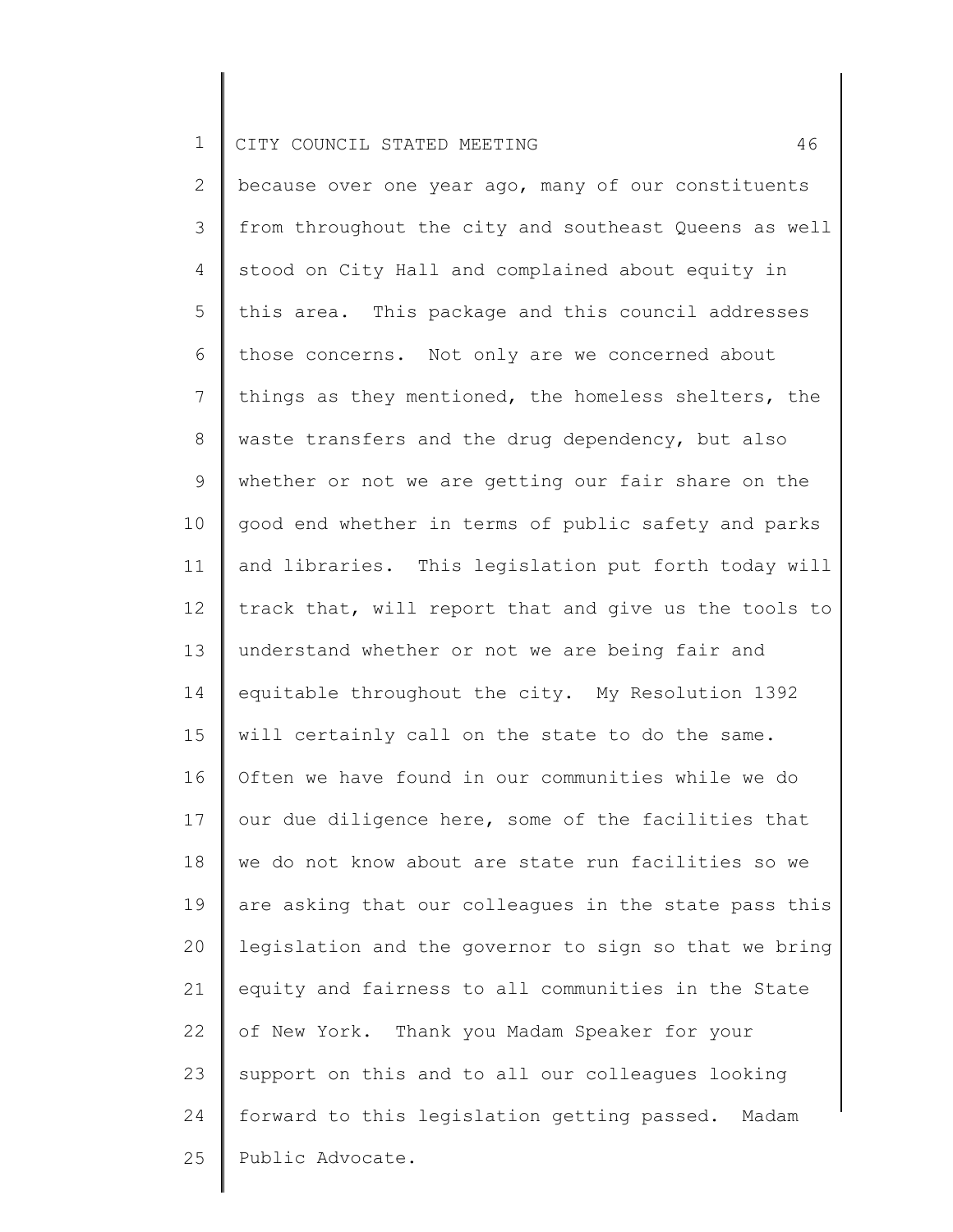2 3 4 5 6 7 8 9 10 11 12 13 14 15 16 17 18 19 20 21 22 23 24 25 PUBLIC ADVOCATE: I too want to congratulate Chair Tom Perez, Deputy Chair Keith Ellison and Vice Chair Congress Member Grace Ming as well as Assembly Member Michael Blake. And to close, our Speaker, Melissa Mark-Viverito. Woops, one more speaker. SPEAKER MARK-VIVERITO: Again, thank you to all -- what? Oh, Council Member Barron? COUNCIL MEMBER BARRON: [Inaudible] PUBLIC ADVOCATE: How do you vote Council Member Barron? COUNCIL MEMBER BARRON: I vote aye on all. SPEAKER MARK-VIVERITO: Again, thank you to all my colleagues. This has been a really quick meeting be again downstairs in the Red Room to spend a couple minutes and some time with Council Member Perkins. Please join us downstairs to congratulate him and with that, we are adjourned. PUBLIC ADVOCATE: The amended calendar vote is all items on today's General Order calendar were adopted by a vote of 48 in the affirmative, 0 negative, 0 abstentions with the exception of 873A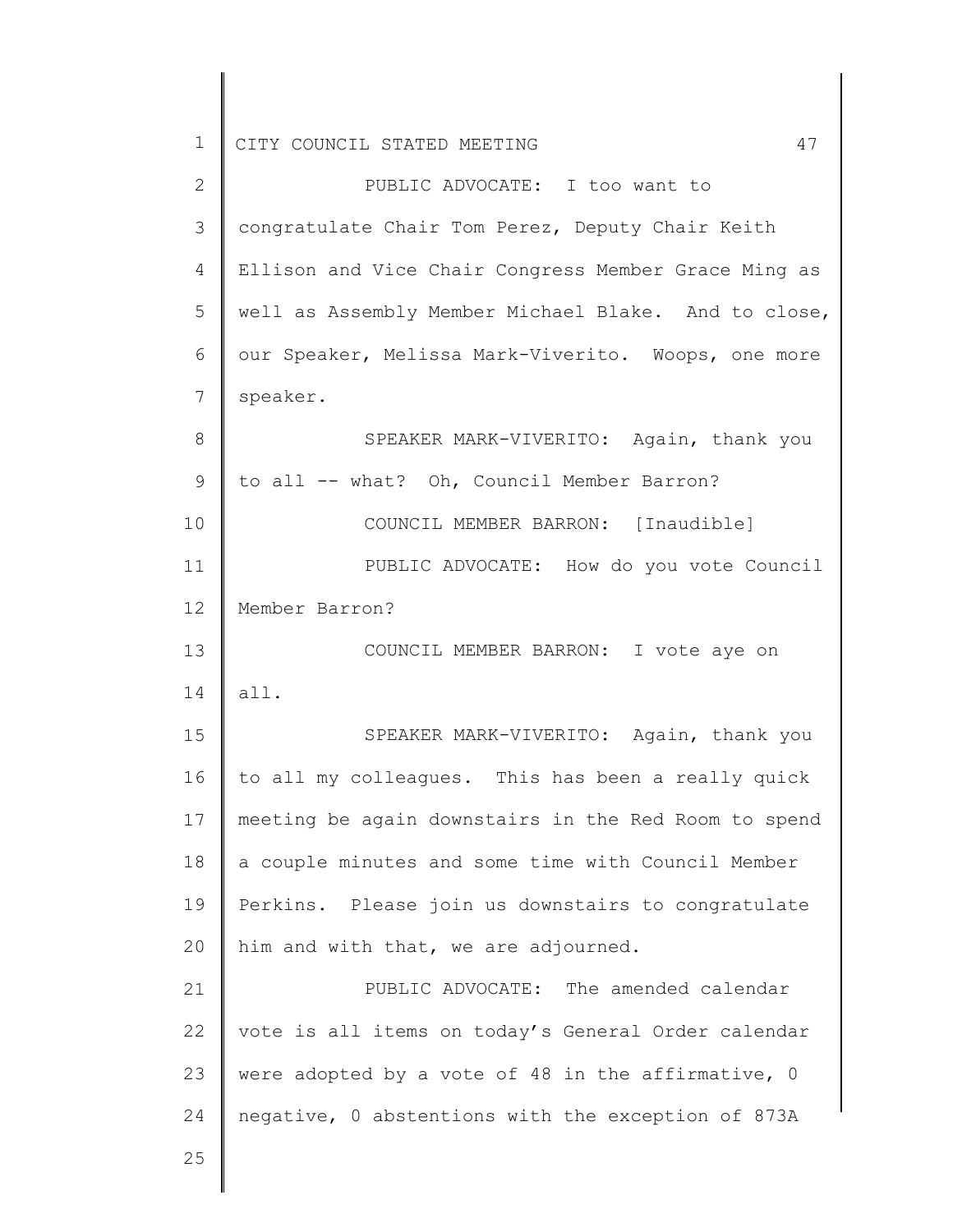| $\mathbf 1$    | CITY COUNCIL STATED MEETING<br>48                     |
|----------------|-------------------------------------------------------|
| $\mathbf{2}$   | which was adopted by a vote of 47 in the affirmative, |
| $\mathfrak{Z}$ | and 1 negative and we now stand adjourned.            |
| $\sqrt{4}$     | [gavel]                                               |
| 5              |                                                       |
| $\epsilon$     |                                                       |
| $\overline{7}$ |                                                       |
| $\,8\,$        |                                                       |
| $\mathsf 9$    |                                                       |
| $10\,$         |                                                       |
| 11             |                                                       |
| 12             |                                                       |
| 13             |                                                       |
| 14             |                                                       |
| $15$           |                                                       |
| 16             |                                                       |
| $17\,$         |                                                       |
| $1\,8$         |                                                       |
| 19             |                                                       |
| $2\,0$         |                                                       |
| 21             |                                                       |
| $2\sqrt{2}$    |                                                       |
| 23             |                                                       |
| 24             |                                                       |
| 25             |                                                       |